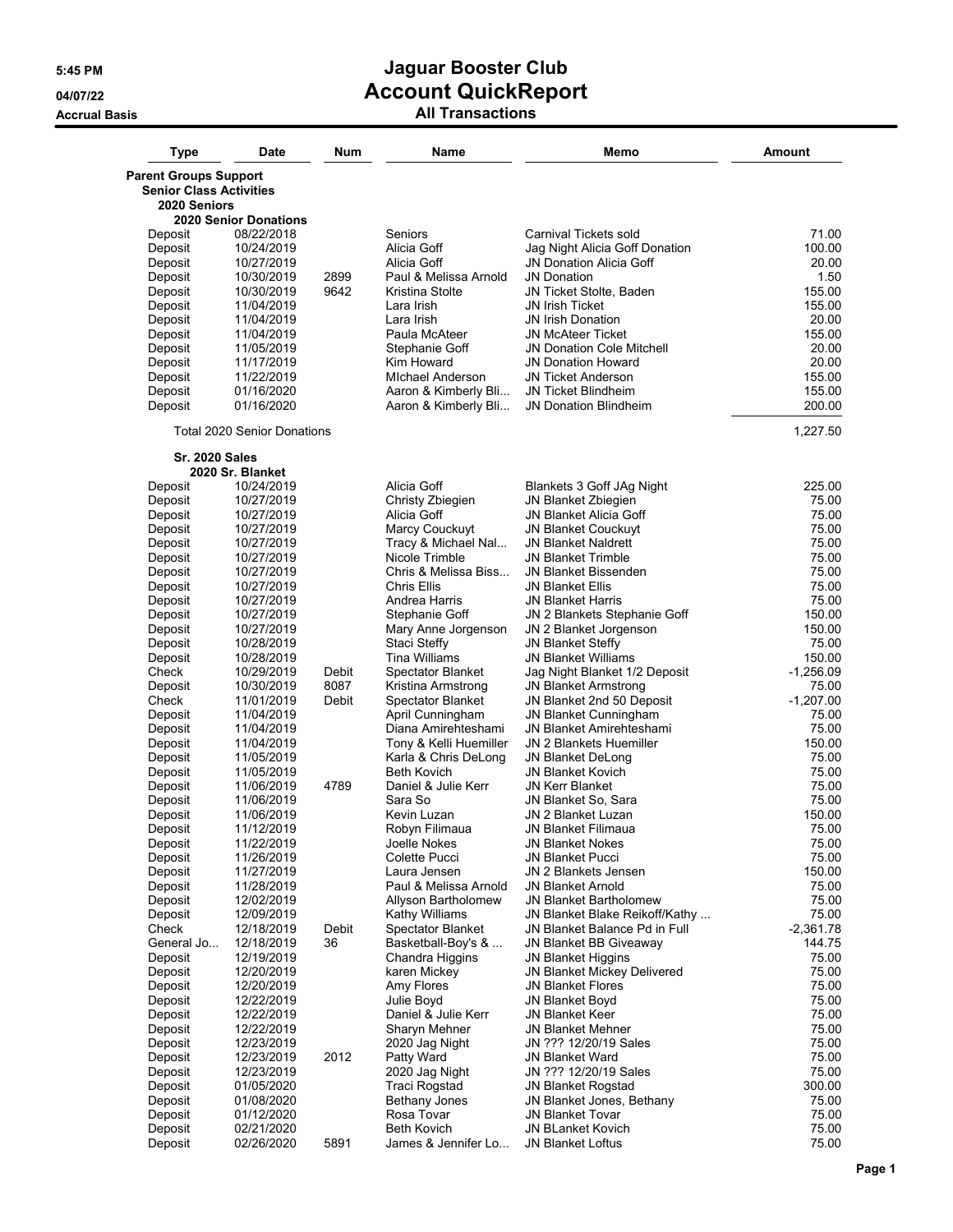**Accrual Basis** 

# **5:45 PM Jaguar Booster Club 04/07/22 Account QuickReport**

| All Transactions |  |
|------------------|--|
|------------------|--|

| <b>Type</b>        | <b>Date</b>                   | Num   | Name                              | Memo                                            | Amount         |
|--------------------|-------------------------------|-------|-----------------------------------|-------------------------------------------------|----------------|
|                    | 02/27/2020                    |       | <b>Supreet Dhillon</b>            | <b>JN Blanket Dhillon</b>                       | 75.00          |
| Deposit            |                               |       |                                   |                                                 |                |
| Deposit            | 02/27/2020                    |       | <b>Hllary Musiiwa</b>             | JN Blanket musiiwa                              | 75.00          |
| Deposit            | 02/27/2020                    |       | <b>Bren Pruitt</b>                | <b>JN Blanket Pruitt</b>                        | 75.00          |
| Deposit            | 02/27/2020                    |       | Jeff & Shelly Egbert              | <b>JN Blanket Egbert</b>                        | 75.00          |
| Deposit            | 02/27/2020                    |       | Sarah Lim                         | <b>JN Blanket Lim</b>                           | 75.00          |
| Deposit            | 03/02/2020                    |       | Crystal & Joseph Foti             | <b>JN Blanket Foti</b>                          | 75.00          |
| Deposit            | 03/02/2020                    |       | Melanie Strand                    | <b>JN Blanket Strand</b>                        | 75.00          |
| Deposit            | 03/02/2020                    |       | Alicia Geoghagan                  | JN Blanket Geoghagan                            | 75.00          |
| Deposit            | 03/04/2020                    |       | Roxana Palacios                   | <b>JN Blanket Palacios</b>                      | 75.00          |
| Deposit            | 03/04/2020                    |       | Lynn Calimlim                     | <b>JN Blanket Calimlim</b>                      | 75.00          |
| Deposit            | 04/23/2020                    |       | Christa Ramberg                   | <b>JN Blanket Ramberg</b>                       | 75.00          |
| Deposit            | 05/14/2020                    |       | Christina Kim                     | <b>JN Blanket Kim</b>                           | 75.00          |
| Deposit            | 05/17/2020                    |       | Ronda Moren                       | JN 2 Blankets Moren                             | 150.00         |
| Deposit            | 05/31/2020                    |       | Nancy Thielen                     | <b>JN Blanket Thielen</b>                       | 50.00          |
| Deposit            | 05/31/2020                    |       | Kathlyn Peterson                  | <b>JN Blanket Peterson</b>                      | 75.00          |
| Deposit            | 05/31/2020                    |       | Lorena Perez                      | <b>JN Blanket Perez</b>                         | 75.00          |
|                    | Total 2020 Sr. Blanket        |       |                                   |                                                 | 619.88         |
|                    | 2020 Sr. Sticker Online       |       |                                   |                                                 |                |
| Deposit            | 12/19/2019                    |       | Alicia Goff                       | JN 2 Stickers Alicia Goff                       | 10.00          |
| Deposit            | 12/19/2019                    |       | Chandra Higgins                   | JN Decal OL Higgins                             | 7.00           |
| Deposit            | 12/23/2019                    |       | 2020 Jag Night                    | JN ??? 12/20/19 Sales                           | 7.00           |
| Deposit            | 12/29/2019                    |       | Shea Deneen                       | JN Decal Fialdini/Deneen                        | 7.00           |
| Deposit            | 01/05/2020                    |       | <b>Traci Rogstad</b>              | JN 4 Decals Rogstad                             | 20.00          |
| Deposit            | 01/07/2020                    |       | Jennifer Howard                   | <b>JN 2 Stickers</b>                            | 10.00          |
| Deposit            | 01/19/2020                    |       | Sara Igbal                        | <b>JN Decal Sara</b>                            | 7.00           |
| Deposit            | 02/21/2020                    |       | <b>Beth Kovich</b>                | JN 2 Sticker Kovich Picked up                   | 10.00          |
| Deposit            | 02/21/2020                    |       | kristie & Todd McVay              | JN 1 Sticker McVay Picked up                    | 7.00           |
| Deposit            | 02/21/2020                    |       | 2020 Jag Night                    | JN 2 Stickers Sold & Picked Up                  | 10.00          |
| Deposit            | 03/03/2020                    |       | <b>Brandi LaCombe</b>             | JN 1 Sticker LaCombe                            | 5.00           |
| Deposit            | 04/20/2020                    |       | Dianna Peterson                   | JN 2 Decals Peterson                            | 8.00           |
| Deposit            | 05/14/2020                    |       | 2020 Jag Night                    | <b>JN Stickers</b>                              | 10.00          |
| Deposit            | 05/14/2020                    |       | 2020 Jag Night                    | <b>JN Sticker</b>                               | 5.00           |
| Deposit            | 06/10/2020                    |       | Catherine Ho                      | JN Decal-Ho                                     | 5.00           |
|                    | Total 2020 Sr. Sticker Online |       |                                   |                                                 | 128.00         |
|                    | 2020 Sweatshirt               |       |                                   |                                                 |                |
| Deposit            | 10/30/2019                    | 355   | Jeffrey & Karen Coh               | JN SW Gr LRG Cohen, Jonathan                    | 50.00          |
| Deposit            | 10/30/2019                    | 8087  | Kristina Armstrong                | JN SW Wht Lrg Armstrong                         | 50.00          |
| Deposit            | 10/30/2019                    | 8087  | Kristina Armstrong                | JN SW GR Med Armstrong<br>JN SW GR Sml Davidson | 50.00<br>50.00 |
| Deposit            | 10/30/2019                    |       | Megan Davidson<br>Zachariah Nacke | JN SW GR LG Nacke                               |                |
| Deposit            | 10/30/2019                    |       | Jillian Wallace                   | JN SW Wt LG Wallace                             | 50.00<br>50.00 |
| Deposit            | 10/30/2019                    |       |                                   | <b>JN SW WT SM Merrill</b>                      | 50.00          |
| Deposit            | 10/30/2019<br>10/30/2019      |       | Rylee Merrill<br>Lily Howards     | JN SW GR LG Howards                             | 50.00          |
| Deposit            |                               |       |                                   |                                                 |                |
| Deposit            | 10/30/2019<br>10/30/2019      |       | Melinda Hervey<br>Ryan Knox       | JN SW GR LRG Hervey<br>JN SW GR XL              | 50.00<br>50.00 |
| Deposit<br>Deposit | 10/30/2019                    |       | Kyle Kosanovich                   | JN SW GR LG Kosanovich                          | 50.00          |
| Deposit            | 10/30/2019                    |       | Austin Mitchell                   | JN SW GR XXL Mitchell, Austin                   | 50.00          |
| Deposit            | 10/30/2019                    |       | <b>Riley Schumacher</b>           | JN SW WT Sm Schumacher                          | 50.00          |
| Deposit            | 10/30/2019                    |       | <b>Riley Schumacher</b>           | JN SW GR MD Schumacher                          | 50.00          |
| Deposit            | 11/01/2019                    |       | Maryanna & Steven                 | JN SW GR XL                                     | 50.00          |
| Deposit            | 11/01/2019                    |       | Maryanna & Steven                 | JN SW WT XL                                     | 50.00          |
| Deposit            |                               |       | Tony & Kelli Huemiller            | JN SW GR LRG Huemiller                          | 50.00          |
| Deposit            | 11/04/2019<br>11/05/2019      |       | Karla & Chris DeLong              | JN SW GR XXL DeLong                             | 50.00          |
| Deposit            |                               |       | Marcy Couckuyt                    |                                                 | 50.00          |
| Check              | 11/12/2019<br>11/18/2019      | Debit | Ontra Marketing Gro               | JN SW GR XL Couckuyt<br><b>JN Sweatshirts</b>   | $-1,824.00$    |
| Deposit            | 11/26/2019                    |       | Colette Pucci                     | JN SW WT Med Pucci                              | 50.00          |
| Deposit            | 11/26/2019                    |       | Colette Pucci                     | JN SW GR Med Pucci                              | 50.00          |
| Deposit            | 12/02/2019                    |       | Allyson Bartholomew               | JN SW WT Med Bartholomew                        | 50.00          |
| Deposit            | 12/09/2019                    |       | Kathryn Phillips                  | SW Color? Size? Philips                         | 50.00          |
| Deposit            | 12/09/2019                    |       | Kaila Dawson                      | SW Color? Size? Dawson                          | 50.00          |
|                    |                               | 2015  | Patty Ward                        | JN SW LG Ward Delivered                         | 50.00          |
| Deposit            | 12/23/2019<br>02/05/2020      |       | Justin Taylor                     | JS NW GR Medium                                 | 50.00          |
| Deposit            | 02/26/2020                    |       | James & Jennifer Lo               | <b>JN Sweatshirt</b>                            |                |
| Deposit<br>Deposit | 04/16/2020                    | 5891  | Melissa Staley                    | JN SW GR Large Staley                           | 50.00<br>25.00 |
|                    | 04/20/2020                    |       | Dianna Peterson                   | JN SW White Med Peterson                        | 25.00          |
| Deposit            |                               |       |                                   |                                                 |                |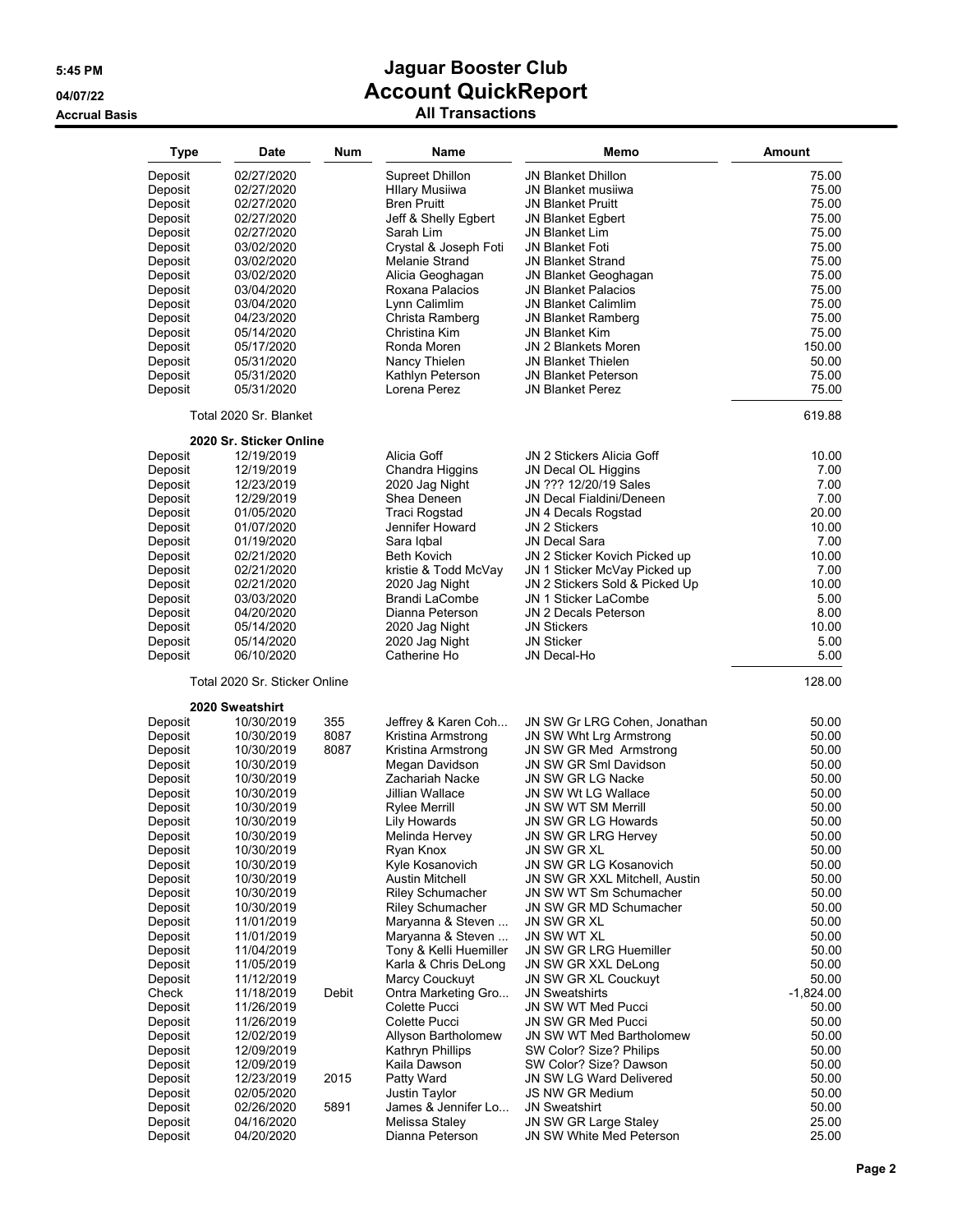| <b>Type</b>        | <b>Date</b>              | <b>Num</b> | Name                             | Memo                                            | Amount         |
|--------------------|--------------------------|------------|----------------------------------|-------------------------------------------------|----------------|
| Deposit            | 05/12/2020               |            | Lien Nguyen                      | JN Sweatshirht Lien Nguyen                      | 10.00          |
| Deposit            | 05/12/2020               |            | Krista Fiser-Reimbur             | <b>JN SW Fiser</b>                              | 25.00          |
| Deposit            | 05/31/2020               |            | Kathlyn Peterson                 | <b>JN Sweatshirt Peterson</b>                   | 10.00          |
| Deposit            | 05/31/2020               |            | Kristina Stolte                  | <b>JN Sweatshirt Stolte</b>                     | 10.00          |
| Deposit            | 06/08/2020               |            | Lien Nguyen                      | <b>JN SW Lien Refund</b>                        | $-10.00$       |
| Deposit            | 06/10/2020               |            | Catherine Ho                     | JN Sw to be refunded                            | 10.32          |
| Deposit            | 06/15/2020               |            | Catherine Ho                     | JN SW Refund Ho                                 | $-15.00$       |
|                    | Total 2020 Sweatshirt    |            |                                  |                                                 | $-383.68$      |
| Lei                |                          |            |                                  |                                                 |                |
| Deposit            | 12/09/2019               |            | Roxana Palacios                  | Lei Palacios                                    | 35.00          |
| Deposit            | 12/09/2019               |            | April Cunningham                 | Lei Cunningham                                  | 35.00          |
| Deposit            | 12/09/2019               |            | Paul & Melissa Arnold            | Lei Arnold                                      | 35.00          |
| Deposit            | 12/09/2019               |            | Karla & Chris DeLong             | Lei DeLong                                      | 35.00          |
| Deposit            | 12/09/2019               |            | Fatima Bhatti                    | <b>JN Lei Bhatti</b>                            | 35.00          |
| Deposit            | 12/09/2019               |            | Jodi Tveit                       | JN Lei Tveit, John                              | 35.00          |
| Deposit            | 12/16/2019               |            | Curtis Mitchell<br>Traci Rogstad | <b>JN Lei Curtis Mitchell</b><br>JN Lei Rogstad | 35.00<br>35.00 |
| Deposit<br>Deposit | 01/05/2020<br>01/07/2020 |            | Jennifer Howard                  | JN 2 Lei Howard                                 | 70.00          |
| Bill               | 01/28/2020               | $001-N$    | Leis by Gina                     | JN 10 Leis Made                                 | $-250.00$      |
| Deposit            | 01/30/2020               |            | Patty Ward                       | JN 2 Leis Ward                                  | 70.00          |
| Deposit            | 02/01/2020               |            | Cindy Sawyer                     | JN Lei Sawyer                                   | 35.00          |
| Bill               | 02/10/2020               | $003-N$    | Leis by Gina                     | JN Leis 25                                      | $-645.00$      |
| Deposit            | 02/27/2020               |            | Supreet Dhillon                  | JN Lei Dhillon                                  | 35.00          |
| Deposit            | 02/27/2020               |            | <b>Tina Shriner</b>              | JN Lei Shriner                                  | 35.00          |
| Deposit            | 02/27/2020               |            | 2020 Jag Night                   | JN Lei Unknow Purc 2/25 @ 6:5                   | 35.00          |
| Deposit            | 03/04/2020               |            | Lynn Calimlim                    | <b>JN Lei Calimlim</b>                          | 35.00          |
| Deposit            | 04/16/2020               |            | Melissa Staley                   | JN Lei Staley                                   | 25.00          |
| Deposit            | 05/14/2020               |            | Christina Kim                    | JN Lei Kim                                      | 20.00          |
| Deposit            | 05/31/2020               |            | Lorena Perez                     | JN Lei Perez                                    | 20.00          |
| Deposit            | 05/31/2020               |            | Tony & Kelli Huemiller           | <b>JN Lei Huemiller</b>                         | 20.00          |
| Deposit            | 06/01/2020<br>06/01/2020 |            | Jackie Reeves<br>Glenda Servidad | JN 2 Lei Reeves<br>JN 2 Leis Servidad           | 40.00<br>40.00 |
| Deposit<br>Deposit | 06/01/2020               |            | Colette Pucci                    | JN Lei Pucci                                    | 40.00          |
| Deposit            | 06/01/2020               |            | Kerry Seguin-Reimb               | JN Lei Seguin                                   | 20.00          |
| Deposit            | 06/01/2020               |            | Monica Gaiser                    | JN Lei Gaiser                                   | 20.00          |
| Deposit            | 06/01/2020               |            | Kristie Elder                    | JN Lei Elder                                    | 20.00          |
| Deposit            | 06/24/2020               |            | 2020 Jag Night                   | JN Leis Cash                                    | 120.00         |
| Check              | 06/29/2020               | Refund     | Colette Pucci                    | Lei refund                                      | $-39.78$       |
| <b>Total Lei</b>   |                          |            |                                  |                                                 | 45.22          |
| Tshirt<br>Check    | 10/23/2019               |            | Custom Ink                       |                                                 | $-1,521.16$    |
| Deposit            | 10/27/2019               | Debit      | <b>Tanya Seeley</b>              | Jag Night Tshirts<br>JN SW Med Wht Seeley       | 25.00          |
| Deposit            | 10/29/2019               |            | Custom Ink                       | <b>JN Tshirt Refund Mistake</b>                 | 200.00         |
| Deposit            | 10/30/2019               | 2899       | Paul & Melissa Arnold            | JN 2 Tshirts Arnold                             | 50.00          |
| Deposit            | 10/30/2019               | 355        | Jeffrey & Karen Coh              | JN Tshirt cohen                                 | 25.00          |
| Deposit            | 10/30/2019               | 9642       | Kristina Stolte                  | <b>JN Tshirt Stolte</b>                         | 25.00          |
| Deposit            | 10/30/2019               | 2475       | Mona King                        | JN Tshirt King                                  | 25.00          |
| Deposit            | 10/30/2019               | 6207       | Carla Hein                       | JN 2 Tshirts Hein                               | 50.00          |
| Deposit            | 10/30/2019               | 8087       | Kristina Armstrong               | JN 2 Tshirts                                    | 50.00          |
| Deposit            | 10/30/2019               |            | 2020 Jag Night                   | JN 4 Tshirts                                    | 100.00         |
| Deposit            | 10/30/2019               |            | 2020 Jag Night                   | <b>JN Tshirt</b>                                | 25.00          |
| Deposit            | 10/30/2019               |            | 2020 Jag Night                   | <b>JN Tshirt</b>                                | 25.00          |
| Deposit            | 10/30/2019               |            | 2020 Jag Night<br>2020 Jag Night | <b>JN Tshirt</b>                                | 25.00<br>25.00 |
| Deposit<br>Deposit | 10/30/2019<br>10/30/2019 |            | 2020 Jag Night                   | <b>JN Tshirt</b><br><b>JN Tshirt</b>            | 25.00          |
| Deposit            | 10/30/2019               |            | 2020 Jag Night                   | <b>JN Tshirt</b>                                | 25.00          |
| Deposit            | 10/30/2019               |            | 2020 Jag Night                   | <b>JN Tshirt</b>                                | 25.00          |
| Deposit            | 10/30/2019               |            | Maia Abiador                     | <b>JN Tshirt</b>                                | 25.00          |
| Deposit            | 10/30/2019               |            | Nathaniel Lee                    | JN 2 Tshirts                                    | 50.00          |
| Deposit            | 10/30/2019               |            | Rylee Merrill                    | <b>JN Tshirt</b>                                | 25.00          |
| Deposit            | 10/30/2019               |            | Lily Howards                     | <b>JN Tshirt</b>                                | 25.00          |
| Deposit            | 10/30/2019               |            | Gayatm Nair                      | JN Tshirt Nair                                  | 25.00          |
| Deposit            | 10/30/2019               |            | Laura Allred                     | JN Tshirt Alred                                 | 25.00          |
| Deposit            | 10/30/2019               |            | Chandra Higgins                  | JN TS WT Small Higgins                          | 25.00          |
| Deposit            | 10/30/2019               |            | Kyle Kosanovich                  | <b>JN Tshirt</b>                                | 25.00          |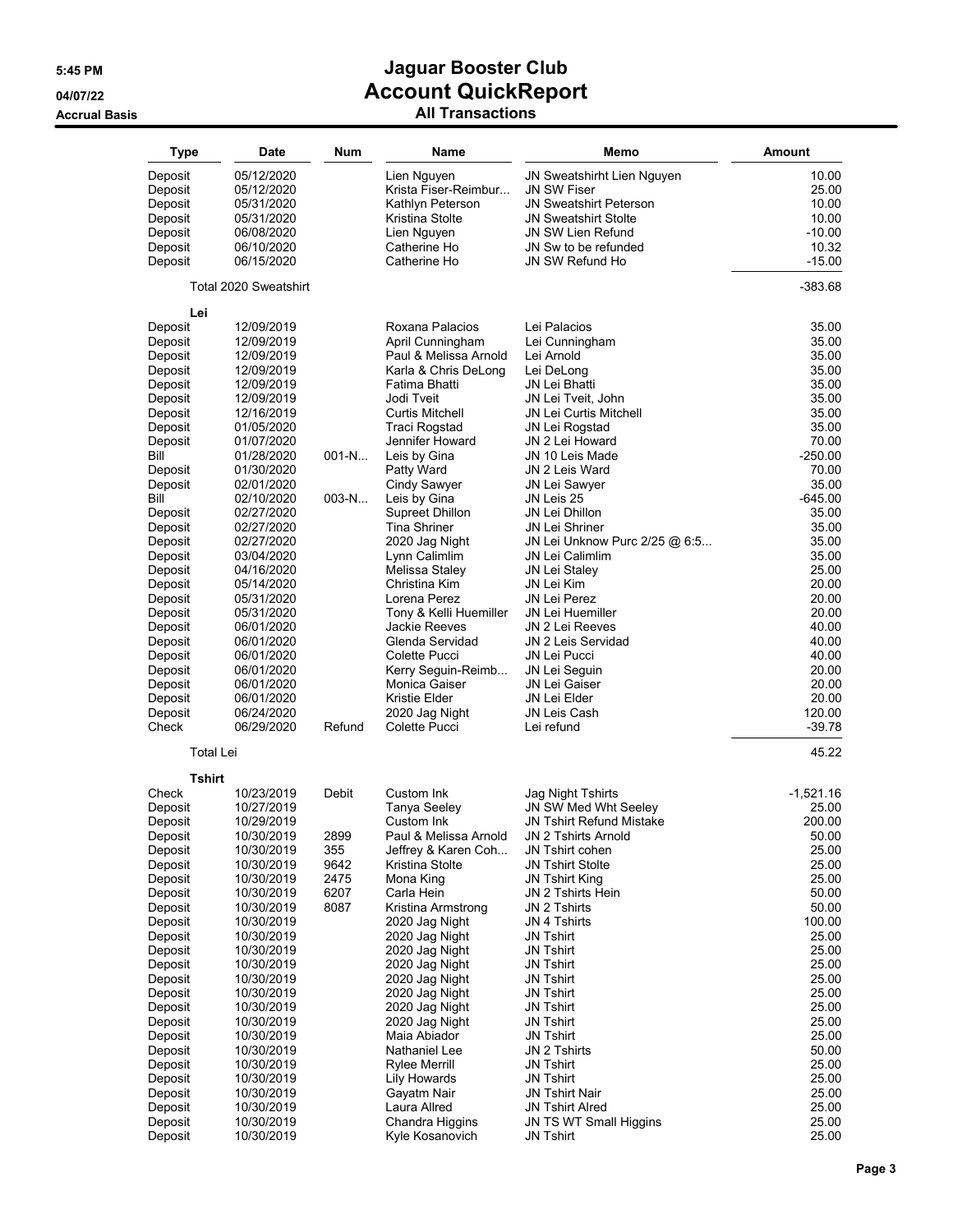| Type                | Date                  | Num   | Name                     | Memo                         | Amount   |
|---------------------|-----------------------|-------|--------------------------|------------------------------|----------|
| Deposit             | 10/30/2019            |       | <b>Austin Mitchell</b>   | <b>JN Tshirt</b>             | 25.00    |
| Deposit             | 10/30/2019            |       | <b>Riley Schumacher</b>  | JN 2 Tshirts                 | 50.00    |
| Deposit             | 11/04/2019            |       | Lara Irish               | JN TS WT LG Irish            | 25.00    |
| Deposit             | 11/04/2019            |       | April Cunningham         | <b>JN Tshirt Cunningham</b>  | 25.00    |
| Deposit             | 11/04/2019            |       | Linshan Yao              | JN TS GR LG Yao              | 25.00    |
| Deposit             | 11/05/2019            |       | Stephanie Goff           | JN TS GR LG Cole Mitchell    | 25.00    |
| Deposit             | 11/06/2019            |       | 2020 Jag Night           | JN Tshirt FB 11/2            | 25.00    |
| Deposit             | 11/06/2019            | 7296  | <b>Tammy Wyatt</b>       | JN Tshirt Wyatt Taken        | 25.00    |
| Deposit             | 11/12/2019            |       | Marcy Couckuyt           | JN TS WT XL Couckuyt         | 25.00    |
| Check               |                       |       | Custom Ink               |                              | $-32.50$ |
|                     | 12/02/2019            | Debit |                          | <b>JN Tshirt</b>             |          |
| Deposit             | 12/02/2019            |       | Allyson Bartholomew      | JN TS WT Med Bartholomew     | 25.00    |
| Deposit             | 12/09/2019            |       | 2020 Jag Night           | <b>TS Unknown</b>            | 25.00    |
| Deposit             | 12/09/2019            |       | Fatima Bhatti            | JN TS WT Med Bhatti          | 25.00    |
| Deposit             | 12/15/2019            |       | <b>Tina Shriner</b>      | <b>JN TS GR LRG Shriner</b>  | 25.00    |
| Deposit             | 12/16/2019            |       | Curtis Mitchell          | JN TS GR XXL Curtis Mitchell | 25.00    |
| Deposit             | 02/26/2020            | 5891  | James & Jennifer Lo      | JN 2 tshirts                 | 50.00    |
| Deposit             | 04/19/2020            |       | Hope Wills               | JN SW GR Small Wills         | 15.00    |
| Deposit             | 04/20/2020            |       | Veronica Clayton         | JN TS GR (2) Xlarge Clayton  | 30.00    |
| Deposit             | 04/20/2020            |       | Veronica Clayton         | JN TS GR Large Clayton       | 15.00    |
| Deposit             | 04/20/2020            |       | Veronica Clayton         | JN TS GR Med Clayton         | 15.00    |
| Deposit             | 05/14/2020            |       | Christina Kim            | <b>JN Tshirt Kim</b>         | 5.00     |
| Deposit             | 05/17/2020            |       | Ronda Moren              | JN Tshirts Wt LRG Moren      | 5.00     |
| Deposit             | 05/31/2020            |       | Kathlyn Peterson         | <b>JN Tshirt Peterson</b>    | 5.00     |
|                     | <b>Total Tshirt</b>   |       |                          |                              | $-88.66$ |
|                     | Total Sr. 2020 Sales  |       |                          |                              | 320.76   |
| <b>Ticket Sales</b> |                       |       |                          |                              |          |
|                     | 2020 JN Ticket-Refund |       |                          |                              |          |
| Deposit             | 07/29/2020            |       | <b>Grad Nights</b>       | <b>JN Refund</b>             | 5,231.00 |
| Bill                | 08/07/2020            | 10251 | April Cunningham-R       | <b>JN Ticket Refund</b>      | $-95.14$ |
| Bill                | 08/07/2020            | 10251 | Paul & Melissa Arnold    | <b>JN Ticket Refund</b>      | $-95.14$ |
| Bill                | 08/07/2020            | 10301 | Mona King-               | <b>JN Ticket Refund</b>      | $-95.14$ |
| Bill                | 08/07/2020            | 10301 | Carla Hein-Reimburse     | <b>JN Ticket Refund</b>      | $-95.14$ |
| Bill                | 08/08/2020            | 10301 | Mrittika Dutta-          | 2020 Jag Night Ticket refund | $-95.14$ |
| Bill                | 08/08/2020            | 10301 | Kaylin Gaiser-           | 2020 JN Ticket-Refund        | $-95.14$ |
| Bill                | 08/08/2020            | 10301 | Gayatm Nair-             | 2020 JN Ticket-Refund        | $-95.14$ |
| Bill                | 08/08/2020            | 10301 | Caleb Kim-               | 2020 JN Ticket-Refund        | $-95.14$ |
| Bill                | 08/08/2020            | 10301 | Solomon Song-            | 2020 JN Ticket-Refund        | $-95.14$ |
| Bill                | 08/08/2020            | 10301 | Laura Allred-            | 2020 JN Ticket-Refund        | $-95.14$ |
| Bill                | 08/08/2020            | 10301 | Chandra Higgins-         | 2020 JN Ticket-Refund        | $-95.14$ |
| Bill                | 08/08/2020            | 10301 | Melinda Hervey-          | 2020 JN Ticket-Refund        | $-95.14$ |
| Bill                | 08/08/2020            | 10301 | Ryan Knox-               | 2020 JN Ticket-Refund        | $-95.14$ |
| Bill                | 08/08/2020            | 10301 | Kyle Kosanovich-         | 2020 JN Ticket-Refund        | $-95.14$ |
| Bill                | 08/08/2020            | 10301 | Cyndi Mitchell-          | 2020 JN Ticket-Refund        | -95.14   |
| Bill                | 08/08/2020            | 10301 | <b>Riley Schumacher-</b> | 2020 JN Ticket-Refund        | 0.00     |
| Bill                | 08/08/2020            | 11041 | Paula McAteer            | 2020 JN Ticket-Refund        | $-95.14$ |
| Bill                | 08/08/2020            | 11041 | Karla & Chris DeLong     | 2020 JN Ticket-Refund        | -95.14   |
| Bill                | 08/08/2020            | 11041 | Stephanie Hoerlein-      | 2020 JN Ticket-Refund        | $-95.14$ |
| Bill                | 08/08/2020            | 11041 | Kelli Huemiller-Reim     | 2020 JN Ticket-Refund        | $-95.14$ |
|                     |                       |       |                          |                              |          |
| Bill                | 08/08/2020            | 11051 | Stephanie Goff-          | 2020 JN Ticket-Refund        | $-95.14$ |
| Bill                | 08/08/2020            | 11061 | Jeffery Hablewitz        | 2020 JN Ticket-Refund        | $-95.14$ |
| Bill                | 08/08/2020            | 11061 | Tammy Wyatt-             | Tammy Wyatt                  | -95.14   |
| Bill                | 08/08/2020            | 11061 | Heather Church           | 2020 JN Ticket-Refund        | -95.14   |
| Bill                | 08/08/2020            | 11171 | Kim Howard-Reimbu        | 2020 JN Ticket-Refund        | -95.14   |
| Bill                | 08/08/2020            | 11251 | Mark Stahley-            | 2020 JN Ticket-Refund        | -95.14   |
| Bill                | 08/08/2020            | 11261 | Allyson Bartholomew-     | 2020 JN Ticket-Refund        | -95.14   |
| Bill                | 08/08/2020            | 11261 | Hendry Bunarto & Kr      | 2020 JN Ticket-Refund        | -95.14   |
| Bill                | 08/08/2020            | 11261 | Phil & Renee Kartes-     | 2020 JN Ticket-Refund        | -95.14   |
| Bill                | 08/08/2020            | 12021 | Danny & Sei-Jung L       | 2020 JN Ticket-Refund        | -95.14   |
| Bill                | 08/08/2020            | 12021 | Victor Hidaka-           | 2020 JN Ticket-Refund        | -95.14   |
| Bill                | 08/08/2020            | 12091 | Scott Davis-             | 2020 JN Ticket-Refund        | 0.00     |
| Bill                | 08/08/2020            | 12091 | Lea Ann Kaplan           | 2020 JN Ticket-Refund        | -95.14   |
| Bill                | 08/08/2020            | 12091 | Felipe & Roxana Pal      | 2020 JN Ticket-Refund        | $-95.14$ |
| Bill                | 08/08/2020            | 12091 | Jodi Tveit               | 2020 JN Ticket-Refund        | -95.14   |
| Bill                | 08/08/2020            | 12151 | Tina Shriner-            | 2020 JN Ticket-Refund        | $-95.14$ |
| Bill                | 08/08/2020            | 12161 | <b>Ghadeer Bader-</b>    | 2020 JN Ticket-Refund        | $-95.14$ |
| Bill                | 08/08/2020            | 12161 | Vincent Calozza-         | 2020 JN Ticket-Refund        | -95.14   |
|                     |                       |       |                          |                              |          |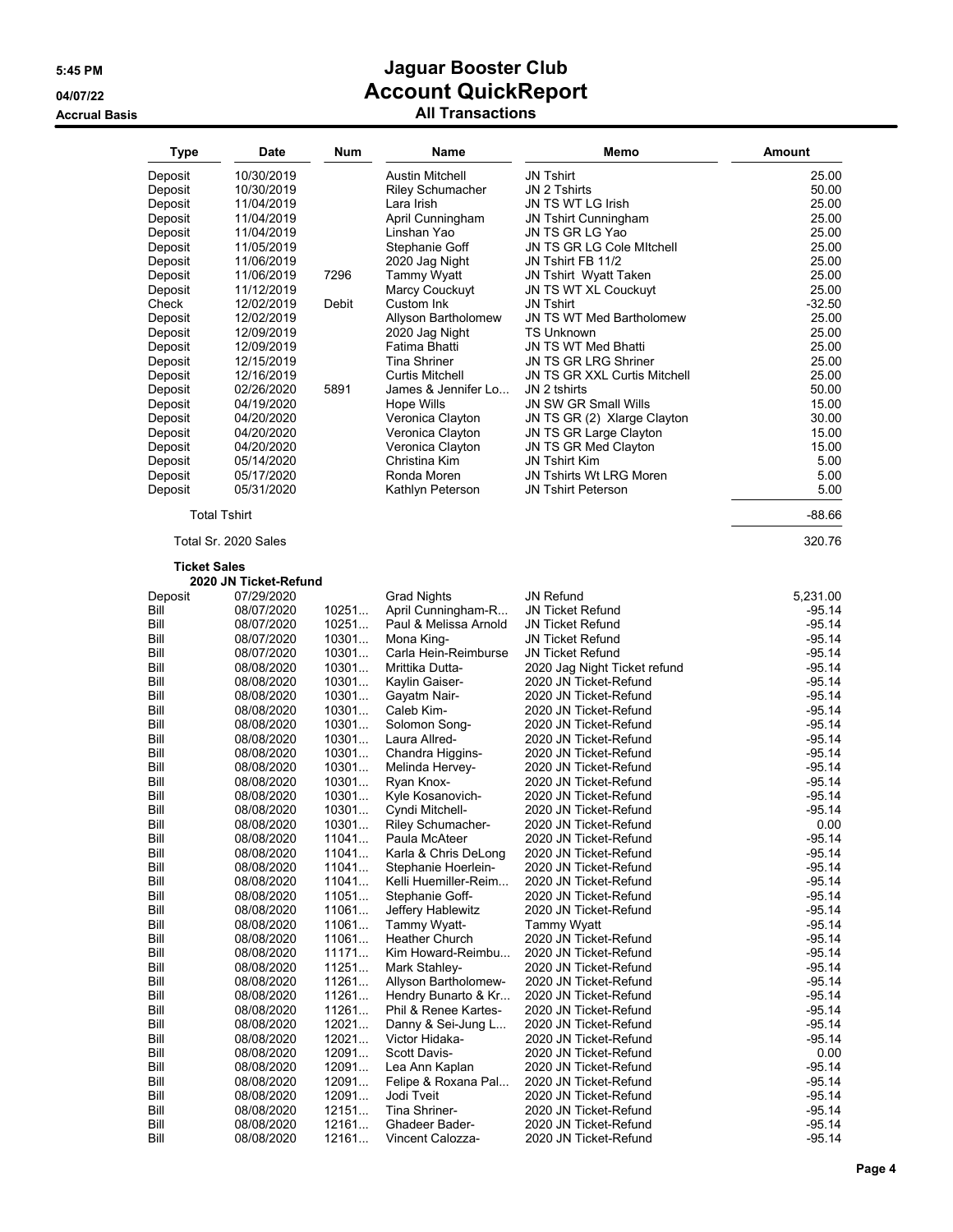| Type               | <b>Date</b>                 | <b>Num</b>     | Name                                 | Memo                                                      | <b>Amount</b>        |
|--------------------|-----------------------------|----------------|--------------------------------------|-----------------------------------------------------------|----------------------|
| Bill               | 08/08/2020                  | 12161          | Carmen Lystad-                       | 2020 JN Ticket-Refund                                     | $-95.14$             |
| Bill               | 08/08/2020                  | 12161          | Julie Davidson-Reim                  | 2020 JN Ticket-Refund                                     | $-95.14$             |
| Bill               | 08/08/2020                  | 12181          | Cindy Sawyer-                        | 2020 JN Ticket-Refund                                     | $-95.14$             |
| Bill               | 08/08/2020                  | 12221          | Jamie Simonsen-                      | 2020 JN Ticket-Refund                                     | $-95.14$             |
| Bill               | 08/08/2020                  | 12231          | Chandra Murphy-                      | 2020 JN Ticket-Refund                                     | -95.14               |
| Bill               | 08/08/2020                  | 12231          | Holly LaPrease-                      | 2020 JN Ticket-Refund                                     | $-95.14$             |
| Bill               | 08/08/2020                  | 12231          | Patty Ward-Reimbur                   | 2020 JN Ticket-Refund                                     | $-95.14$             |
| Bill               | 08/08/2020                  | 12291          | Shea Deneen                          | 2020 JN Ticket-Refund                                     | $-95.14$             |
| Bill               | 08/08/2020                  | 12311          | Rebecca Thomas-                      | 2020 JN Ticket-Refund                                     | $-95.14$             |
| Bill               | 08/08/2020                  | 01042          | G. Z. Servidad-                      | 2020 JN Ticket-Refund                                     | $-75.00$             |
| Bill<br>Bill       | 08/08/2020                  | 01052<br>01142 | Traci Rogstad-                       | 2020 JN Ticket-Refund                                     | 0.00<br>$-95.14$     |
| Bill               | 08/08/2020<br>08/08/2020    | 01142          | Anne & Zach Grout<br>Mathew Aniyan-  | 2020 JN Ticket-Refund<br>2020 JN Ticket-Refund            | $-95.14$             |
| Bill               | 08/08/2020                  | 01212          | Nina Pinder-                         | 2020 JN Ticket-Refund                                     | $-95.14$             |
| Bill               | 08/08/2020                  | 01282          | Candace McCain-                      | 2020 JN Ticket-Refund                                     | $-95.14$             |
| Bill               | 08/08/2020                  | 01302          | Karin Rowles-                        | 2020 JN Ticket-Refund                                     | $-95.14$             |
| Bill               | 08/08/2020                  | 01312          | Sarah Lim-                           | 2020 JN Ticket-Refund                                     | $-95.14$             |
| Bill               | 08/08/2020                  | 02012          | Sumiyo Baxter-                       | 2020 JN Ticket-Refund                                     | -95.14               |
| Bill               | 08/08/2020                  | 02042          | Susie Schmidley-                     | 2020 JN Ticket-Refund                                     | $-95.14$             |
| Bill               | 08/08/2020                  | 02052          | Justin Taylor-                       | 2020 JN Ticket-Refund                                     | -95.14               |
| Bill               | 08/08/2020                  | 02162          | Steve Kersey-                        | 2020 JN Ticket-Refund                                     | $-95.14$             |
| Bill               | 08/08/2020                  | 02162          | Roopesh Sharma-                      | 2020 JN Ticket-Refund                                     | $-95.14$             |
| Bill               | 08/08/2020                  | 02162          | Jennifer Kostelecky-                 | 2020 JN Ticket-Refund                                     | $-95.14$             |
| Bill               | 08/08/2020                  | 02162          | Marcy Couckuyt-                      | 2020 JN Ticket-Refund                                     | $-95.14$             |
| Bill<br>Bill       | 08/08/2020<br>08/08/2020    | 02212<br>02242 | Bertha Perez-<br>Veronica Clayton-Re | 2020 JN Ticket-Refund<br>2020 JN Ticket-Refund            | $-95.14$<br>$-95.14$ |
| Bill               | 08/08/2020                  | 02242          | Veronica Clayton-Re                  | 2020 JN Ticket-Refund                                     | $-95.14$             |
| Bill               | 08/08/2020                  | 02242          | Dianna Koutleieris-                  | 2020 JN Ticket-Refund                                     | $-95.14$             |
| Bill               | 08/08/2020                  | 02262          | Jen Loftus-Reimburse                 | 2020 JN Ticket-Refund                                     | $-95.14$             |
| Bill               | 08/08/2020                  | 02272          | Veronica Clayton-Re                  | 2020 JN Ticket-Refund                                     | $-95.14$             |
| Bill               | 08/08/2020                  | 03032          | Brandi LaCombe Re                    | 2020 JN Ticket-Refund                                     | $-95.14$             |
| Bill               | 08/08/2020                  | 03032          | Steve Nguyen-                        | 2020 JN Ticket-Refund                                     | $-95.14$             |
| Bill               | 08/08/2020                  | 03042          | Lynn Calimlim-                       | 2020 JN Ticket-Refund                                     | $-95.14$             |
| Bill               | 08/08/2020                  | 03052          | Rhonda Stinson-                      | 2020 JN Ticket-Refund                                     | $-95.14$             |
| Check              | 02/09/2021                  | 5808           | Traci Rogstad                        | 2020 Sr Party Refund Rogstad                              | $-95.14$             |
|                    | Total 2020 JN Ticket-Refund |                |                                      |                                                           | $-1,408.66$          |
|                    | <b>Ticket Sales - Other</b> |                |                                      |                                                           |                      |
| Bill               | 10/24/2019                  | 417-2          | <b>Grad Nights</b>                   | 2020 Jag Night Deposit                                    | $-1,000.00$          |
| Deposit            | 10/25/2019                  | 2567           | April Cunningham                     | JN Cunningham Ticket                                      | 150.00               |
| Deposit            | 10/25/2019                  | 2898<br>2745   | Paul & Melissa Arnold                | <b>JN Arnold Ticket</b>                                   | 150.00<br>155.00     |
| Deposit<br>Deposit | 10/30/2019<br>10/30/2019    | 6207           | Mona King<br>Carla Hein              | JN Ticket King, Taylot<br>JN Ticket Hein, Sierra          | 155.00               |
| Deposit            | 10/30/2019                  |                | Mrittika Dutta                       | JN Ticket Mrittika Dutta                                  | 155.00               |
| Deposit            | 10/30/2019                  |                | Kaylin Gaiser                        | JN Ticket GAiser                                          | 155.00               |
| Deposit            | 10/30/2019                  |                | Gayatm Nair                          | JN Ticket Nair                                            | 155.00               |
| Deposit            | 10/30/2019                  |                | Caleb Kim                            | JN Ticket Caleb Kim                                       | 155.00               |
| Deposit            | 10/30/2019                  |                | Solomon Song                         | JN Ticket Solomon Song                                    | 155.00               |
| Deposit            | 10/30/2019                  |                | Laura Allred                         | <b>JN Ticket Allred</b>                                   | 155.00               |
| Deposit            | 10/30/2019                  |                | Chandra Higgins                      | <b>JN Ticket Higgins</b>                                  | 155.00               |
| Deposit            | 10/30/2019                  |                | Melinda Hervey                       | JN Ticket Hervey                                          | 155.00               |
| Deposit            | 10/30/2019                  |                | Ryan Knox                            | JN Ticket Know                                            | 155.00               |
| Deposit<br>Deposit | 10/30/2019<br>10/30/2019    |                | Kyle Kosanovich<br>Austin Mitchell   | JN Ticket Kosanovich, Kyle<br>JN Ticket MItchell, Austion | 155.00<br>155.00     |
| Deposit            | 10/30/2019                  |                | <b>Riley Schumacher</b>              | <b>JN Ticket Schumacher, Riley</b>                        | 155.00               |
| Deposit            | 11/04/2019                  |                | Karla & Chris DeLong                 | JN Ticket DeLong                                          | 155.00               |
| Deposit            | 11/04/2019                  |                | Stephanie Hoerlein                   | <b>JN Hoerlein Ticket</b>                                 | 155.00               |
| Deposit            | 11/04/2019                  |                | Tony & Kelli Huemiller               | <b>JN Ticket Huemiller</b>                                | 155.00               |
| Deposit            | 11/05/2019                  |                | Stephanie Goff                       | JN Cole Mitchell Ticket                                   | 155.00               |
| Deposit            | 11/06/2019                  | 398            | Jeffrey Hablewitz                    | JN Ticket Hablewitz                                       | 155.00               |
| Deposit            | 11/06/2019                  | 7296           | Tammy Wyatt                          | <b>JN Ticket Wyatt</b>                                    | 150.00               |
| Deposit            | 11/06/2019                  |                | Charles & Heather C                  | <b>JN Ticket Church</b>                                   | 155.00               |
| Check              | 11/06/2019                  | 5567           | <b>Grad Nights</b>                   | Jag Night 2nd Deposit                                     | $-4,205.00$          |
| Deposit<br>Deposit | 11/17/2019<br>11/25/2019    |                | Kim Howard<br>Mark Stahley           | <b>JN Ticket Howard</b><br><b>JN Ticketg Stahley</b>      | 155.00<br>155.00     |
| Deposit            | 11/26/2019                  |                | Allyson Bartholomew                  | JN Ticket Bartholomew                                     | 155.00               |
| Deposit            | 11/26/2019                  | 102            | Hendry Bunarto & Kr                  | JN Ticket Dylan Bunarto                                   | 155.00               |
| Deposit            | 11/26/2019                  | 6247           | Phil & Renee Kartes                  | JN Ticket Zoe Kartes                                      | 155.00               |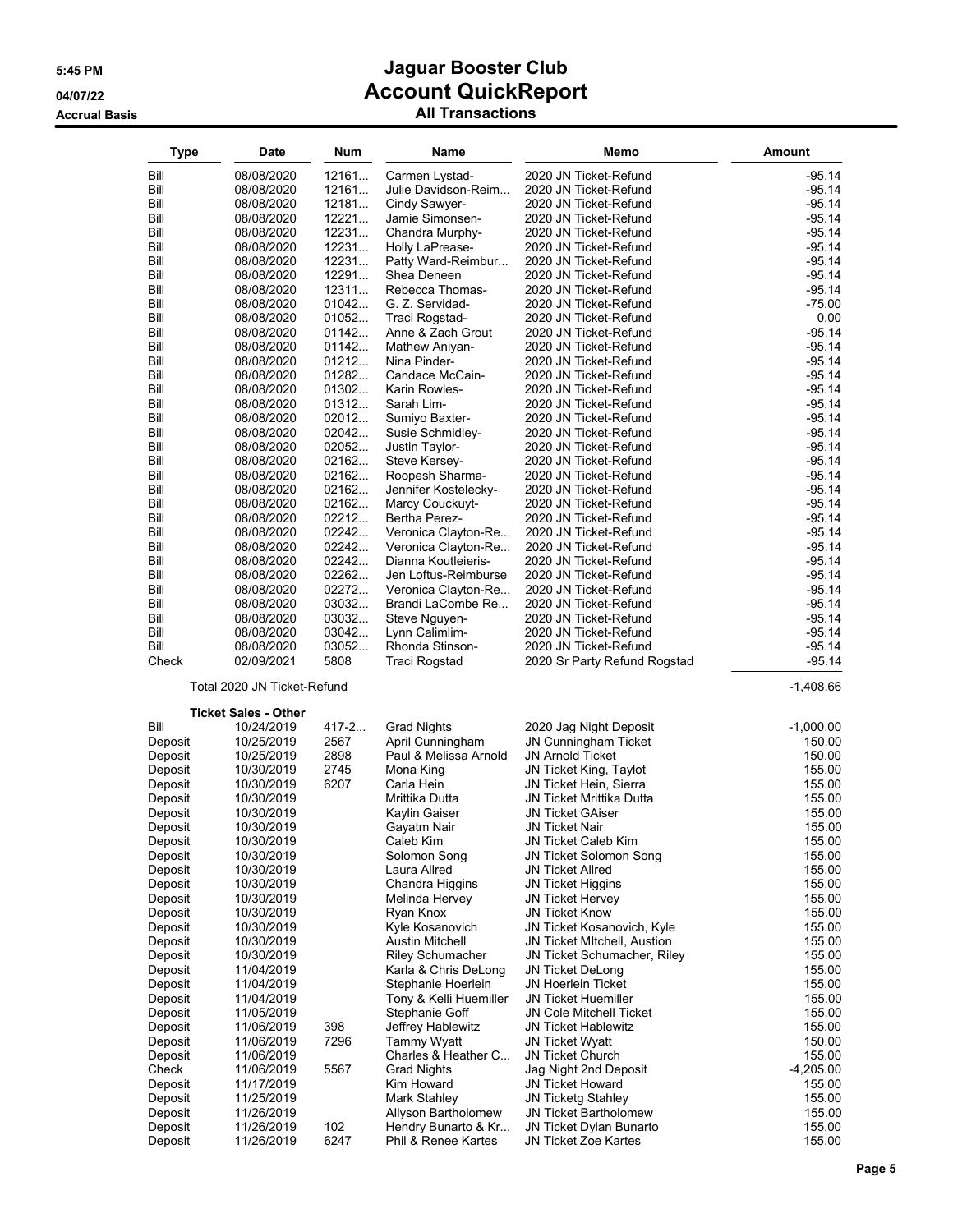| <b>Type</b>        | <b>Date</b>                       | <b>Num</b> | Name                    | Memo                             | Amount      |
|--------------------|-----------------------------------|------------|-------------------------|----------------------------------|-------------|
| Deposit            | 12/02/2019                        |            | Danny & Sei-Jung Lee    | <b>JN Ticket Lee</b>             | 155.00      |
| Deposit            | 12/02/2019                        |            | Victor Hidaka           | <b>JN Ticket Hidaka</b>          | 155.00      |
| Deposit            | 12/09/2019                        |            | <b>Scott Davis</b>      | <b>JN Ticket Davis</b>           | 155.00      |
| Deposit            | 12/09/2019                        |            | <b>LEA ANN C KAPLAN</b> | <b>JN Ticket Kaplan</b>          | 155.00      |
| Deposit            | 12/09/2019                        |            | Roxana Palacios         | <b>JN Ticket Palacios</b>        | 155.00      |
| Deposit            | 12/09/2019                        |            | Jodi Tveit              | JN Ticket Tveit, John            | 155.00      |
| Deposit            | 12/15/2019                        |            | <b>Tina Shriner</b>     | <b>JN Ticket Shriner</b>         | 155.00      |
| Deposit            | 12/16/2019                        |            | Ghadeer Bader           | <b>JN Ticket Bader</b>           | 155.00      |
| Deposit            | 12/16/2019                        |            | <b>Vincent Calozza</b>  | <b>JN Ticket Calozza</b>         | 155.00      |
| Deposit            | 12/16/2019                        |            | Carmen Lystad           | JN Ticket Lystad                 | 155.00      |
| Deposit            | 12/16/2019                        |            | Julie Davidson          | JN Ticket Davidson               | 155.00      |
| Deposit            | 12/18/2019                        |            | Cindy Sawyer            | <b>JN Ticket Sawver</b>          | 155.00      |
| Deposit            | 12/22/2019                        |            | Jamie Simonsen          | <b>JN Ticket Simonsen</b>        | 155.00      |
| Deposit            | 12/23/2019                        |            | Chandra Murphy          | <b>JN Ticket Murphy</b>          | 155.00      |
| Deposit            | 12/23/2019                        | 234        | <b>Holly LaPrease</b>   | <b>JN Ticket LaPrease</b>        | 155.00      |
| Deposit            | 12/23/2019                        | 2012       | Patty Ward              | <b>JN Ticket Ward</b>            | 155.00      |
| Deposit            | 12/29/2019                        |            | Shea Deneen             | <b>JN Ticket Fialdini/Deneen</b> | 155.00      |
| Deposit            | 12/31/2019                        |            | Rebecca Thomas          | <b>JN Ticket Thomas</b>          | 155.00      |
| Deposit            | 01/04/2020                        | 308        | G. Z. Servidad          | JN Ticket Servidad Down Payment  | 75.00       |
| Deposit            | 01/05/2020                        |            | <b>Traci Rogstad</b>    | <b>JN Ticket Rogstad</b>         | 155.00      |
| Deposit            | 01/14/2020                        |            | Anne & Zach Grout       | <b>JN Ticket Grout</b>           | 155.00      |
| Deposit            | 01/14/2020                        |            | Mathew Anlyan           | JN Ticket Anlyan@live.com        | 155.00      |
| Deposit            | 01/21/2020                        |            | Nina Pinder             | <b>JN Ticket Pinder</b>          | 155.00      |
| Deposit            | 01/28/2020                        |            | Candace McCain          | JN McCain Ticket                 | 155.00      |
| Check              | 01/29/2020                        | 5634       | <b>Grad Nights</b>      | Jag Night 3rd Deposit            | $-5.257.00$ |
| Deposit            | 01/30/2020                        |            | <b>Karin Rowles</b>     | <b>JN Ticket Rowlis</b>          | 155.00      |
| Deposit            | 01/31/2020                        |            | Sarah Lim               | <b>JN Ticket Lim</b>             | 155.00      |
| Deposit            | 02/01/2020                        |            | Sumiyo Baxter           | <b>JN Ticket Baxter</b>          | 155.00      |
| Deposit            | 02/04/2020                        |            | Susie Schmidley         | <b>JN Ticket Schmidley</b>       | 155.00      |
| Deposit            | 02/05/2020                        |            | Justin Taylor           | <b>JN Ticket Taylor</b>          | 155.00      |
| Deposit            | 02/07/2020                        |            | Steve Kersey            | <b>JN Ticket Kersey</b>          | 155.00      |
| Deposit            | 02/16/2020                        |            | Roopesh Sharma          | JN Ticket Sharma (Ayana)         | 155.00      |
| Deposit            | 02/16/2020                        |            | Jennifer Kostelecky     | JN Ticket Kostelecky             | 155.00      |
| Deposit            | 02/16/2020                        |            | Marcy Couckuyt          | JN Ticket Couckuyt               | 155.00      |
| Deposit            | 02/21/2020                        | 4138       | <b>Bertha Perez</b>     | JN Ticket Perez, Jonathan        | 155.00      |
| Deposit            | 02/24/2020                        |            | Veronica Clayton        | JN Tickets Dominick Clayton &    | 155.00      |
| Deposit            | 02/24/2020                        |            | Veronica Clayton        | JN Ticket Meadow Hay             | 155.00      |
| Deposit            | 02/24/2020                        |            | Dianna Koutleieris      | <b>JN Ticket KLoutelieris</b>    | 155.00      |
| Deposit            | 02/26/2020                        | 5891       | James & Jennifer Lo     | <b>JN Ticket Kaden Loftus</b>    | 150.00      |
| Deposit            | 02/27/2020                        |            | Veronica Clayton        | JN Ticket Jody Notoa             | 165.00      |
| Deposit            | 03/03/2020                        |            | <b>Brandi LaCombe</b>   | <b>JN Ticket LaCombe</b>         | 165.00      |
| Deposit            | 03/03/2020                        |            | Steve Nguyen            | JN Ticket Steve Nguyen           | 165.00      |
| Deposit            | 03/04/2020                        |            | Lynn Calimlim           | <b>JN Ticket Calimlim</b>        | 165.00      |
| Deposit            | 03/05/2020                        |            | Rhonda Stinson          | <b>JN Ticket Stinson</b>         | 165.00      |
|                    | <b>Total Ticket Sales - Other</b> |            |                         |                                  | 493.00      |
|                    | <b>Total Ticket Sales</b>         |            |                         |                                  | $-915.66$   |
|                    | 2020 Seniors - Other              |            |                         |                                  |             |
| Check              | 11/21/2019                        | 5587       | <b>NCHS PTSA</b>        | JN Holiday Extravaganza Table    | $-25.00$    |
| Bill               | 12/18/2019                        | AR14       | Northshore School       | <b>JN Print Copies</b>           | $-19.00$    |
| Check              | 06/23/2020                        | 5023       | Gold Creek Commu        | 2020 Drive Inn Tassel Turn-Clay  | $-1,917.20$ |
|                    | Total 2020 Seniors - Other        |            |                         |                                  | $-1,961.20$ |
| Total 2020 Seniors |                                   |            |                         |                                  | $-1,328.60$ |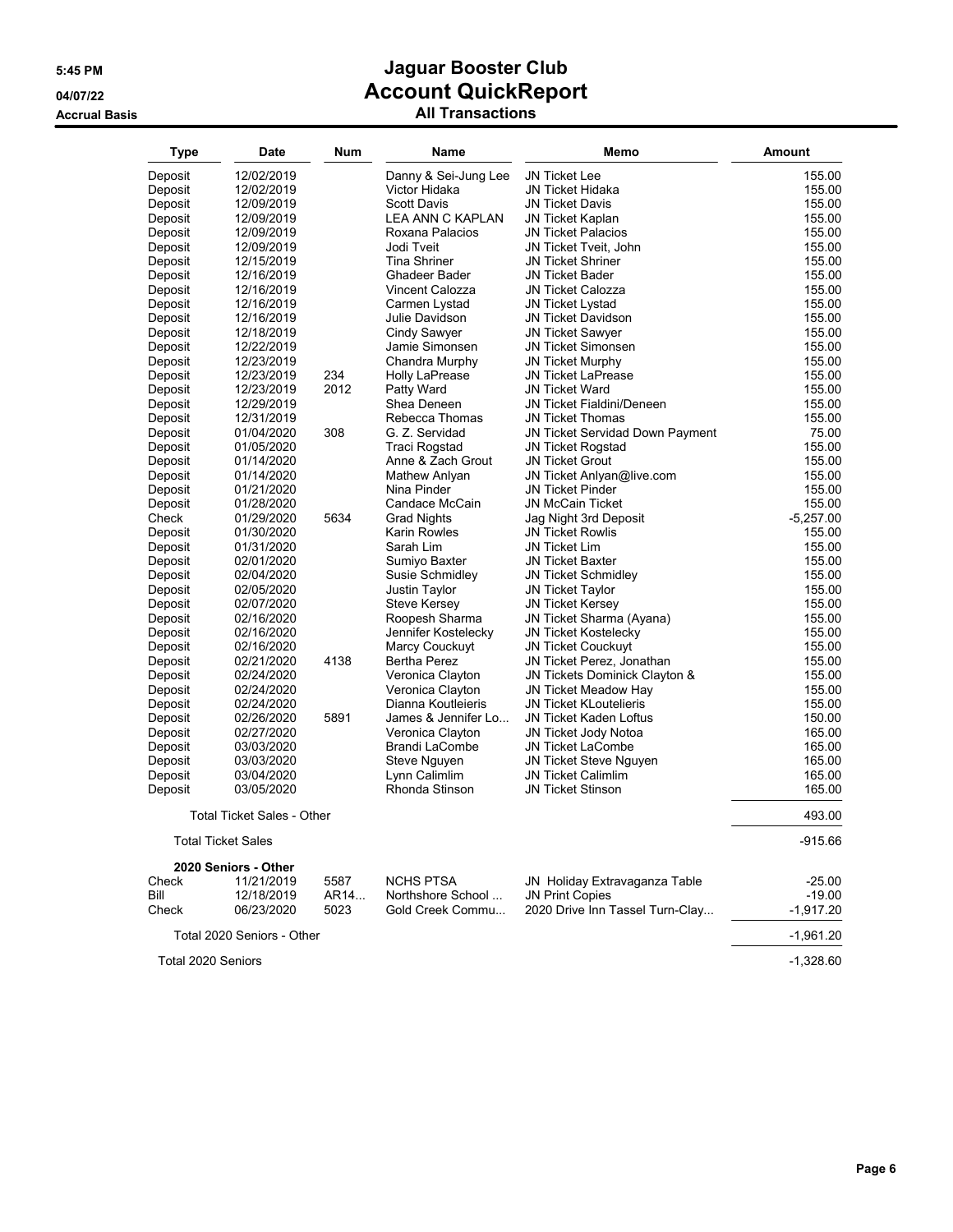| Type                  | Date                     | Num          | Name                                       | Memo                                                         | <b>Amount</b>       |
|-----------------------|--------------------------|--------------|--------------------------------------------|--------------------------------------------------------------|---------------------|
| 2021 Seniors          |                          |              |                                            |                                                              |                     |
| 2021 Donation         |                          |              |                                            |                                                              |                     |
| Deposit               | 02/28/2020               |              | Benevity Fund                              | Clayton Expedia Corp Donation                                | 1,917.20            |
| Deposit               | 06/01/2020               |              | <b>Benevity Fund</b>                       | Expedia Clayton Corp Match                                   | 2,000.00            |
| Deposit               | 06/01/2020               |              | Benevity Fund                              | Expedia Clayton Corp Match Fee                               | -82.80              |
| Deposit               | 08/23/2020               |              | Bela Bhatt                                 | JN 2021 Donation Bhatt                                       | 20.00               |
| Deposit<br>Deposit    | 08/23/2020<br>08/23/2020 |              | Shirley Galinato<br>Julie Rodgers          | JN 2021 Donation Galinato<br>JN 2021 Donation Rodgers        | 20.00<br>20.00      |
| Deposit               | 08/23/2020               |              | Erin Corsaro                               | JN 2021 Donation Corsaro                                     | 20.00               |
| Deposit               | 08/23/2020               |              | <b>Fredy Pesante</b>                       | JN 2021 Donation Pesante                                     | 200.00              |
| Deposit               | 08/23/2020               |              | Prabha Srinivasan                          | JN 2021 Donation Srinivasan                                  | 20.00               |
| Deposit               | 08/23/2020               |              | Ryan & Shelley Ram                         | JN 2021 Donation Ramcke                                      | 20.00               |
| Deposit               | 08/23/2020               |              | Julie & Mark Elewell                       | JN 2021 Donation Elwell                                      | 40.00               |
| Deposit               | 08/23/2020               |              | Sandra Bonicillo                           | JN 2021 Donation Bonicillo                                   | 40.00               |
| Deposit               | 08/23/2020               |              | Kendra Gunhold                             | JN 2021 Donation Gunhold                                     | 100.00              |
| Deposit               | 08/23/2020               |              | Sujatha Anand                              | JN 2021 Donation Anand                                       | 20.00               |
| Deposit<br>Deposit    | 08/24/2020<br>08/24/2020 |              | <b>Kelly Gross</b><br>Jeff & Shelly Egbert | JN 2021 Donation Gross<br>JN 2021 Donation Egbert            | 20.00<br>40.00      |
| Deposit               | 08/24/2020               |              | Laura Jensen                               | JN 2021 Donation Jensen                                      | 20.00               |
| Deposit               | 08/25/2020               |              | Lisa & John Villasenor                     | JN 2021 Donation Villasenor                                  | 100.00              |
| Deposit               | 08/26/2020               |              | Nicole Gill                                | JN 2021 Donation Gill                                        | 20.00               |
| Deposit               | 08/26/2020               |              | Karli Geller                               | JN 2021 Donation Geller                                      | 20.00               |
| Deposit               | 08/26/2020               |              | Tesa Gagliardi                             | JN 2021 Donation Gagliardi                                   | 100.00              |
| Deposit               | 08/26/2020               |              | Katie Logan                                | JN 2021 Donation Logan                                       | 20.00               |
| Deposit               | 08/26/2020               |              | Heidi Lindsay                              | JN 2021 Donation Lindsay                                     | 20.00               |
| Deposit               | 08/31/2020               |              | Michelle Lehman                            | 2021 Sr Donation Lehman                                      | 20.00               |
| Deposit               | 08/31/2020               |              | Tricia Gibson                              | 2021 Sr Donation Gibson                                      | 20.00               |
| Deposit               | 08/31/2020               | 49           | Jim Watts<br>Seniors                       | 2021 Sr Donation Watts                                       | 20.00<br>395.00     |
| General Jo<br>Deposit | 11/01/2020<br>11/02/2020 |              | Michael Haigh                              | <b>Auction Proceeds to Groups</b><br>2021 Sr. Donation Haigh | 25.00               |
| Deposit               | 11/02/2020               |              | Christy Zbiegien                           | 2021 Sr. Donation Zbiegen                                    | 100.00              |
| Deposit               | 11/02/2020               |              | Kendra Gunhold                             | 2021 Sr. Donation Gunhold                                    | 100.00              |
| Deposit               | 11/02/2020               |              | Allison Nguyen                             | 2021 Sr. Donation Nguyen                                     | 50.00               |
| Deposit               | 11/02/2020               |              | Yvette McKinley                            | 2021 Sr. Donation McKinley                                   | 50.00               |
| Deposit               | 11/02/2020               |              | Amy Karn                                   | 2021 Sr. Donation Karn                                       | 50.00               |
| Deposit               | 11/02/2020               |              | Lisa Hoggan                                | 2021 Sr. Donation Hoggan                                     | 60.00               |
| Deposit               | 11/02/2020               |              | Nicole Gill                                | 2021 Sr. Donation Gill                                       | 60.00               |
| Deposit               | 11/02/2020               |              | Bijoy Joseph                               | 2021 Sr. Donation Joseph                                     | 20.00               |
| Deposit               | 11/02/2020               |              | Staci Steffy                               | 2021 Sr. Donation Steffy<br>2021 Sr. Donation Pumma          | 100.00<br>400.00    |
| Deposit<br>Deposit    | 11/02/2020<br>11/02/2020 |              | Bunsong Pumma<br>Sushil Bogati             | 2021 Sr. Donation Bogati                                     | 50.00               |
| Deposit               | 11/02/2020               |              | Kareliz Matrinez Ra                        | 2021 Sr. Sign Donation                                       | 25.00               |
| Deposit               | 11/04/2020               |              | Korrena Brehm                              | 2021 Sr. Sign Donation Brehm                                 | 25.00               |
| Deposit               | 11/08/2020               |              | Julie Boyd                                 | 2021 Sr. Donation Boyd                                       | 20.00               |
| Deposit               | 11/09/2020               |              | Nancy Thielen                              | 2021 Sr. Donation Thielen                                    | 50.00               |
| Deposit               | 11/12/2020               |              | Tess & Wyatt Davis                         | 2021 Sr. Donation Davis                                      | 10.00               |
| Deposit               | 11/15/2020               |              | Keli Carr                                  | 2021 Sr. Donation                                            | 50.00               |
| Deposit               | 11/15/2020               |              | <b>Bettina Thompson</b>                    | 2021 Sr. Donation Thompson, B                                | 20.00               |
| Invoice               | 11/16/2020               | 2505<br>5704 | <b>Traci Groby</b><br><b>Traci Groby</b>   | 2021 Sr. Class Donation<br>2021 Sr. Donation Groby           | 100.00<br>100.00    |
| Deposit<br>Deposit    | 11/16/2020<br>11/17/2020 |              | <b>Christine Lamb</b>                      | 2021 Sr. Donation Lamb                                       | 20.00               |
| Deposit               | 11/23/2020               |              | Leah Bender                                | 2021 Sr. Donation Bender                                     | 25.00               |
| Deposit               | 12/10/2020               |              | Peter Morton                               | 2021 Sr. Sign Donations                                      | 100.00              |
| Deposit               | 12/10/2020               |              | Jennifer McKay                             | 2021 Sr. Donation McKay                                      | 25.00               |
| Deposit               | 12/15/2020               |              | Colin Hill                                 | 2021 Sr. Sign Donation Hill                                  | 20.00               |
| Deposit               | 12/15/2020               |              | Susie Shepard                              | 2021 Sr. Sign Donation Shepard                               | 50.00               |
| Deposit               | 12/15/2020               |              | Robin Rhoads                               | 2021 Sr. Sign Donation                                       | 10.00               |
| Deposit               | 12/15/2020               |              | Alice Fleck                                | 2021 Sr. Sign Donation fleck                                 | 50.00               |
| Deposit               | 12/18/2020<br>12/21/2020 |              | Boeing                                     | 2021 Sr donation-Groby                                       | 100.00              |
| Check<br>Deposit      | 12/22/2020               | 5799         | North Creek High Sc<br>Kara Wilde          | 2021 Sr. Beanie Donation<br>2021 Sr donation-Wilde 10 Flock  | $-400.00$<br>500.00 |
| Deposit               | 12/24/2020               |              | <b>Benevity Fund</b>                       | 2021 Sr-Corp Match Wilde                                     | 500.00              |
| Deposit               | 01/24/2021               | 729          | Kendra Gunhold                             | 2021 Sr. Sign Donation Gunhold                               | 100.00              |
| Deposit               | 01/24/2021               | 730          | Candy Cook                                 | 2021 Sr. Sign Donation Cook                                  | 50.00               |
| Deposit               | 01/24/2021               | 731          | Tammi Gerchow                              | 2021 Sr. Sign Donation Gerchow                               | 25.00               |
| Deposit               | 01/24/2021               | 732          | Sandra Bonicillo                           | 2021 Sr. Sign Donation Bonicillo                             | 50.00               |
| Deposit               | 01/24/2021               | 734          | Diane Chrismer Patt                        | 2021 Sr. Sign Donation Patton                                | 20.00               |
| Deposit               | 01/24/2021               | 735          | Connie Welch                               | 2021 Sr. Sign Donation Welch                                 | 10.00               |
| Deposit               | 04/13/2021               |              | Boeing                                     | <b>Boeing Donation</b>                                       | 400.00              |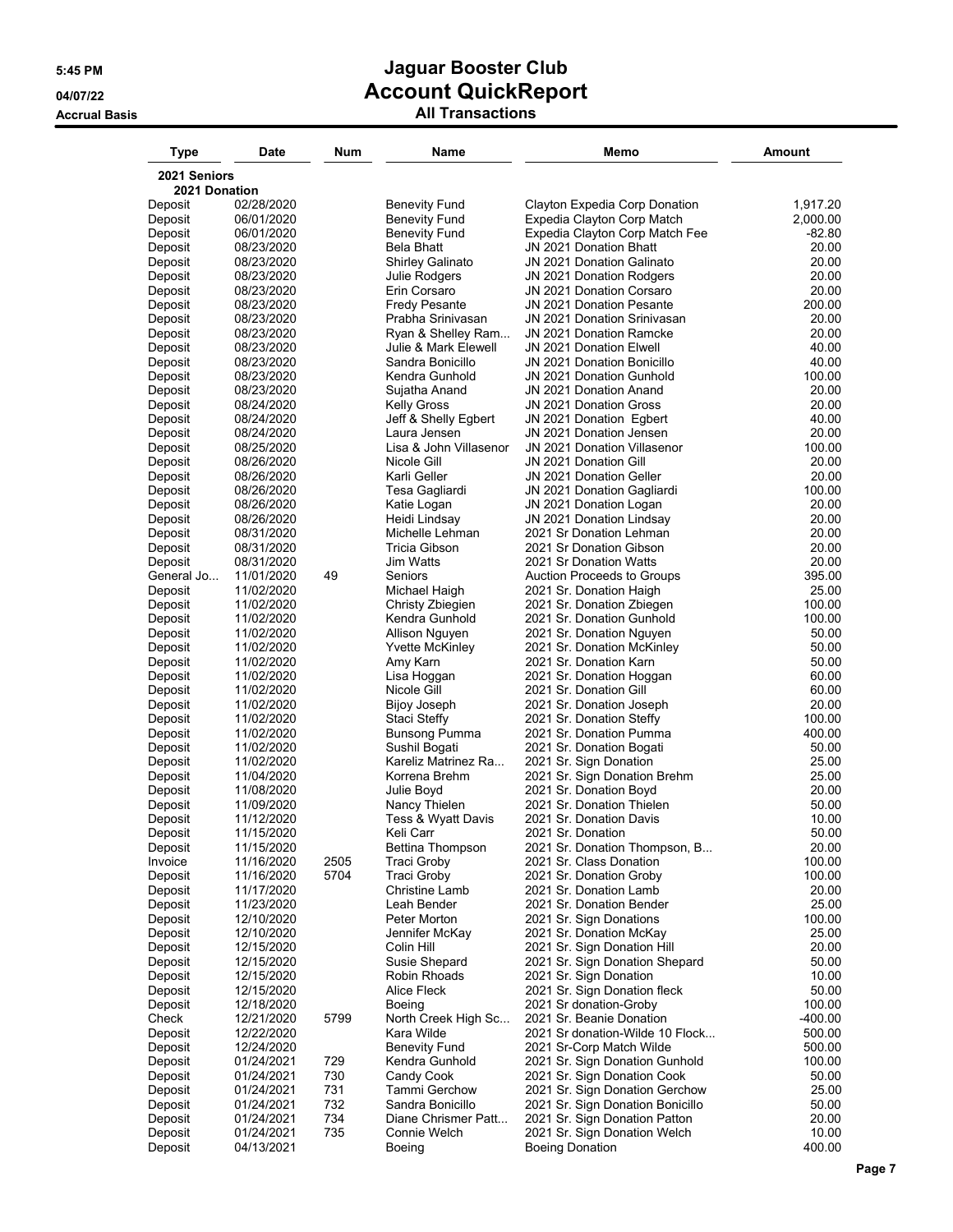| Type           | <b>Date</b>                          | Num            | Name                    | Memo                                                          | <b>Amount</b>          |
|----------------|--------------------------------------|----------------|-------------------------|---------------------------------------------------------------|------------------------|
| Deposit        | 04/22/2021                           | 882            | Jim Watts               | 2021 Sr. Class Donation Watts                                 | 175.00                 |
| Deposit        | 05/12/2021                           | 911            | Tess & Wyatt Davis      | 2021 SR. Donations                                            | 25.00                  |
| Deposit        | 05/14/2021                           |                | <b>Benevity Fund</b>    | 2021 Corp Match Moody                                         | 129.13                 |
| Deposit        | 05/18/2021                           | 962            | Traci Groby             | 2021 Sr. donation Groby                                       | 100.00                 |
| Deposit        | 05/20/2021                           | 982            | Seniors                 | 2021 Senior Donation                                          | $-75.00$               |
| Deposit        | 05/20/2021                           |                | <b>Seniors</b>          | 2021 Senior Donation                                          | $-150.00$              |
| Deposit        | 05/23/2021                           | 991            | Kendra Gunhold          | 2021 GN Tick Donation Gunhold                                 | 50.00                  |
| Deposit        | 05/23/2021                           | 992            | Karla & Chris DeLong    | 2021 GN Tick Donation Delong                                  | 150.00                 |
| Deposit        | 05/24/2021                           | 1003           | Seniors                 | 2021 GN Tick Donation                                         | $-150.00$              |
|                |                                      |                |                         |                                                               |                        |
| Deposit        | 05/28/2021                           | 1080<br>1082   | Seniors<br>Seniors      | 2021 Sr. Donation Ticket<br>2021 Sr. Donation Ticket          | $-75.00$<br>$-75.00$   |
| Deposit        | 05/28/2021                           |                |                         | 2021 GN Senior Sponsorship                                    | $-100.00$              |
| Deposit        | 06/14/2021                           | 1161           | Seniors                 |                                                               |                        |
| Deposit        | 06/14/2021                           | 1163           | Seniors                 | 2021 GN Senior Sponsorship                                    | $-100.00$              |
| General Jo     | 06/14/2021                           | 53             | Seniors                 | 2021 GN Ticket                                                | $-160.00$              |
| Deposit        | 06/29/2021                           |                | Boeing                  | 2021 SR. Donation Match Groby                                 | 593.48                 |
|                | Total 2021 Donation                  |                |                         |                                                               | 8,627.01               |
|                | 2021 Sr. Comm. Banner Payments       |                |                         |                                                               |                        |
|                | 2021 Sr. Comm. Banner Printing       |                |                         |                                                               |                        |
| Check          | 04/12/2021                           | Debit          | Signs.com               | 2021 SR. Banner GBB                                           | $-30.08$               |
| Check          | 04/14/2021                           | Debit          | Signs.com               | 2021 Sr. Banner 2 G dive                                      | $-46.95$               |
| Check          | 04/14/2021                           | Debit          | Signs.com               | 2021 Sr. Banner 2 Gymnastics                                  | $-46.94$               |
| Check          | 04/23/2021                           | Debit          | Signs.com               | 2021 Sr. Banner 7 Softball                                    | $-164.31$<br>$-234.73$ |
| Check          | 04/26/2021                           | Debit          | Signs.com               | Sr. Banners 4 Tennis, 6 Theater<br>1 Boys Tennis Banner Print | $-23.48$               |
| Check<br>Check | 04/30/2021                           | Debit          | Signs.com<br>Signs.com  | IM 11 Banner Print                                            | $-258.28$              |
|                | 04/30/2021                           | Debit          |                         |                                                               | $-46.96$               |
| Check<br>Check | 04/30/2021<br>04/30/2021             | Debit<br>Debit | Signs.com<br>Signs.com  | TC 2 Banner Print<br>SFBL 6 Banner Print                      | $-140.75$              |
| Check          |                                      |                |                         |                                                               |                        |
| Check          | 05/03/2021                           | Debit<br>Debit | Signs.com<br>Signs.com  | 2021 Sr. Banner 4 ASB<br>2021 Sr. Banner 3 Orchestra          | $-93.92$<br>$-70.39$   |
| Check          | 05/03/2021                           |                |                         |                                                               | $-140.88$              |
|                | 05/10/2021                           | Debit<br>Debit | Signs.com<br>Signs.com  | <b>BGLF 6 Sr Banner</b><br>BSOC 8 Sr. Banners                 | $-187.84$              |
| Check          | 05/10/2021                           |                |                         |                                                               | $-140.88$              |
| Check          | 05/10/2021                           | Debit          | Signs.com<br>Signs.com  | TNF 6 Sr. Banners                                             | $-23.48$               |
| Check          | 05/10/2021                           | Debit          |                         | ASB 1 Sr. Banner                                              | $-46.96$               |
| Check          | 05/10/2021                           | Debit          | Signs.com               | TC 2 Sr. Banners                                              |                        |
| Check          | 05/10/2021                           | Debit          | Signs.com               | WRST 3 Sr. Banners                                            | $-70.44$               |
| Check          | 05/10/2021                           | Debit          | Signs.com               | LAX 1 Sr. Banner                                              | $-23.30$               |
| Check          | 05/12/2021                           | Debit          | Signs.com               | Water Polo 1                                                  | $-23.48$               |
| Check          | 05/12/2021                           | Debit          | Signs.com               | Crew 4                                                        | $-93.92$               |
| Check          | 05/12/2021                           | Debit          | Signs.com               | Lacrosse 7                                                    | $-164.28$              |
| Check          | 05/14/2021                           | Debit          | Signs.com               | Sr. Banner print                                              | $-30.08$<br>$-295.16$  |
| Check<br>Check | 05/17/2021<br>06/15/2021             | Debit<br>Debit | Signs.com<br>Signs.com  | Banner Print 9 BSBL, 1 TNF, 1 A<br>2021 Sr. Bann Print        | $-30.08$               |
|                | Total 2021 Sr. Comm. Banner Printing |                |                         |                                                               | $-2,427.57$            |
|                | <b>BSBL Banner</b>                   |                |                         |                                                               |                        |
| Deposit        | 05/13/2021                           | 925            | Mandy Baek              | 2021 BSBL Ban Baek                                            | 30.00                  |
| Deposit        | 05/13/2021                           | 926            | Kelli Aceto             | 2021 BSBL Ban Aceto                                           | 30.00                  |
| Deposit        | 05/13/2021                           | 924            | <b>Shirley Galinato</b> | 2021 BSBL Ban Galinato                                        | 30.00                  |
| Deposit        | 05/13/2021                           | 929            | Kareliz Matrinez Ra     | 2021 BSBL Ban Ramcharan                                       | 30.00                  |
| Deposit        | 05/13/2021                           | 930            | Trisha Sandoval-Ma      | 2021 BSBL Ban Sandoval                                        | 30.00                  |
| Deposit        | 05/13/2021                           | 932            | Marc Travena            | 2021 BSBL Ban Travena                                         | 30.00                  |
| Deposit        | 05/13/2021                           | 933            | Karolyn & Brian Aucott  | 2021 BSBL Ban Aucott                                          | 30.00                  |
| Deposit        | 05/16/2021                           | 936            | Jennifer Rahmes         | 2021 Sr. Ban BSBL Rahmes, TJ                                  | 30.00                  |
| Deposit        | 05/16/2021                           | 937            | <b>Hilary Britton</b>   | 2021 Sr. Ban BSBL Britton, Nath                               | 30.00                  |
| Deposit        | 05/16/2021                           | 943            | Mary Ann Watts          | 2021 SR. Ban BSBL Watts                                       | 25.00                  |
|                |                                      |                |                         |                                                               |                        |
|                | <b>Total BSBL Banner</b>             |                |                         |                                                               | 295.00                 |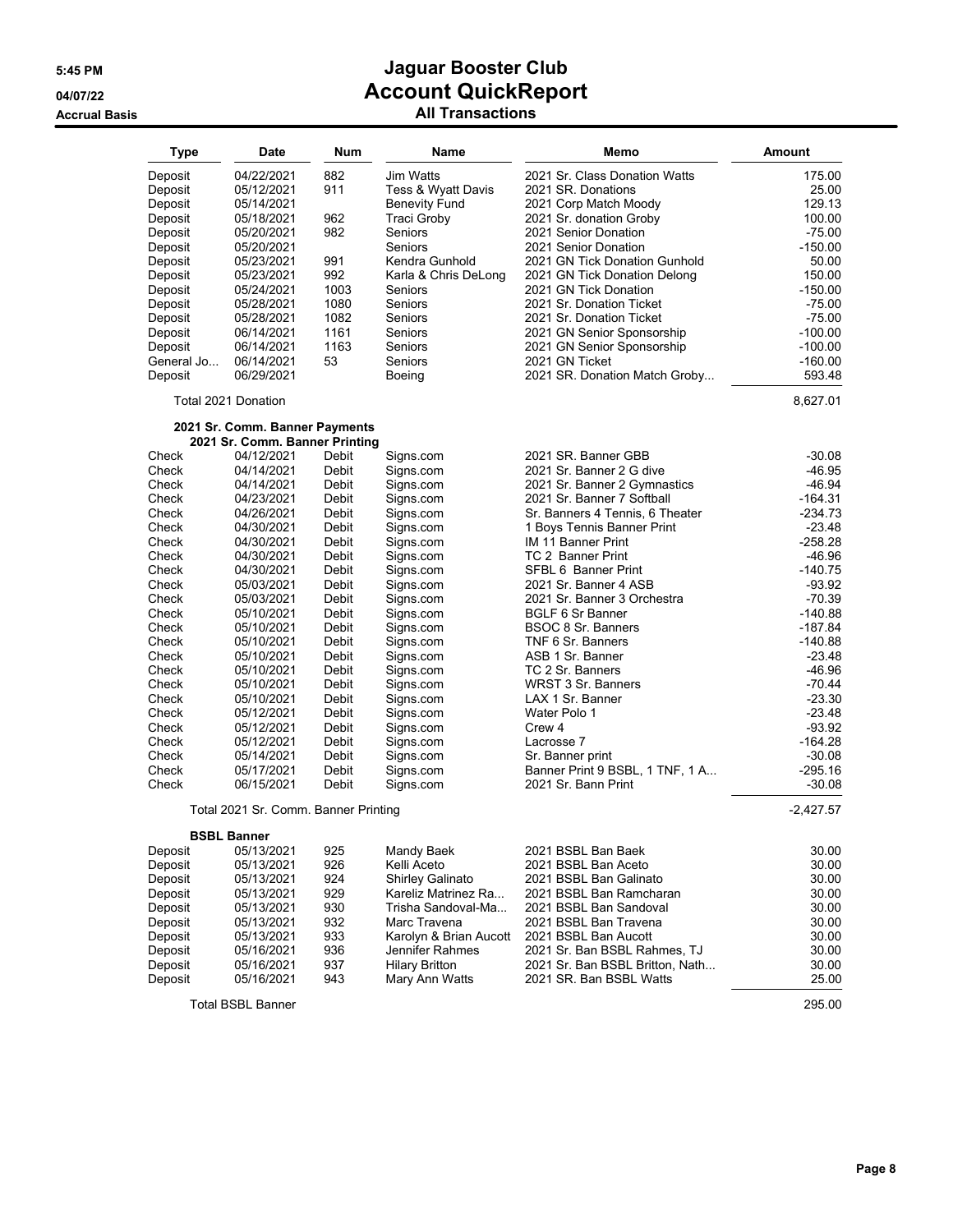| 2021 Sr. Comm. Banner Payments - Other<br>854<br>25.00<br>Deposit<br>04/13/2021<br>Amy Flores<br><b>GYMN Sr. Banner</b><br>855<br>25.00<br>Deposit<br>04/13/2021<br>Amy Flores<br>GDIV Sr. Banner<br>856<br><b>Tara Bills</b><br>25.00<br>Deposit<br>04/13/2021<br><b>GYMN Sr. Banner</b><br>857<br>25.00<br>Deposit<br>04/13/2021<br>Tara Bills<br><b>GDIV Sr. Banner</b><br>858<br>25.00<br>Deposit<br>04/13/2021<br>Maurita Colburn<br>IM MB SR. Banner<br>861<br>25.00<br>04/14/2021<br>Veronica Clayton<br>IM Sr. Banner<br>Deposit<br>860<br>50.00<br>04/14/2021<br>Kimmui Yong<br>IM 2 Sr. Banners<br>Deposit<br>868<br>25.00<br>04/19/2021<br>Laura Jensen<br>IM SR. Banner<br>Deposit<br>869<br>25.00<br>04/19/2021<br>Molly Knuze<br>IM Sr. Banner<br>Deposit<br>870<br>25.00<br>04/19/2021<br>Sujatha Anand<br>IM Sr. Banner<br>Deposit<br>871<br>25.00<br>04/19/2021<br>Melynie Elvidge<br>IM Sr. Banner<br>Deposit<br>872<br>25.00<br>04/21/2021<br>Julia & Michael Griffin<br>IM SR. Banner<br>Deposit<br>873<br>04/21/2021<br>Staci Steffy<br>TC Sr. Banner<br>25.00<br>Deposit<br>874<br>TC Sr. Banner<br>25.00<br>04/21/2021<br>Salina Larson<br>Deposit<br>875<br>25.00<br>04/21/2021<br>Mary Norton<br>TC Sr. Banner<br>Deposit<br>876<br>TC Sr. Banner<br>25.00<br>04/21/2021<br>Susie Shepard<br>Deposit<br>877<br>25.00<br>04/21/2021<br>Jianguo Cai<br>IM SR. Banner<br>Deposit<br>878<br>GGLF 5 SR. Banners<br>125.00<br>Deposit<br>04/21/2021<br>Michael Wilde<br>879<br>25.00<br>04/21/2021<br>George Pledger<br>TC Sr. Banner Pledger<br>Deposit<br>883<br>25.00<br>Deposit<br>04/22/2021<br>Susan Robinson<br>IM Sr. Banner Robinson<br>882<br>25.00<br>04/22/2021<br>Jim Watts<br>2021 Sr. BAn IM Watts<br>Deposit<br>884<br>25.00<br>04/25/2021<br>Karli Geller<br>2021 Sr. Banner Tennis Geller<br>Deposit<br>885<br>25.00<br>04/25/2021<br>lan Frigillana<br>2021 Sr. Ban Tennis Frigillana<br>Deposit<br>886<br>25.00<br>04/25/2021<br>Julie Rodgers<br>2021 Sr. Ban Tennis Rodgers<br>Deposit<br>887<br>25.00<br>04/25/2021<br>Cathie Carmical<br>2021 Sr. Ban TC Carmical<br>Deposit<br>887<br>25.00<br>04/25/2021<br>Cathie Carmical<br>2021 Sr. Ban TC Tincher<br>Deposit<br>888<br>25.00<br>04/25/2021<br>2021 Sr. Ban GGLF Shami<br>Deposit<br>Michael Wilde<br>889<br>25.00<br>04/27/2021<br><b>Ruth Castro</b><br>2021 Sr. Ban Marching Band Pe<br>Deposit<br>890<br>04/27/2021<br>Jeff & Shelly Egbert<br>2021 SR. Ban Softball Egbert<br>25.00<br>Deposit<br>892<br>25.00<br>04/27/2021<br>Wayne Norton<br>2021 SR. Ban TC Norton, Cole<br>Deposit<br>893<br>25.00<br>05/02/2021<br>Michael Wilde<br>2021 Sr. Ban ASB Wilde, Arianna<br>Deposit<br>894<br>25.00<br>05/03/2021<br>Alexis Nield<br>2021 Sr. Ban ASB Nield, Alesix<br>Deposit<br>896<br>25.00<br>05/04/2021<br>Danielle Kopatich<br>2021 Sr. Banner<br>Deposit<br>897<br>25.00<br>05/04/2021<br>Korrena Brehm<br>2021 Sr. Banner<br>Deposit<br>898<br>25.00<br>Deposit<br>05/04/2021<br>Charlene Zanassi<br>2021 Sr. Banner<br>899<br>25.00<br>Diane Chrismer Patt<br>2021 Sr. Banner<br>Deposit<br>05/04/2021<br>900<br>25.00<br>Deposit<br>05/05/2021<br>Teshia Brooks-Reim<br>2021 Senior Banner<br>901<br>05/06/2021<br>Wendi Haigh<br>2021 SR. Banners 8 Boy's Soccer<br>200.00<br>Deposit<br>903<br>Lisa Pizzuto Whittaker<br>25.00<br>05/06/2021<br>2021 Sr. Banner TNF<br>Deposit<br>904<br>25.00<br>05/06/2021<br>Tara Suzanne Bills<br>2021 SR. Banner Track<br>Deposit<br>905<br>25.00<br>05/09/2021<br>Cathie Carmical<br>2021 Sr. Banner Lacrosse<br>Deposit<br>906<br>25.00<br>Michaela Kelly<br>2021 Sr. BAnner Track<br>Deposit<br>05/09/2021<br>908<br>200.00<br>05/09/2021<br>Julie & Mark Elewell<br>2021 SR. Banner 8 Lacrosse<br>Deposit<br>909<br>75.00<br>Maurita Colburn<br>Deposit<br>05/10/2021<br>2021 sr. Banner Lacrosse, ASB<br>50.00<br>05/12/2021<br>910<br><b>Bret Geller</b><br>2021 SR. BAnner 2 Crew & Wat<br>Deposit<br>05/12/2021<br>911<br>Tess & Wyatt Davis<br>25.00<br>Deposit<br>2021 Sr. Ban Crew Davis<br>Julie & Mark Elewell<br>2021 Sr BAnner Carmical Credit<br>$-25.00$<br>Deposit<br>05/12/2021<br>25.00<br>Deposit<br>05/13/2021<br>918<br>Jennifer Caudle<br>2021 Sr. Ban Crew Caudle, Logan<br>919<br>25.00<br>Deposit<br>05/13/2021<br>Michelle Moody<br>2021 Sr. Ban LAX Moody, Mark<br>920<br>25.00<br>Deposit<br>Melisa & John Charlt<br>2021 SR. Ban TNF Charlton, Jack<br>05/13/2021<br>921<br>25.00<br>Deposit<br>05/13/2021<br>Rekha Murthy<br>2021 SR. BSOC BAn Gulur, Roh<br>922<br>25.00<br>Deposit<br>2021 SR. BAn FB Bogati<br>05/13/2021<br>Sushil Bogati<br>923<br>25.00<br>Deposit<br>05/13/2021<br>Michele Detert<br>2021 SR. Ban Crew Detert, Gavin<br>Deposit<br>05/13/2021<br>Julie & Mark Elewell<br>2021 Ban Refund LAX Moody &<br>$-50.00$<br>$-25.00$<br>Deposit<br>05/13/2021<br>Sushil Bogati<br>2021 SR. BAn Refund FB Bogati<br>$-25.00$<br>Deposit<br>05/13/2021<br>Michael Haigh<br>2021 Sr. Ban BSOC Colburn Ref<br>924<br>25.00<br>Deposit<br>Faith Danh<br>2021 SR. Ban BTEN Dahn<br>05/13/2021<br>928<br>25.00<br>Deposit<br>05/13/2021<br>Erin Corsaro<br>2021 Sr. Ban TC Corsaro<br>931<br>2021 SR. Ban TNF Kovich<br>25.00<br>Deposit<br><b>Beth Kovich</b><br>05/13/2021<br>75.00<br>General Jo<br>05/13/2021<br>50<br>Wrestling<br>WRST Sr. Banners pd by WRST<br>51<br>General Jo<br>Donations From JBC<br>ASB SR Banner Scholarship<br>25.00<br>05/13/2021<br>52<br>General Jo<br>05/13/2021<br>Basketball-Girl's<br>GBB Sr. Banner<br>25.00<br>Deposit<br>Michele Detert<br>2021 Detert Refund Golf<br>$-25.00$<br>05/13/2021<br>935<br>25.00<br>Deposit<br>05/16/2021<br>Michele Detert<br>2021 Sr. Ban Crew Detert<br>$-25.00$<br>Deposit<br>05/16/2021<br>Teshia Brooks-Reim<br>2021 SR. Ban Wrest Brooks | Type    | <b>Date</b> | Num | Name           | Memo                      | Amount   |
|----------------------------------------------------------------------------------------------------------------------------------------------------------------------------------------------------------------------------------------------------------------------------------------------------------------------------------------------------------------------------------------------------------------------------------------------------------------------------------------------------------------------------------------------------------------------------------------------------------------------------------------------------------------------------------------------------------------------------------------------------------------------------------------------------------------------------------------------------------------------------------------------------------------------------------------------------------------------------------------------------------------------------------------------------------------------------------------------------------------------------------------------------------------------------------------------------------------------------------------------------------------------------------------------------------------------------------------------------------------------------------------------------------------------------------------------------------------------------------------------------------------------------------------------------------------------------------------------------------------------------------------------------------------------------------------------------------------------------------------------------------------------------------------------------------------------------------------------------------------------------------------------------------------------------------------------------------------------------------------------------------------------------------------------------------------------------------------------------------------------------------------------------------------------------------------------------------------------------------------------------------------------------------------------------------------------------------------------------------------------------------------------------------------------------------------------------------------------------------------------------------------------------------------------------------------------------------------------------------------------------------------------------------------------------------------------------------------------------------------------------------------------------------------------------------------------------------------------------------------------------------------------------------------------------------------------------------------------------------------------------------------------------------------------------------------------------------------------------------------------------------------------------------------------------------------------------------------------------------------------------------------------------------------------------------------------------------------------------------------------------------------------------------------------------------------------------------------------------------------------------------------------------------------------------------------------------------------------------------------------------------------------------------------------------------------------------------------------------------------------------------------------------------------------------------------------------------------------------------------------------------------------------------------------------------------------------------------------------------------------------------------------------------------------------------------------------------------------------------------------------------------------------------------------------------------------------------------------------------------------------------------------------------------------------------------------------------------------------------------------------------------------------------------------------------------------------------------------------------------------------------------------------------------------------------------------------------------------------------------------------------------------------------------------------------------------------------------------------------------------------------------------------------------------------------------------------------------------------------------------------------------------------------------------------------------------------------------------------------------------------------------------------------------------------------------------------------------------------------------------------------------------------------------------------------------------------------------------------------------------------------------------------------------------------------------------------------------------------------------------------------------------------------------------------------------------------------------------------------------------------------------------------------------------------------------------------------------------------------------------------------------------------------------------------------------------------------------------------------------------------------------------------------------------------------------------|---------|-------------|-----|----------------|---------------------------|----------|
|                                                                                                                                                                                                                                                                                                                                                                                                                                                                                                                                                                                                                                                                                                                                                                                                                                                                                                                                                                                                                                                                                                                                                                                                                                                                                                                                                                                                                                                                                                                                                                                                                                                                                                                                                                                                                                                                                                                                                                                                                                                                                                                                                                                                                                                                                                                                                                                                                                                                                                                                                                                                                                                                                                                                                                                                                                                                                                                                                                                                                                                                                                                                                                                                                                                                                                                                                                                                                                                                                                                                                                                                                                                                                                                                                                                                                                                                                                                                                                                                                                                                                                                                                                                                                                                                                                                                                                                                                                                                                                                                                                                                                                                                                                                                                                                                                                                                                                                                                                                                                                                                                                                                                                                                                                                                                                                                                                                                                                                                                                                                                                                                                                                                                                                                                                                                                      |         |             |     |                |                           |          |
|                                                                                                                                                                                                                                                                                                                                                                                                                                                                                                                                                                                                                                                                                                                                                                                                                                                                                                                                                                                                                                                                                                                                                                                                                                                                                                                                                                                                                                                                                                                                                                                                                                                                                                                                                                                                                                                                                                                                                                                                                                                                                                                                                                                                                                                                                                                                                                                                                                                                                                                                                                                                                                                                                                                                                                                                                                                                                                                                                                                                                                                                                                                                                                                                                                                                                                                                                                                                                                                                                                                                                                                                                                                                                                                                                                                                                                                                                                                                                                                                                                                                                                                                                                                                                                                                                                                                                                                                                                                                                                                                                                                                                                                                                                                                                                                                                                                                                                                                                                                                                                                                                                                                                                                                                                                                                                                                                                                                                                                                                                                                                                                                                                                                                                                                                                                                                      |         |             |     |                |                           |          |
|                                                                                                                                                                                                                                                                                                                                                                                                                                                                                                                                                                                                                                                                                                                                                                                                                                                                                                                                                                                                                                                                                                                                                                                                                                                                                                                                                                                                                                                                                                                                                                                                                                                                                                                                                                                                                                                                                                                                                                                                                                                                                                                                                                                                                                                                                                                                                                                                                                                                                                                                                                                                                                                                                                                                                                                                                                                                                                                                                                                                                                                                                                                                                                                                                                                                                                                                                                                                                                                                                                                                                                                                                                                                                                                                                                                                                                                                                                                                                                                                                                                                                                                                                                                                                                                                                                                                                                                                                                                                                                                                                                                                                                                                                                                                                                                                                                                                                                                                                                                                                                                                                                                                                                                                                                                                                                                                                                                                                                                                                                                                                                                                                                                                                                                                                                                                                      |         |             |     |                |                           |          |
|                                                                                                                                                                                                                                                                                                                                                                                                                                                                                                                                                                                                                                                                                                                                                                                                                                                                                                                                                                                                                                                                                                                                                                                                                                                                                                                                                                                                                                                                                                                                                                                                                                                                                                                                                                                                                                                                                                                                                                                                                                                                                                                                                                                                                                                                                                                                                                                                                                                                                                                                                                                                                                                                                                                                                                                                                                                                                                                                                                                                                                                                                                                                                                                                                                                                                                                                                                                                                                                                                                                                                                                                                                                                                                                                                                                                                                                                                                                                                                                                                                                                                                                                                                                                                                                                                                                                                                                                                                                                                                                                                                                                                                                                                                                                                                                                                                                                                                                                                                                                                                                                                                                                                                                                                                                                                                                                                                                                                                                                                                                                                                                                                                                                                                                                                                                                                      |         |             |     |                |                           |          |
|                                                                                                                                                                                                                                                                                                                                                                                                                                                                                                                                                                                                                                                                                                                                                                                                                                                                                                                                                                                                                                                                                                                                                                                                                                                                                                                                                                                                                                                                                                                                                                                                                                                                                                                                                                                                                                                                                                                                                                                                                                                                                                                                                                                                                                                                                                                                                                                                                                                                                                                                                                                                                                                                                                                                                                                                                                                                                                                                                                                                                                                                                                                                                                                                                                                                                                                                                                                                                                                                                                                                                                                                                                                                                                                                                                                                                                                                                                                                                                                                                                                                                                                                                                                                                                                                                                                                                                                                                                                                                                                                                                                                                                                                                                                                                                                                                                                                                                                                                                                                                                                                                                                                                                                                                                                                                                                                                                                                                                                                                                                                                                                                                                                                                                                                                                                                                      |         |             |     |                |                           |          |
|                                                                                                                                                                                                                                                                                                                                                                                                                                                                                                                                                                                                                                                                                                                                                                                                                                                                                                                                                                                                                                                                                                                                                                                                                                                                                                                                                                                                                                                                                                                                                                                                                                                                                                                                                                                                                                                                                                                                                                                                                                                                                                                                                                                                                                                                                                                                                                                                                                                                                                                                                                                                                                                                                                                                                                                                                                                                                                                                                                                                                                                                                                                                                                                                                                                                                                                                                                                                                                                                                                                                                                                                                                                                                                                                                                                                                                                                                                                                                                                                                                                                                                                                                                                                                                                                                                                                                                                                                                                                                                                                                                                                                                                                                                                                                                                                                                                                                                                                                                                                                                                                                                                                                                                                                                                                                                                                                                                                                                                                                                                                                                                                                                                                                                                                                                                                                      |         |             |     |                |                           |          |
|                                                                                                                                                                                                                                                                                                                                                                                                                                                                                                                                                                                                                                                                                                                                                                                                                                                                                                                                                                                                                                                                                                                                                                                                                                                                                                                                                                                                                                                                                                                                                                                                                                                                                                                                                                                                                                                                                                                                                                                                                                                                                                                                                                                                                                                                                                                                                                                                                                                                                                                                                                                                                                                                                                                                                                                                                                                                                                                                                                                                                                                                                                                                                                                                                                                                                                                                                                                                                                                                                                                                                                                                                                                                                                                                                                                                                                                                                                                                                                                                                                                                                                                                                                                                                                                                                                                                                                                                                                                                                                                                                                                                                                                                                                                                                                                                                                                                                                                                                                                                                                                                                                                                                                                                                                                                                                                                                                                                                                                                                                                                                                                                                                                                                                                                                                                                                      |         |             |     |                |                           |          |
|                                                                                                                                                                                                                                                                                                                                                                                                                                                                                                                                                                                                                                                                                                                                                                                                                                                                                                                                                                                                                                                                                                                                                                                                                                                                                                                                                                                                                                                                                                                                                                                                                                                                                                                                                                                                                                                                                                                                                                                                                                                                                                                                                                                                                                                                                                                                                                                                                                                                                                                                                                                                                                                                                                                                                                                                                                                                                                                                                                                                                                                                                                                                                                                                                                                                                                                                                                                                                                                                                                                                                                                                                                                                                                                                                                                                                                                                                                                                                                                                                                                                                                                                                                                                                                                                                                                                                                                                                                                                                                                                                                                                                                                                                                                                                                                                                                                                                                                                                                                                                                                                                                                                                                                                                                                                                                                                                                                                                                                                                                                                                                                                                                                                                                                                                                                                                      |         |             |     |                |                           |          |
|                                                                                                                                                                                                                                                                                                                                                                                                                                                                                                                                                                                                                                                                                                                                                                                                                                                                                                                                                                                                                                                                                                                                                                                                                                                                                                                                                                                                                                                                                                                                                                                                                                                                                                                                                                                                                                                                                                                                                                                                                                                                                                                                                                                                                                                                                                                                                                                                                                                                                                                                                                                                                                                                                                                                                                                                                                                                                                                                                                                                                                                                                                                                                                                                                                                                                                                                                                                                                                                                                                                                                                                                                                                                                                                                                                                                                                                                                                                                                                                                                                                                                                                                                                                                                                                                                                                                                                                                                                                                                                                                                                                                                                                                                                                                                                                                                                                                                                                                                                                                                                                                                                                                                                                                                                                                                                                                                                                                                                                                                                                                                                                                                                                                                                                                                                                                                      |         |             |     |                |                           |          |
|                                                                                                                                                                                                                                                                                                                                                                                                                                                                                                                                                                                                                                                                                                                                                                                                                                                                                                                                                                                                                                                                                                                                                                                                                                                                                                                                                                                                                                                                                                                                                                                                                                                                                                                                                                                                                                                                                                                                                                                                                                                                                                                                                                                                                                                                                                                                                                                                                                                                                                                                                                                                                                                                                                                                                                                                                                                                                                                                                                                                                                                                                                                                                                                                                                                                                                                                                                                                                                                                                                                                                                                                                                                                                                                                                                                                                                                                                                                                                                                                                                                                                                                                                                                                                                                                                                                                                                                                                                                                                                                                                                                                                                                                                                                                                                                                                                                                                                                                                                                                                                                                                                                                                                                                                                                                                                                                                                                                                                                                                                                                                                                                                                                                                                                                                                                                                      |         |             |     |                |                           |          |
|                                                                                                                                                                                                                                                                                                                                                                                                                                                                                                                                                                                                                                                                                                                                                                                                                                                                                                                                                                                                                                                                                                                                                                                                                                                                                                                                                                                                                                                                                                                                                                                                                                                                                                                                                                                                                                                                                                                                                                                                                                                                                                                                                                                                                                                                                                                                                                                                                                                                                                                                                                                                                                                                                                                                                                                                                                                                                                                                                                                                                                                                                                                                                                                                                                                                                                                                                                                                                                                                                                                                                                                                                                                                                                                                                                                                                                                                                                                                                                                                                                                                                                                                                                                                                                                                                                                                                                                                                                                                                                                                                                                                                                                                                                                                                                                                                                                                                                                                                                                                                                                                                                                                                                                                                                                                                                                                                                                                                                                                                                                                                                                                                                                                                                                                                                                                                      |         |             |     |                |                           |          |
|                                                                                                                                                                                                                                                                                                                                                                                                                                                                                                                                                                                                                                                                                                                                                                                                                                                                                                                                                                                                                                                                                                                                                                                                                                                                                                                                                                                                                                                                                                                                                                                                                                                                                                                                                                                                                                                                                                                                                                                                                                                                                                                                                                                                                                                                                                                                                                                                                                                                                                                                                                                                                                                                                                                                                                                                                                                                                                                                                                                                                                                                                                                                                                                                                                                                                                                                                                                                                                                                                                                                                                                                                                                                                                                                                                                                                                                                                                                                                                                                                                                                                                                                                                                                                                                                                                                                                                                                                                                                                                                                                                                                                                                                                                                                                                                                                                                                                                                                                                                                                                                                                                                                                                                                                                                                                                                                                                                                                                                                                                                                                                                                                                                                                                                                                                                                                      |         |             |     |                |                           |          |
|                                                                                                                                                                                                                                                                                                                                                                                                                                                                                                                                                                                                                                                                                                                                                                                                                                                                                                                                                                                                                                                                                                                                                                                                                                                                                                                                                                                                                                                                                                                                                                                                                                                                                                                                                                                                                                                                                                                                                                                                                                                                                                                                                                                                                                                                                                                                                                                                                                                                                                                                                                                                                                                                                                                                                                                                                                                                                                                                                                                                                                                                                                                                                                                                                                                                                                                                                                                                                                                                                                                                                                                                                                                                                                                                                                                                                                                                                                                                                                                                                                                                                                                                                                                                                                                                                                                                                                                                                                                                                                                                                                                                                                                                                                                                                                                                                                                                                                                                                                                                                                                                                                                                                                                                                                                                                                                                                                                                                                                                                                                                                                                                                                                                                                                                                                                                                      |         |             |     |                |                           |          |
|                                                                                                                                                                                                                                                                                                                                                                                                                                                                                                                                                                                                                                                                                                                                                                                                                                                                                                                                                                                                                                                                                                                                                                                                                                                                                                                                                                                                                                                                                                                                                                                                                                                                                                                                                                                                                                                                                                                                                                                                                                                                                                                                                                                                                                                                                                                                                                                                                                                                                                                                                                                                                                                                                                                                                                                                                                                                                                                                                                                                                                                                                                                                                                                                                                                                                                                                                                                                                                                                                                                                                                                                                                                                                                                                                                                                                                                                                                                                                                                                                                                                                                                                                                                                                                                                                                                                                                                                                                                                                                                                                                                                                                                                                                                                                                                                                                                                                                                                                                                                                                                                                                                                                                                                                                                                                                                                                                                                                                                                                                                                                                                                                                                                                                                                                                                                                      |         |             |     |                |                           |          |
|                                                                                                                                                                                                                                                                                                                                                                                                                                                                                                                                                                                                                                                                                                                                                                                                                                                                                                                                                                                                                                                                                                                                                                                                                                                                                                                                                                                                                                                                                                                                                                                                                                                                                                                                                                                                                                                                                                                                                                                                                                                                                                                                                                                                                                                                                                                                                                                                                                                                                                                                                                                                                                                                                                                                                                                                                                                                                                                                                                                                                                                                                                                                                                                                                                                                                                                                                                                                                                                                                                                                                                                                                                                                                                                                                                                                                                                                                                                                                                                                                                                                                                                                                                                                                                                                                                                                                                                                                                                                                                                                                                                                                                                                                                                                                                                                                                                                                                                                                                                                                                                                                                                                                                                                                                                                                                                                                                                                                                                                                                                                                                                                                                                                                                                                                                                                                      |         |             |     |                |                           |          |
|                                                                                                                                                                                                                                                                                                                                                                                                                                                                                                                                                                                                                                                                                                                                                                                                                                                                                                                                                                                                                                                                                                                                                                                                                                                                                                                                                                                                                                                                                                                                                                                                                                                                                                                                                                                                                                                                                                                                                                                                                                                                                                                                                                                                                                                                                                                                                                                                                                                                                                                                                                                                                                                                                                                                                                                                                                                                                                                                                                                                                                                                                                                                                                                                                                                                                                                                                                                                                                                                                                                                                                                                                                                                                                                                                                                                                                                                                                                                                                                                                                                                                                                                                                                                                                                                                                                                                                                                                                                                                                                                                                                                                                                                                                                                                                                                                                                                                                                                                                                                                                                                                                                                                                                                                                                                                                                                                                                                                                                                                                                                                                                                                                                                                                                                                                                                                      |         |             |     |                |                           |          |
|                                                                                                                                                                                                                                                                                                                                                                                                                                                                                                                                                                                                                                                                                                                                                                                                                                                                                                                                                                                                                                                                                                                                                                                                                                                                                                                                                                                                                                                                                                                                                                                                                                                                                                                                                                                                                                                                                                                                                                                                                                                                                                                                                                                                                                                                                                                                                                                                                                                                                                                                                                                                                                                                                                                                                                                                                                                                                                                                                                                                                                                                                                                                                                                                                                                                                                                                                                                                                                                                                                                                                                                                                                                                                                                                                                                                                                                                                                                                                                                                                                                                                                                                                                                                                                                                                                                                                                                                                                                                                                                                                                                                                                                                                                                                                                                                                                                                                                                                                                                                                                                                                                                                                                                                                                                                                                                                                                                                                                                                                                                                                                                                                                                                                                                                                                                                                      |         |             |     |                |                           |          |
|                                                                                                                                                                                                                                                                                                                                                                                                                                                                                                                                                                                                                                                                                                                                                                                                                                                                                                                                                                                                                                                                                                                                                                                                                                                                                                                                                                                                                                                                                                                                                                                                                                                                                                                                                                                                                                                                                                                                                                                                                                                                                                                                                                                                                                                                                                                                                                                                                                                                                                                                                                                                                                                                                                                                                                                                                                                                                                                                                                                                                                                                                                                                                                                                                                                                                                                                                                                                                                                                                                                                                                                                                                                                                                                                                                                                                                                                                                                                                                                                                                                                                                                                                                                                                                                                                                                                                                                                                                                                                                                                                                                                                                                                                                                                                                                                                                                                                                                                                                                                                                                                                                                                                                                                                                                                                                                                                                                                                                                                                                                                                                                                                                                                                                                                                                                                                      |         |             |     |                |                           |          |
|                                                                                                                                                                                                                                                                                                                                                                                                                                                                                                                                                                                                                                                                                                                                                                                                                                                                                                                                                                                                                                                                                                                                                                                                                                                                                                                                                                                                                                                                                                                                                                                                                                                                                                                                                                                                                                                                                                                                                                                                                                                                                                                                                                                                                                                                                                                                                                                                                                                                                                                                                                                                                                                                                                                                                                                                                                                                                                                                                                                                                                                                                                                                                                                                                                                                                                                                                                                                                                                                                                                                                                                                                                                                                                                                                                                                                                                                                                                                                                                                                                                                                                                                                                                                                                                                                                                                                                                                                                                                                                                                                                                                                                                                                                                                                                                                                                                                                                                                                                                                                                                                                                                                                                                                                                                                                                                                                                                                                                                                                                                                                                                                                                                                                                                                                                                                                      |         |             |     |                |                           |          |
|                                                                                                                                                                                                                                                                                                                                                                                                                                                                                                                                                                                                                                                                                                                                                                                                                                                                                                                                                                                                                                                                                                                                                                                                                                                                                                                                                                                                                                                                                                                                                                                                                                                                                                                                                                                                                                                                                                                                                                                                                                                                                                                                                                                                                                                                                                                                                                                                                                                                                                                                                                                                                                                                                                                                                                                                                                                                                                                                                                                                                                                                                                                                                                                                                                                                                                                                                                                                                                                                                                                                                                                                                                                                                                                                                                                                                                                                                                                                                                                                                                                                                                                                                                                                                                                                                                                                                                                                                                                                                                                                                                                                                                                                                                                                                                                                                                                                                                                                                                                                                                                                                                                                                                                                                                                                                                                                                                                                                                                                                                                                                                                                                                                                                                                                                                                                                      |         |             |     |                |                           |          |
|                                                                                                                                                                                                                                                                                                                                                                                                                                                                                                                                                                                                                                                                                                                                                                                                                                                                                                                                                                                                                                                                                                                                                                                                                                                                                                                                                                                                                                                                                                                                                                                                                                                                                                                                                                                                                                                                                                                                                                                                                                                                                                                                                                                                                                                                                                                                                                                                                                                                                                                                                                                                                                                                                                                                                                                                                                                                                                                                                                                                                                                                                                                                                                                                                                                                                                                                                                                                                                                                                                                                                                                                                                                                                                                                                                                                                                                                                                                                                                                                                                                                                                                                                                                                                                                                                                                                                                                                                                                                                                                                                                                                                                                                                                                                                                                                                                                                                                                                                                                                                                                                                                                                                                                                                                                                                                                                                                                                                                                                                                                                                                                                                                                                                                                                                                                                                      |         |             |     |                |                           |          |
|                                                                                                                                                                                                                                                                                                                                                                                                                                                                                                                                                                                                                                                                                                                                                                                                                                                                                                                                                                                                                                                                                                                                                                                                                                                                                                                                                                                                                                                                                                                                                                                                                                                                                                                                                                                                                                                                                                                                                                                                                                                                                                                                                                                                                                                                                                                                                                                                                                                                                                                                                                                                                                                                                                                                                                                                                                                                                                                                                                                                                                                                                                                                                                                                                                                                                                                                                                                                                                                                                                                                                                                                                                                                                                                                                                                                                                                                                                                                                                                                                                                                                                                                                                                                                                                                                                                                                                                                                                                                                                                                                                                                                                                                                                                                                                                                                                                                                                                                                                                                                                                                                                                                                                                                                                                                                                                                                                                                                                                                                                                                                                                                                                                                                                                                                                                                                      |         |             |     |                |                           |          |
|                                                                                                                                                                                                                                                                                                                                                                                                                                                                                                                                                                                                                                                                                                                                                                                                                                                                                                                                                                                                                                                                                                                                                                                                                                                                                                                                                                                                                                                                                                                                                                                                                                                                                                                                                                                                                                                                                                                                                                                                                                                                                                                                                                                                                                                                                                                                                                                                                                                                                                                                                                                                                                                                                                                                                                                                                                                                                                                                                                                                                                                                                                                                                                                                                                                                                                                                                                                                                                                                                                                                                                                                                                                                                                                                                                                                                                                                                                                                                                                                                                                                                                                                                                                                                                                                                                                                                                                                                                                                                                                                                                                                                                                                                                                                                                                                                                                                                                                                                                                                                                                                                                                                                                                                                                                                                                                                                                                                                                                                                                                                                                                                                                                                                                                                                                                                                      |         |             |     |                |                           |          |
|                                                                                                                                                                                                                                                                                                                                                                                                                                                                                                                                                                                                                                                                                                                                                                                                                                                                                                                                                                                                                                                                                                                                                                                                                                                                                                                                                                                                                                                                                                                                                                                                                                                                                                                                                                                                                                                                                                                                                                                                                                                                                                                                                                                                                                                                                                                                                                                                                                                                                                                                                                                                                                                                                                                                                                                                                                                                                                                                                                                                                                                                                                                                                                                                                                                                                                                                                                                                                                                                                                                                                                                                                                                                                                                                                                                                                                                                                                                                                                                                                                                                                                                                                                                                                                                                                                                                                                                                                                                                                                                                                                                                                                                                                                                                                                                                                                                                                                                                                                                                                                                                                                                                                                                                                                                                                                                                                                                                                                                                                                                                                                                                                                                                                                                                                                                                                      |         |             |     |                |                           |          |
|                                                                                                                                                                                                                                                                                                                                                                                                                                                                                                                                                                                                                                                                                                                                                                                                                                                                                                                                                                                                                                                                                                                                                                                                                                                                                                                                                                                                                                                                                                                                                                                                                                                                                                                                                                                                                                                                                                                                                                                                                                                                                                                                                                                                                                                                                                                                                                                                                                                                                                                                                                                                                                                                                                                                                                                                                                                                                                                                                                                                                                                                                                                                                                                                                                                                                                                                                                                                                                                                                                                                                                                                                                                                                                                                                                                                                                                                                                                                                                                                                                                                                                                                                                                                                                                                                                                                                                                                                                                                                                                                                                                                                                                                                                                                                                                                                                                                                                                                                                                                                                                                                                                                                                                                                                                                                                                                                                                                                                                                                                                                                                                                                                                                                                                                                                                                                      |         |             |     |                |                           |          |
|                                                                                                                                                                                                                                                                                                                                                                                                                                                                                                                                                                                                                                                                                                                                                                                                                                                                                                                                                                                                                                                                                                                                                                                                                                                                                                                                                                                                                                                                                                                                                                                                                                                                                                                                                                                                                                                                                                                                                                                                                                                                                                                                                                                                                                                                                                                                                                                                                                                                                                                                                                                                                                                                                                                                                                                                                                                                                                                                                                                                                                                                                                                                                                                                                                                                                                                                                                                                                                                                                                                                                                                                                                                                                                                                                                                                                                                                                                                                                                                                                                                                                                                                                                                                                                                                                                                                                                                                                                                                                                                                                                                                                                                                                                                                                                                                                                                                                                                                                                                                                                                                                                                                                                                                                                                                                                                                                                                                                                                                                                                                                                                                                                                                                                                                                                                                                      |         |             |     |                |                           |          |
|                                                                                                                                                                                                                                                                                                                                                                                                                                                                                                                                                                                                                                                                                                                                                                                                                                                                                                                                                                                                                                                                                                                                                                                                                                                                                                                                                                                                                                                                                                                                                                                                                                                                                                                                                                                                                                                                                                                                                                                                                                                                                                                                                                                                                                                                                                                                                                                                                                                                                                                                                                                                                                                                                                                                                                                                                                                                                                                                                                                                                                                                                                                                                                                                                                                                                                                                                                                                                                                                                                                                                                                                                                                                                                                                                                                                                                                                                                                                                                                                                                                                                                                                                                                                                                                                                                                                                                                                                                                                                                                                                                                                                                                                                                                                                                                                                                                                                                                                                                                                                                                                                                                                                                                                                                                                                                                                                                                                                                                                                                                                                                                                                                                                                                                                                                                                                      |         |             |     |                |                           |          |
|                                                                                                                                                                                                                                                                                                                                                                                                                                                                                                                                                                                                                                                                                                                                                                                                                                                                                                                                                                                                                                                                                                                                                                                                                                                                                                                                                                                                                                                                                                                                                                                                                                                                                                                                                                                                                                                                                                                                                                                                                                                                                                                                                                                                                                                                                                                                                                                                                                                                                                                                                                                                                                                                                                                                                                                                                                                                                                                                                                                                                                                                                                                                                                                                                                                                                                                                                                                                                                                                                                                                                                                                                                                                                                                                                                                                                                                                                                                                                                                                                                                                                                                                                                                                                                                                                                                                                                                                                                                                                                                                                                                                                                                                                                                                                                                                                                                                                                                                                                                                                                                                                                                                                                                                                                                                                                                                                                                                                                                                                                                                                                                                                                                                                                                                                                                                                      |         |             |     |                |                           |          |
|                                                                                                                                                                                                                                                                                                                                                                                                                                                                                                                                                                                                                                                                                                                                                                                                                                                                                                                                                                                                                                                                                                                                                                                                                                                                                                                                                                                                                                                                                                                                                                                                                                                                                                                                                                                                                                                                                                                                                                                                                                                                                                                                                                                                                                                                                                                                                                                                                                                                                                                                                                                                                                                                                                                                                                                                                                                                                                                                                                                                                                                                                                                                                                                                                                                                                                                                                                                                                                                                                                                                                                                                                                                                                                                                                                                                                                                                                                                                                                                                                                                                                                                                                                                                                                                                                                                                                                                                                                                                                                                                                                                                                                                                                                                                                                                                                                                                                                                                                                                                                                                                                                                                                                                                                                                                                                                                                                                                                                                                                                                                                                                                                                                                                                                                                                                                                      |         |             |     |                |                           |          |
|                                                                                                                                                                                                                                                                                                                                                                                                                                                                                                                                                                                                                                                                                                                                                                                                                                                                                                                                                                                                                                                                                                                                                                                                                                                                                                                                                                                                                                                                                                                                                                                                                                                                                                                                                                                                                                                                                                                                                                                                                                                                                                                                                                                                                                                                                                                                                                                                                                                                                                                                                                                                                                                                                                                                                                                                                                                                                                                                                                                                                                                                                                                                                                                                                                                                                                                                                                                                                                                                                                                                                                                                                                                                                                                                                                                                                                                                                                                                                                                                                                                                                                                                                                                                                                                                                                                                                                                                                                                                                                                                                                                                                                                                                                                                                                                                                                                                                                                                                                                                                                                                                                                                                                                                                                                                                                                                                                                                                                                                                                                                                                                                                                                                                                                                                                                                                      |         |             |     |                |                           |          |
|                                                                                                                                                                                                                                                                                                                                                                                                                                                                                                                                                                                                                                                                                                                                                                                                                                                                                                                                                                                                                                                                                                                                                                                                                                                                                                                                                                                                                                                                                                                                                                                                                                                                                                                                                                                                                                                                                                                                                                                                                                                                                                                                                                                                                                                                                                                                                                                                                                                                                                                                                                                                                                                                                                                                                                                                                                                                                                                                                                                                                                                                                                                                                                                                                                                                                                                                                                                                                                                                                                                                                                                                                                                                                                                                                                                                                                                                                                                                                                                                                                                                                                                                                                                                                                                                                                                                                                                                                                                                                                                                                                                                                                                                                                                                                                                                                                                                                                                                                                                                                                                                                                                                                                                                                                                                                                                                                                                                                                                                                                                                                                                                                                                                                                                                                                                                                      |         |             |     |                |                           |          |
|                                                                                                                                                                                                                                                                                                                                                                                                                                                                                                                                                                                                                                                                                                                                                                                                                                                                                                                                                                                                                                                                                                                                                                                                                                                                                                                                                                                                                                                                                                                                                                                                                                                                                                                                                                                                                                                                                                                                                                                                                                                                                                                                                                                                                                                                                                                                                                                                                                                                                                                                                                                                                                                                                                                                                                                                                                                                                                                                                                                                                                                                                                                                                                                                                                                                                                                                                                                                                                                                                                                                                                                                                                                                                                                                                                                                                                                                                                                                                                                                                                                                                                                                                                                                                                                                                                                                                                                                                                                                                                                                                                                                                                                                                                                                                                                                                                                                                                                                                                                                                                                                                                                                                                                                                                                                                                                                                                                                                                                                                                                                                                                                                                                                                                                                                                                                                      |         |             |     |                |                           |          |
|                                                                                                                                                                                                                                                                                                                                                                                                                                                                                                                                                                                                                                                                                                                                                                                                                                                                                                                                                                                                                                                                                                                                                                                                                                                                                                                                                                                                                                                                                                                                                                                                                                                                                                                                                                                                                                                                                                                                                                                                                                                                                                                                                                                                                                                                                                                                                                                                                                                                                                                                                                                                                                                                                                                                                                                                                                                                                                                                                                                                                                                                                                                                                                                                                                                                                                                                                                                                                                                                                                                                                                                                                                                                                                                                                                                                                                                                                                                                                                                                                                                                                                                                                                                                                                                                                                                                                                                                                                                                                                                                                                                                                                                                                                                                                                                                                                                                                                                                                                                                                                                                                                                                                                                                                                                                                                                                                                                                                                                                                                                                                                                                                                                                                                                                                                                                                      |         |             |     |                |                           |          |
|                                                                                                                                                                                                                                                                                                                                                                                                                                                                                                                                                                                                                                                                                                                                                                                                                                                                                                                                                                                                                                                                                                                                                                                                                                                                                                                                                                                                                                                                                                                                                                                                                                                                                                                                                                                                                                                                                                                                                                                                                                                                                                                                                                                                                                                                                                                                                                                                                                                                                                                                                                                                                                                                                                                                                                                                                                                                                                                                                                                                                                                                                                                                                                                                                                                                                                                                                                                                                                                                                                                                                                                                                                                                                                                                                                                                                                                                                                                                                                                                                                                                                                                                                                                                                                                                                                                                                                                                                                                                                                                                                                                                                                                                                                                                                                                                                                                                                                                                                                                                                                                                                                                                                                                                                                                                                                                                                                                                                                                                                                                                                                                                                                                                                                                                                                                                                      |         |             |     |                |                           |          |
|                                                                                                                                                                                                                                                                                                                                                                                                                                                                                                                                                                                                                                                                                                                                                                                                                                                                                                                                                                                                                                                                                                                                                                                                                                                                                                                                                                                                                                                                                                                                                                                                                                                                                                                                                                                                                                                                                                                                                                                                                                                                                                                                                                                                                                                                                                                                                                                                                                                                                                                                                                                                                                                                                                                                                                                                                                                                                                                                                                                                                                                                                                                                                                                                                                                                                                                                                                                                                                                                                                                                                                                                                                                                                                                                                                                                                                                                                                                                                                                                                                                                                                                                                                                                                                                                                                                                                                                                                                                                                                                                                                                                                                                                                                                                                                                                                                                                                                                                                                                                                                                                                                                                                                                                                                                                                                                                                                                                                                                                                                                                                                                                                                                                                                                                                                                                                      |         |             |     |                |                           |          |
|                                                                                                                                                                                                                                                                                                                                                                                                                                                                                                                                                                                                                                                                                                                                                                                                                                                                                                                                                                                                                                                                                                                                                                                                                                                                                                                                                                                                                                                                                                                                                                                                                                                                                                                                                                                                                                                                                                                                                                                                                                                                                                                                                                                                                                                                                                                                                                                                                                                                                                                                                                                                                                                                                                                                                                                                                                                                                                                                                                                                                                                                                                                                                                                                                                                                                                                                                                                                                                                                                                                                                                                                                                                                                                                                                                                                                                                                                                                                                                                                                                                                                                                                                                                                                                                                                                                                                                                                                                                                                                                                                                                                                                                                                                                                                                                                                                                                                                                                                                                                                                                                                                                                                                                                                                                                                                                                                                                                                                                                                                                                                                                                                                                                                                                                                                                                                      |         |             |     |                |                           |          |
|                                                                                                                                                                                                                                                                                                                                                                                                                                                                                                                                                                                                                                                                                                                                                                                                                                                                                                                                                                                                                                                                                                                                                                                                                                                                                                                                                                                                                                                                                                                                                                                                                                                                                                                                                                                                                                                                                                                                                                                                                                                                                                                                                                                                                                                                                                                                                                                                                                                                                                                                                                                                                                                                                                                                                                                                                                                                                                                                                                                                                                                                                                                                                                                                                                                                                                                                                                                                                                                                                                                                                                                                                                                                                                                                                                                                                                                                                                                                                                                                                                                                                                                                                                                                                                                                                                                                                                                                                                                                                                                                                                                                                                                                                                                                                                                                                                                                                                                                                                                                                                                                                                                                                                                                                                                                                                                                                                                                                                                                                                                                                                                                                                                                                                                                                                                                                      |         |             |     |                |                           |          |
|                                                                                                                                                                                                                                                                                                                                                                                                                                                                                                                                                                                                                                                                                                                                                                                                                                                                                                                                                                                                                                                                                                                                                                                                                                                                                                                                                                                                                                                                                                                                                                                                                                                                                                                                                                                                                                                                                                                                                                                                                                                                                                                                                                                                                                                                                                                                                                                                                                                                                                                                                                                                                                                                                                                                                                                                                                                                                                                                                                                                                                                                                                                                                                                                                                                                                                                                                                                                                                                                                                                                                                                                                                                                                                                                                                                                                                                                                                                                                                                                                                                                                                                                                                                                                                                                                                                                                                                                                                                                                                                                                                                                                                                                                                                                                                                                                                                                                                                                                                                                                                                                                                                                                                                                                                                                                                                                                                                                                                                                                                                                                                                                                                                                                                                                                                                                                      |         |             |     |                |                           |          |
|                                                                                                                                                                                                                                                                                                                                                                                                                                                                                                                                                                                                                                                                                                                                                                                                                                                                                                                                                                                                                                                                                                                                                                                                                                                                                                                                                                                                                                                                                                                                                                                                                                                                                                                                                                                                                                                                                                                                                                                                                                                                                                                                                                                                                                                                                                                                                                                                                                                                                                                                                                                                                                                                                                                                                                                                                                                                                                                                                                                                                                                                                                                                                                                                                                                                                                                                                                                                                                                                                                                                                                                                                                                                                                                                                                                                                                                                                                                                                                                                                                                                                                                                                                                                                                                                                                                                                                                                                                                                                                                                                                                                                                                                                                                                                                                                                                                                                                                                                                                                                                                                                                                                                                                                                                                                                                                                                                                                                                                                                                                                                                                                                                                                                                                                                                                                                      |         |             |     |                |                           |          |
|                                                                                                                                                                                                                                                                                                                                                                                                                                                                                                                                                                                                                                                                                                                                                                                                                                                                                                                                                                                                                                                                                                                                                                                                                                                                                                                                                                                                                                                                                                                                                                                                                                                                                                                                                                                                                                                                                                                                                                                                                                                                                                                                                                                                                                                                                                                                                                                                                                                                                                                                                                                                                                                                                                                                                                                                                                                                                                                                                                                                                                                                                                                                                                                                                                                                                                                                                                                                                                                                                                                                                                                                                                                                                                                                                                                                                                                                                                                                                                                                                                                                                                                                                                                                                                                                                                                                                                                                                                                                                                                                                                                                                                                                                                                                                                                                                                                                                                                                                                                                                                                                                                                                                                                                                                                                                                                                                                                                                                                                                                                                                                                                                                                                                                                                                                                                                      |         |             |     |                |                           |          |
|                                                                                                                                                                                                                                                                                                                                                                                                                                                                                                                                                                                                                                                                                                                                                                                                                                                                                                                                                                                                                                                                                                                                                                                                                                                                                                                                                                                                                                                                                                                                                                                                                                                                                                                                                                                                                                                                                                                                                                                                                                                                                                                                                                                                                                                                                                                                                                                                                                                                                                                                                                                                                                                                                                                                                                                                                                                                                                                                                                                                                                                                                                                                                                                                                                                                                                                                                                                                                                                                                                                                                                                                                                                                                                                                                                                                                                                                                                                                                                                                                                                                                                                                                                                                                                                                                                                                                                                                                                                                                                                                                                                                                                                                                                                                                                                                                                                                                                                                                                                                                                                                                                                                                                                                                                                                                                                                                                                                                                                                                                                                                                                                                                                                                                                                                                                                                      |         |             |     |                |                           |          |
|                                                                                                                                                                                                                                                                                                                                                                                                                                                                                                                                                                                                                                                                                                                                                                                                                                                                                                                                                                                                                                                                                                                                                                                                                                                                                                                                                                                                                                                                                                                                                                                                                                                                                                                                                                                                                                                                                                                                                                                                                                                                                                                                                                                                                                                                                                                                                                                                                                                                                                                                                                                                                                                                                                                                                                                                                                                                                                                                                                                                                                                                                                                                                                                                                                                                                                                                                                                                                                                                                                                                                                                                                                                                                                                                                                                                                                                                                                                                                                                                                                                                                                                                                                                                                                                                                                                                                                                                                                                                                                                                                                                                                                                                                                                                                                                                                                                                                                                                                                                                                                                                                                                                                                                                                                                                                                                                                                                                                                                                                                                                                                                                                                                                                                                                                                                                                      |         |             |     |                |                           |          |
|                                                                                                                                                                                                                                                                                                                                                                                                                                                                                                                                                                                                                                                                                                                                                                                                                                                                                                                                                                                                                                                                                                                                                                                                                                                                                                                                                                                                                                                                                                                                                                                                                                                                                                                                                                                                                                                                                                                                                                                                                                                                                                                                                                                                                                                                                                                                                                                                                                                                                                                                                                                                                                                                                                                                                                                                                                                                                                                                                                                                                                                                                                                                                                                                                                                                                                                                                                                                                                                                                                                                                                                                                                                                                                                                                                                                                                                                                                                                                                                                                                                                                                                                                                                                                                                                                                                                                                                                                                                                                                                                                                                                                                                                                                                                                                                                                                                                                                                                                                                                                                                                                                                                                                                                                                                                                                                                                                                                                                                                                                                                                                                                                                                                                                                                                                                                                      |         |             |     |                |                           |          |
|                                                                                                                                                                                                                                                                                                                                                                                                                                                                                                                                                                                                                                                                                                                                                                                                                                                                                                                                                                                                                                                                                                                                                                                                                                                                                                                                                                                                                                                                                                                                                                                                                                                                                                                                                                                                                                                                                                                                                                                                                                                                                                                                                                                                                                                                                                                                                                                                                                                                                                                                                                                                                                                                                                                                                                                                                                                                                                                                                                                                                                                                                                                                                                                                                                                                                                                                                                                                                                                                                                                                                                                                                                                                                                                                                                                                                                                                                                                                                                                                                                                                                                                                                                                                                                                                                                                                                                                                                                                                                                                                                                                                                                                                                                                                                                                                                                                                                                                                                                                                                                                                                                                                                                                                                                                                                                                                                                                                                                                                                                                                                                                                                                                                                                                                                                                                                      |         |             |     |                |                           |          |
|                                                                                                                                                                                                                                                                                                                                                                                                                                                                                                                                                                                                                                                                                                                                                                                                                                                                                                                                                                                                                                                                                                                                                                                                                                                                                                                                                                                                                                                                                                                                                                                                                                                                                                                                                                                                                                                                                                                                                                                                                                                                                                                                                                                                                                                                                                                                                                                                                                                                                                                                                                                                                                                                                                                                                                                                                                                                                                                                                                                                                                                                                                                                                                                                                                                                                                                                                                                                                                                                                                                                                                                                                                                                                                                                                                                                                                                                                                                                                                                                                                                                                                                                                                                                                                                                                                                                                                                                                                                                                                                                                                                                                                                                                                                                                                                                                                                                                                                                                                                                                                                                                                                                                                                                                                                                                                                                                                                                                                                                                                                                                                                                                                                                                                                                                                                                                      |         |             |     |                |                           |          |
|                                                                                                                                                                                                                                                                                                                                                                                                                                                                                                                                                                                                                                                                                                                                                                                                                                                                                                                                                                                                                                                                                                                                                                                                                                                                                                                                                                                                                                                                                                                                                                                                                                                                                                                                                                                                                                                                                                                                                                                                                                                                                                                                                                                                                                                                                                                                                                                                                                                                                                                                                                                                                                                                                                                                                                                                                                                                                                                                                                                                                                                                                                                                                                                                                                                                                                                                                                                                                                                                                                                                                                                                                                                                                                                                                                                                                                                                                                                                                                                                                                                                                                                                                                                                                                                                                                                                                                                                                                                                                                                                                                                                                                                                                                                                                                                                                                                                                                                                                                                                                                                                                                                                                                                                                                                                                                                                                                                                                                                                                                                                                                                                                                                                                                                                                                                                                      |         |             |     |                |                           |          |
|                                                                                                                                                                                                                                                                                                                                                                                                                                                                                                                                                                                                                                                                                                                                                                                                                                                                                                                                                                                                                                                                                                                                                                                                                                                                                                                                                                                                                                                                                                                                                                                                                                                                                                                                                                                                                                                                                                                                                                                                                                                                                                                                                                                                                                                                                                                                                                                                                                                                                                                                                                                                                                                                                                                                                                                                                                                                                                                                                                                                                                                                                                                                                                                                                                                                                                                                                                                                                                                                                                                                                                                                                                                                                                                                                                                                                                                                                                                                                                                                                                                                                                                                                                                                                                                                                                                                                                                                                                                                                                                                                                                                                                                                                                                                                                                                                                                                                                                                                                                                                                                                                                                                                                                                                                                                                                                                                                                                                                                                                                                                                                                                                                                                                                                                                                                                                      |         |             |     |                |                           |          |
|                                                                                                                                                                                                                                                                                                                                                                                                                                                                                                                                                                                                                                                                                                                                                                                                                                                                                                                                                                                                                                                                                                                                                                                                                                                                                                                                                                                                                                                                                                                                                                                                                                                                                                                                                                                                                                                                                                                                                                                                                                                                                                                                                                                                                                                                                                                                                                                                                                                                                                                                                                                                                                                                                                                                                                                                                                                                                                                                                                                                                                                                                                                                                                                                                                                                                                                                                                                                                                                                                                                                                                                                                                                                                                                                                                                                                                                                                                                                                                                                                                                                                                                                                                                                                                                                                                                                                                                                                                                                                                                                                                                                                                                                                                                                                                                                                                                                                                                                                                                                                                                                                                                                                                                                                                                                                                                                                                                                                                                                                                                                                                                                                                                                                                                                                                                                                      |         |             |     |                |                           |          |
|                                                                                                                                                                                                                                                                                                                                                                                                                                                                                                                                                                                                                                                                                                                                                                                                                                                                                                                                                                                                                                                                                                                                                                                                                                                                                                                                                                                                                                                                                                                                                                                                                                                                                                                                                                                                                                                                                                                                                                                                                                                                                                                                                                                                                                                                                                                                                                                                                                                                                                                                                                                                                                                                                                                                                                                                                                                                                                                                                                                                                                                                                                                                                                                                                                                                                                                                                                                                                                                                                                                                                                                                                                                                                                                                                                                                                                                                                                                                                                                                                                                                                                                                                                                                                                                                                                                                                                                                                                                                                                                                                                                                                                                                                                                                                                                                                                                                                                                                                                                                                                                                                                                                                                                                                                                                                                                                                                                                                                                                                                                                                                                                                                                                                                                                                                                                                      |         |             |     |                |                           |          |
|                                                                                                                                                                                                                                                                                                                                                                                                                                                                                                                                                                                                                                                                                                                                                                                                                                                                                                                                                                                                                                                                                                                                                                                                                                                                                                                                                                                                                                                                                                                                                                                                                                                                                                                                                                                                                                                                                                                                                                                                                                                                                                                                                                                                                                                                                                                                                                                                                                                                                                                                                                                                                                                                                                                                                                                                                                                                                                                                                                                                                                                                                                                                                                                                                                                                                                                                                                                                                                                                                                                                                                                                                                                                                                                                                                                                                                                                                                                                                                                                                                                                                                                                                                                                                                                                                                                                                                                                                                                                                                                                                                                                                                                                                                                                                                                                                                                                                                                                                                                                                                                                                                                                                                                                                                                                                                                                                                                                                                                                                                                                                                                                                                                                                                                                                                                                                      |         |             |     |                |                           |          |
|                                                                                                                                                                                                                                                                                                                                                                                                                                                                                                                                                                                                                                                                                                                                                                                                                                                                                                                                                                                                                                                                                                                                                                                                                                                                                                                                                                                                                                                                                                                                                                                                                                                                                                                                                                                                                                                                                                                                                                                                                                                                                                                                                                                                                                                                                                                                                                                                                                                                                                                                                                                                                                                                                                                                                                                                                                                                                                                                                                                                                                                                                                                                                                                                                                                                                                                                                                                                                                                                                                                                                                                                                                                                                                                                                                                                                                                                                                                                                                                                                                                                                                                                                                                                                                                                                                                                                                                                                                                                                                                                                                                                                                                                                                                                                                                                                                                                                                                                                                                                                                                                                                                                                                                                                                                                                                                                                                                                                                                                                                                                                                                                                                                                                                                                                                                                                      |         |             |     |                |                           |          |
|                                                                                                                                                                                                                                                                                                                                                                                                                                                                                                                                                                                                                                                                                                                                                                                                                                                                                                                                                                                                                                                                                                                                                                                                                                                                                                                                                                                                                                                                                                                                                                                                                                                                                                                                                                                                                                                                                                                                                                                                                                                                                                                                                                                                                                                                                                                                                                                                                                                                                                                                                                                                                                                                                                                                                                                                                                                                                                                                                                                                                                                                                                                                                                                                                                                                                                                                                                                                                                                                                                                                                                                                                                                                                                                                                                                                                                                                                                                                                                                                                                                                                                                                                                                                                                                                                                                                                                                                                                                                                                                                                                                                                                                                                                                                                                                                                                                                                                                                                                                                                                                                                                                                                                                                                                                                                                                                                                                                                                                                                                                                                                                                                                                                                                                                                                                                                      |         |             |     |                |                           |          |
|                                                                                                                                                                                                                                                                                                                                                                                                                                                                                                                                                                                                                                                                                                                                                                                                                                                                                                                                                                                                                                                                                                                                                                                                                                                                                                                                                                                                                                                                                                                                                                                                                                                                                                                                                                                                                                                                                                                                                                                                                                                                                                                                                                                                                                                                                                                                                                                                                                                                                                                                                                                                                                                                                                                                                                                                                                                                                                                                                                                                                                                                                                                                                                                                                                                                                                                                                                                                                                                                                                                                                                                                                                                                                                                                                                                                                                                                                                                                                                                                                                                                                                                                                                                                                                                                                                                                                                                                                                                                                                                                                                                                                                                                                                                                                                                                                                                                                                                                                                                                                                                                                                                                                                                                                                                                                                                                                                                                                                                                                                                                                                                                                                                                                                                                                                                                                      |         |             |     |                |                           |          |
|                                                                                                                                                                                                                                                                                                                                                                                                                                                                                                                                                                                                                                                                                                                                                                                                                                                                                                                                                                                                                                                                                                                                                                                                                                                                                                                                                                                                                                                                                                                                                                                                                                                                                                                                                                                                                                                                                                                                                                                                                                                                                                                                                                                                                                                                                                                                                                                                                                                                                                                                                                                                                                                                                                                                                                                                                                                                                                                                                                                                                                                                                                                                                                                                                                                                                                                                                                                                                                                                                                                                                                                                                                                                                                                                                                                                                                                                                                                                                                                                                                                                                                                                                                                                                                                                                                                                                                                                                                                                                                                                                                                                                                                                                                                                                                                                                                                                                                                                                                                                                                                                                                                                                                                                                                                                                                                                                                                                                                                                                                                                                                                                                                                                                                                                                                                                                      |         |             |     |                |                           |          |
|                                                                                                                                                                                                                                                                                                                                                                                                                                                                                                                                                                                                                                                                                                                                                                                                                                                                                                                                                                                                                                                                                                                                                                                                                                                                                                                                                                                                                                                                                                                                                                                                                                                                                                                                                                                                                                                                                                                                                                                                                                                                                                                                                                                                                                                                                                                                                                                                                                                                                                                                                                                                                                                                                                                                                                                                                                                                                                                                                                                                                                                                                                                                                                                                                                                                                                                                                                                                                                                                                                                                                                                                                                                                                                                                                                                                                                                                                                                                                                                                                                                                                                                                                                                                                                                                                                                                                                                                                                                                                                                                                                                                                                                                                                                                                                                                                                                                                                                                                                                                                                                                                                                                                                                                                                                                                                                                                                                                                                                                                                                                                                                                                                                                                                                                                                                                                      |         |             |     |                |                           |          |
|                                                                                                                                                                                                                                                                                                                                                                                                                                                                                                                                                                                                                                                                                                                                                                                                                                                                                                                                                                                                                                                                                                                                                                                                                                                                                                                                                                                                                                                                                                                                                                                                                                                                                                                                                                                                                                                                                                                                                                                                                                                                                                                                                                                                                                                                                                                                                                                                                                                                                                                                                                                                                                                                                                                                                                                                                                                                                                                                                                                                                                                                                                                                                                                                                                                                                                                                                                                                                                                                                                                                                                                                                                                                                                                                                                                                                                                                                                                                                                                                                                                                                                                                                                                                                                                                                                                                                                                                                                                                                                                                                                                                                                                                                                                                                                                                                                                                                                                                                                                                                                                                                                                                                                                                                                                                                                                                                                                                                                                                                                                                                                                                                                                                                                                                                                                                                      |         |             |     |                |                           |          |
|                                                                                                                                                                                                                                                                                                                                                                                                                                                                                                                                                                                                                                                                                                                                                                                                                                                                                                                                                                                                                                                                                                                                                                                                                                                                                                                                                                                                                                                                                                                                                                                                                                                                                                                                                                                                                                                                                                                                                                                                                                                                                                                                                                                                                                                                                                                                                                                                                                                                                                                                                                                                                                                                                                                                                                                                                                                                                                                                                                                                                                                                                                                                                                                                                                                                                                                                                                                                                                                                                                                                                                                                                                                                                                                                                                                                                                                                                                                                                                                                                                                                                                                                                                                                                                                                                                                                                                                                                                                                                                                                                                                                                                                                                                                                                                                                                                                                                                                                                                                                                                                                                                                                                                                                                                                                                                                                                                                                                                                                                                                                                                                                                                                                                                                                                                                                                      |         |             |     |                |                           |          |
|                                                                                                                                                                                                                                                                                                                                                                                                                                                                                                                                                                                                                                                                                                                                                                                                                                                                                                                                                                                                                                                                                                                                                                                                                                                                                                                                                                                                                                                                                                                                                                                                                                                                                                                                                                                                                                                                                                                                                                                                                                                                                                                                                                                                                                                                                                                                                                                                                                                                                                                                                                                                                                                                                                                                                                                                                                                                                                                                                                                                                                                                                                                                                                                                                                                                                                                                                                                                                                                                                                                                                                                                                                                                                                                                                                                                                                                                                                                                                                                                                                                                                                                                                                                                                                                                                                                                                                                                                                                                                                                                                                                                                                                                                                                                                                                                                                                                                                                                                                                                                                                                                                                                                                                                                                                                                                                                                                                                                                                                                                                                                                                                                                                                                                                                                                                                                      |         |             |     |                |                           |          |
|                                                                                                                                                                                                                                                                                                                                                                                                                                                                                                                                                                                                                                                                                                                                                                                                                                                                                                                                                                                                                                                                                                                                                                                                                                                                                                                                                                                                                                                                                                                                                                                                                                                                                                                                                                                                                                                                                                                                                                                                                                                                                                                                                                                                                                                                                                                                                                                                                                                                                                                                                                                                                                                                                                                                                                                                                                                                                                                                                                                                                                                                                                                                                                                                                                                                                                                                                                                                                                                                                                                                                                                                                                                                                                                                                                                                                                                                                                                                                                                                                                                                                                                                                                                                                                                                                                                                                                                                                                                                                                                                                                                                                                                                                                                                                                                                                                                                                                                                                                                                                                                                                                                                                                                                                                                                                                                                                                                                                                                                                                                                                                                                                                                                                                                                                                                                                      |         |             |     |                |                           |          |
|                                                                                                                                                                                                                                                                                                                                                                                                                                                                                                                                                                                                                                                                                                                                                                                                                                                                                                                                                                                                                                                                                                                                                                                                                                                                                                                                                                                                                                                                                                                                                                                                                                                                                                                                                                                                                                                                                                                                                                                                                                                                                                                                                                                                                                                                                                                                                                                                                                                                                                                                                                                                                                                                                                                                                                                                                                                                                                                                                                                                                                                                                                                                                                                                                                                                                                                                                                                                                                                                                                                                                                                                                                                                                                                                                                                                                                                                                                                                                                                                                                                                                                                                                                                                                                                                                                                                                                                                                                                                                                                                                                                                                                                                                                                                                                                                                                                                                                                                                                                                                                                                                                                                                                                                                                                                                                                                                                                                                                                                                                                                                                                                                                                                                                                                                                                                                      |         |             |     |                |                           |          |
|                                                                                                                                                                                                                                                                                                                                                                                                                                                                                                                                                                                                                                                                                                                                                                                                                                                                                                                                                                                                                                                                                                                                                                                                                                                                                                                                                                                                                                                                                                                                                                                                                                                                                                                                                                                                                                                                                                                                                                                                                                                                                                                                                                                                                                                                                                                                                                                                                                                                                                                                                                                                                                                                                                                                                                                                                                                                                                                                                                                                                                                                                                                                                                                                                                                                                                                                                                                                                                                                                                                                                                                                                                                                                                                                                                                                                                                                                                                                                                                                                                                                                                                                                                                                                                                                                                                                                                                                                                                                                                                                                                                                                                                                                                                                                                                                                                                                                                                                                                                                                                                                                                                                                                                                                                                                                                                                                                                                                                                                                                                                                                                                                                                                                                                                                                                                                      |         |             |     |                |                           |          |
|                                                                                                                                                                                                                                                                                                                                                                                                                                                                                                                                                                                                                                                                                                                                                                                                                                                                                                                                                                                                                                                                                                                                                                                                                                                                                                                                                                                                                                                                                                                                                                                                                                                                                                                                                                                                                                                                                                                                                                                                                                                                                                                                                                                                                                                                                                                                                                                                                                                                                                                                                                                                                                                                                                                                                                                                                                                                                                                                                                                                                                                                                                                                                                                                                                                                                                                                                                                                                                                                                                                                                                                                                                                                                                                                                                                                                                                                                                                                                                                                                                                                                                                                                                                                                                                                                                                                                                                                                                                                                                                                                                                                                                                                                                                                                                                                                                                                                                                                                                                                                                                                                                                                                                                                                                                                                                                                                                                                                                                                                                                                                                                                                                                                                                                                                                                                                      |         |             |     |                |                           |          |
|                                                                                                                                                                                                                                                                                                                                                                                                                                                                                                                                                                                                                                                                                                                                                                                                                                                                                                                                                                                                                                                                                                                                                                                                                                                                                                                                                                                                                                                                                                                                                                                                                                                                                                                                                                                                                                                                                                                                                                                                                                                                                                                                                                                                                                                                                                                                                                                                                                                                                                                                                                                                                                                                                                                                                                                                                                                                                                                                                                                                                                                                                                                                                                                                                                                                                                                                                                                                                                                                                                                                                                                                                                                                                                                                                                                                                                                                                                                                                                                                                                                                                                                                                                                                                                                                                                                                                                                                                                                                                                                                                                                                                                                                                                                                                                                                                                                                                                                                                                                                                                                                                                                                                                                                                                                                                                                                                                                                                                                                                                                                                                                                                                                                                                                                                                                                                      |         |             |     |                |                           |          |
|                                                                                                                                                                                                                                                                                                                                                                                                                                                                                                                                                                                                                                                                                                                                                                                                                                                                                                                                                                                                                                                                                                                                                                                                                                                                                                                                                                                                                                                                                                                                                                                                                                                                                                                                                                                                                                                                                                                                                                                                                                                                                                                                                                                                                                                                                                                                                                                                                                                                                                                                                                                                                                                                                                                                                                                                                                                                                                                                                                                                                                                                                                                                                                                                                                                                                                                                                                                                                                                                                                                                                                                                                                                                                                                                                                                                                                                                                                                                                                                                                                                                                                                                                                                                                                                                                                                                                                                                                                                                                                                                                                                                                                                                                                                                                                                                                                                                                                                                                                                                                                                                                                                                                                                                                                                                                                                                                                                                                                                                                                                                                                                                                                                                                                                                                                                                                      |         |             |     |                |                           |          |
|                                                                                                                                                                                                                                                                                                                                                                                                                                                                                                                                                                                                                                                                                                                                                                                                                                                                                                                                                                                                                                                                                                                                                                                                                                                                                                                                                                                                                                                                                                                                                                                                                                                                                                                                                                                                                                                                                                                                                                                                                                                                                                                                                                                                                                                                                                                                                                                                                                                                                                                                                                                                                                                                                                                                                                                                                                                                                                                                                                                                                                                                                                                                                                                                                                                                                                                                                                                                                                                                                                                                                                                                                                                                                                                                                                                                                                                                                                                                                                                                                                                                                                                                                                                                                                                                                                                                                                                                                                                                                                                                                                                                                                                                                                                                                                                                                                                                                                                                                                                                                                                                                                                                                                                                                                                                                                                                                                                                                                                                                                                                                                                                                                                                                                                                                                                                                      |         |             |     |                |                           |          |
|                                                                                                                                                                                                                                                                                                                                                                                                                                                                                                                                                                                                                                                                                                                                                                                                                                                                                                                                                                                                                                                                                                                                                                                                                                                                                                                                                                                                                                                                                                                                                                                                                                                                                                                                                                                                                                                                                                                                                                                                                                                                                                                                                                                                                                                                                                                                                                                                                                                                                                                                                                                                                                                                                                                                                                                                                                                                                                                                                                                                                                                                                                                                                                                                                                                                                                                                                                                                                                                                                                                                                                                                                                                                                                                                                                                                                                                                                                                                                                                                                                                                                                                                                                                                                                                                                                                                                                                                                                                                                                                                                                                                                                                                                                                                                                                                                                                                                                                                                                                                                                                                                                                                                                                                                                                                                                                                                                                                                                                                                                                                                                                                                                                                                                                                                                                                                      | Deposit | 05/17/2021  |     | Mary Ann Watts | 2021 Sr. Ban Watts Refund | $-25.00$ |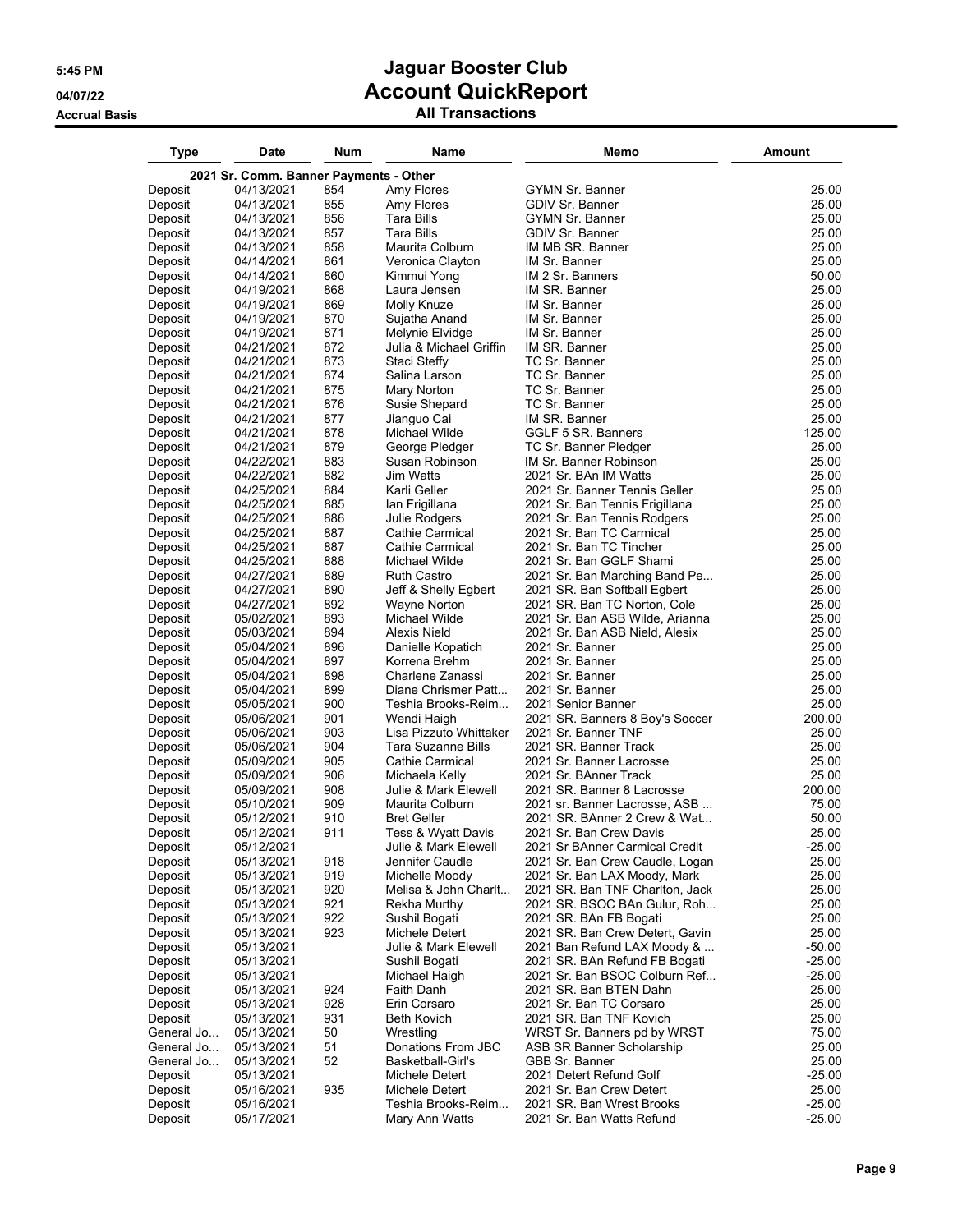| <b>Type</b>           | <b>Date</b>                                  | Num            | Name                                        | Memo                                                             | <b>Amount</b>          |
|-----------------------|----------------------------------------------|----------------|---------------------------------------------|------------------------------------------------------------------|------------------------|
| Deposit<br>General Jo | 05/30/2021<br>07/22/2021                     | 1085<br>56     | Joy Rosenbach<br>Donations From JBC         | 2021 SR. Banner Rosenbach, C<br>Sr. Banner Expeses               | 25.00<br>232.57        |
|                       | Total 2021 Sr. Comm. Banner Payments - Other |                |                                             |                                                                  | 2,132.57               |
|                       | Total 2021 Sr. Comm. Banner Payments         |                |                                             |                                                                  | 0.00                   |
|                       | 2021 Sr. Gifts/Giveaways                     |                |                                             |                                                                  |                        |
| Bill                  | 09/11/2020                                   | 091120         | Veronica Clayton-Re                         | Senior Sunrise Food                                              | $-346.48$              |
| Check                 | 11/10/2020                                   | 5787           | North Creek High Sc                         | 2021 Sr. Lanyards                                                | $-382.00$              |
| Check                 | 11/16/2020                                   | Debit          | Safeway                                     | 2021 SR. Donuts                                                  | -146.66                |
| Check                 | 01/19/2021                                   | Debit          | MOD Super Fast Piz                          | 2021 Sr. Gifts                                                   | $-50.00$               |
| Check                 | 01/19/2021                                   | Debit          | Costco                                      | 2021 Sr. Gifts                                                   | $-55.15$               |
| Check                 | 01/19/2021                                   | Debit          | Wendy's                                     | 2021 Sr. Gifts/Giveaways                                         | $-50.00$               |
| Check                 | 01/19/2021                                   | Debit          | McDonalds                                   | 2021 Sr. Gifts/Giveaways                                         | $-50.00$               |
| Check                 | 01/20/2021                                   | Debit          | Chick-Fil-A                                 | 2021 Sr. Gifts                                                   | $-50.00$               |
| Check                 | 01/20/2021                                   | Debit          | <b>Starbucks</b>                            | 2021 Sr. Gifts                                                   | $-50.00$               |
| Check                 | 01/20/2021                                   | Debit          | <b>BurgerMaster</b>                         | 2021 Sr. Gifts                                                   | $-50.00$               |
| Check<br>Check        | 01/22/2021<br>02/02/2021                     | Debit<br>Debit | Domino's Pizza<br>Cultures                  | 2021 Sr. Gifts<br>2021 Sr. Gifts                                 | $-123.05$<br>$-500.00$ |
| Check                 | 02/02/2021                                   | Debit          | Walgreens                                   | 2021 Sr. Gifts                                                   | $-200.00$              |
| Check                 | 03/08/2021                                   | Debit          | Genesis Branding                            | 2021 Sr. Yard Sign Giveaways                                     | $-2,971.24$            |
| Check                 | 03/22/2021                                   | Debit          | Dollar Tree                                 | 2021 Sr. Giveaway Decorations                                    | -6.55                  |
| Check                 | 03/22/2021                                   | Debit          | Costco                                      | 2021 Sr. Giveaway Drinks for Ta                                  | -95.86                 |
| Check                 | 03/22/2021                                   | Debit          | Safeway                                     | 2021 Sr. Giveaway Gift Cards                                     | $-200.00$              |
| Bill                  | 03/24/2021                                   | 03242          | Scott & Traci Groby                         | 2021 Sr. Tailgate                                                | $-169.90$              |
| Bill                  | 03/26/2021                                   | 03262          | Megan Madsen-Rei                            | 2021 Sr. 3/14/21 Tailgate Event                                  | $-89.58$               |
| Bill                  | 03/31/2021                                   | 03312          | Scott & Traci Groby                         | 2021 SR. Food/Beverage for 3/3                                   | $-175.14$              |
| Check                 | 04/19/2021                                   | Debit          | Amazon                                      | ??? 2021 SR. Tailgate                                            | -119.99                |
| Check                 | 04/19/2021                                   | Debit          | Amazon                                      | ??? 2021 SR. Tailgate                                            | $-37.10$               |
| Check                 | 04/21/2021                                   | Debit          | Chick-Fil-A                                 | 2021 SR. Tailgate Food                                           | -711.32                |
| Check                 | 04/21/2021                                   | Debit          | Dairy Queen                                 | 2021 Sr. Tailgate                                                | -399.60                |
| Check                 | 04/21/2021                                   | Debit          | Party City                                  | 2021 Sr. Tailgate                                                | -50.21                 |
| Bill                  | 04/24/2021                                   | 04242          | Julie Rodgers                               | 2021 Sr. Tailgate Supplies                                       | $-48.19$               |
| Bill<br>Bill          | 04/29/2021<br>05/11/2021                     | $2021$<br>2021 | Melynie Elvidge                             | 2021 SR. Tailgate Chips & Water                                  | $-70.85$<br>$-66.62$   |
| Bill                  | 05/11/2021                                   | 2021           | Veronica Clayton-Re<br>Veronica Clayton-Re  | 2021 Sr. Tailgate<br>2021 Sr. Tailgate Microphone                | $-98.27$               |
| Bill                  | 05/11/2021                                   | Radio          | Veronica Clayton-Re                         | Sr. Tailgate Radio Transmitter                                   | -87.35                 |
|                       | Total 2021 Sr. Gifts/Giveaways               |                |                                             |                                                                  | $-7,451.11$            |
| 2021 Sr. Sales        |                                              |                |                                             |                                                                  |                        |
|                       | 2021 Apparel                                 |                |                                             |                                                                  |                        |
| Deposit               | 12/02/2020                                   |                | Karli Geller                                | 2021 Hoodie Wht-XL Geller<br>2021 Hoodie Blk-Med Zbiegien        | 26.25<br>26.25         |
| Deposit<br>Deposit    | 12/02/2020<br>12/02/2020                     |                | Christy Zbiegien<br><b>Karoline Simmons</b> | 2021 Hoodie Wht-Med Simmons                                      | 26.25                  |
| Deposit               | 12/02/2020                                   |                | Kendra Gunhold                              | 2021 T-Shirt Gry-Sml Gunhold                                     | 15.75                  |
| Deposit               | 12/02/2020                                   |                | Jeff & Shelly Egbert                        | 2021 T-Shirt Wht-Lrg                                             | 15.75                  |
| Deposit               | 12/02/2020                                   |                | Dawn Fettig                                 | 2021 Hoodie Wht-Med Fettig                                       | 26.25                  |
| Deposit               | 12/02/2020                                   |                | Linda Smith                                 | 2021 Hoodie-Blk-Lrg                                              | 26.25                  |
| Deposit               | 12/02/2020                                   |                | Linda Smith                                 | 2021 Hoodie-Wht-XL                                               | 26.25                  |
| Deposit               | 12/03/2020                                   |                | Bunsong Pumma                               | 2021 T-Shirt Blk-XXL Pumma                                       | 17.75                  |
| Deposit               | 12/03/2020                                   |                | Bunsong Pumma                               | 2021 Hoodie Blk-XXL Pumma                                        | 28.25                  |
| Deposit               | 12/03/2020                                   |                | Laura Jensen                                | 2021 Hoodie Wht-XL Jensen                                        | 26.25                  |
| Deposit               | 12/03/2020                                   |                | Joy Rosenbach                               | 2021 Hoodie Blk-Med Rosenback                                    | 26.25                  |
| Deposit               | 12/03/2020                                   |                | Joy Rosenbach                               | 2021 Hoodie Gry-Med Rosenback                                    | 26.25                  |
| Deposit               | 12/03/2020                                   |                | Megan Madsen                                | 2021 Hoodie Wht-Large Madsen                                     | 26.25                  |
| Deposit               | 12/03/2020<br>12/06/2020                     |                | Megan Madsen                                | 2021 T-shirt Grey-Large Madsen<br>2021 T-Shirt Blk-Large Ramchar | 15.75<br>15.75         |
| Deposit<br>Deposit    | 12/06/2020                                   |                | Kareliz Matrinez Ra<br>Amy Flores           | 2021 Hoodie Wht-Med Flores                                       | 26.25                  |
| Deposit               | 12/06/2020                                   |                | Julie Rodgers                               | 2021 T-shirt Wht-XL Rodgers                                      | 15.75                  |
| Deposit               | 12/06/2020                                   |                | Julie Rodgers                               | 2021 T-Shirt Grey-XL Rodgers                                     | 15.75                  |
| Deposit               | 12/08/2020                                   |                | Amy Karn                                    | 2021 Hoodie Grey-Med Karn                                        | 26.25                  |
| Deposit               | 12/09/2020                                   |                | <b>Bijoy Joseph</b>                         | 2021 Hoodie Blk-Med Joseph                                       | 26.25                  |
| Deposit               | 12/09/2020                                   |                | Traci Groby                                 | 2021 T-Shirt Blk-XL Groby                                        | 15.75                  |
| Deposit               | 12/09/2020                                   |                | <b>Traci Groby</b>                          | 2021 Hoodie Grey-XL Groby                                        | 26.25                  |
| Deposit               | 12/09/2020                                   |                | Veronica Clayton                            | 2021 Hoodie Blk-L Clayton                                        | 26.25                  |
| Deposit               | 12/09/2020                                   |                | <b>Melanie Myers</b>                        | 2021 Hoodie Blk-L                                                | 26.25                  |
| Deposit               | 12/09/2020                                   |                | Tamara Hogg                                 | 2021 T-Shirt Blk-XL Hogg                                         | 15.75                  |
| Deposit               | 12/10/2020                                   |                | Melisa & John Charlt                        | 2021 Hoodie Grey-XL Charlton                                     | 26.25                  |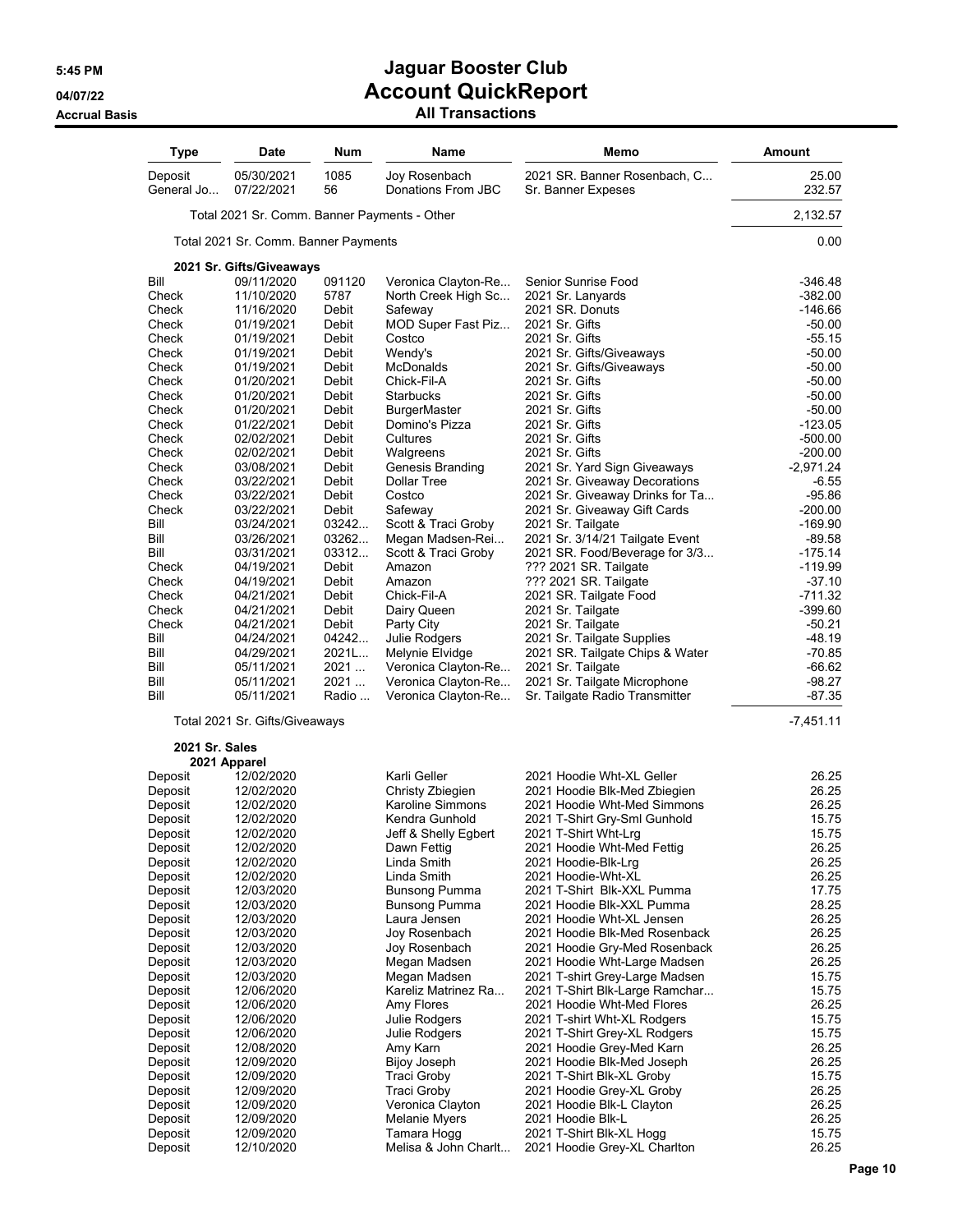### **Accrual Basis All Transactions**

| Type               | Date                     | Num   | Name                                       | Memo                                                          | Amount         |
|--------------------|--------------------------|-------|--------------------------------------------|---------------------------------------------------------------|----------------|
| Deposit            | 12/10/2020               |       | Melisa & John Charlt                       | 2021 T-shirt Blk-XL Charlton                                  | 15.75          |
| Deposit            | 12/10/2020               |       | Heather & Travis Eri                       | 2021 Hoodie Blk-Lg                                            | 26.25          |
| Deposit            | 12/10/2020               |       | <b>Bela Bhatt</b>                          | 2021 T-shirt Blk-XSml Bhatt                                   | 15.75          |
| Deposit            | 12/10/2020               |       | Salina Larson                              | 2021 Hoodie Wht-Med Larson                                    | 26.25          |
| Deposit            | 12/10/2020               |       | Salina Larson                              | 2021 T-shirt Wht-Med Larson                                   | 15.75          |
| Deposit            | 12/10/2020               |       | Blake & Sydney Han                         | 2021 Hoodie Blk-Med Hanson                                    | 26.25          |
| Deposit            | 12/10/2020               |       | Korrena Brehm                              | 2021 T-shirt Gry-Med Brehm                                    | 15.75          |
| Deposit            | 12/10/2020               |       | Kara Wilde                                 | 2021 T-shirt Blk-XXL Wilde                                    | 17.75          |
| Deposit            | 12/10/2020               |       | Kara Wilde                                 | 2021 T-shirt Gry-XXL Wilde                                    | 17.75          |
| Deposit            | 12/10/2020               |       | Gary Lindsay                               | 2021 T-Shirt Gry-Med Lindsay                                  | 15.75          |
| Deposit            | 12/10/2020               |       | Erin Corsaro                               | 2021 Hoodie Wht-Sml Corsaro                                   | 26.25          |
| Deposit            | 12/10/2020               |       | Mike Gibson                                | 2021 T-Shirt Gry-Med Gibson                                   | 15.75          |
| Deposit            | 12/10/2020               |       | Kirsten Mullins                            | 2021 Hoodie Blk-XL Mullins                                    | 26.25          |
| Deposit            | 12/10/2020               |       | Julie Rodgers                              | 2021 Hoodie Gry-SL Rodgers                                    | 26.25          |
| Deposit            | 12/10/2020               |       | Lydia Voss                                 | 2021 Hoodie Blk-Med                                           | 26.25          |
| Deposit            | 12/10/2020               |       | Kurt Kelly                                 | 2021 Hoodie Blk-XL Kelly                                      | 26.25          |
| Deposit            | 12/10/2020               |       | <b>Timothy Fischer</b>                     | 2021 T-Shirt Gry-Lrg Fischer                                  | 15.75          |
| Deposit            | 12/10/2020               |       | Ryan & Stacy Rus                           | 2021 Hoodie Wht-SL Rus                                        | 26.25          |
| Deposit            | 12/10/2020               |       | Jennifer McKay                             | 2021 Hoodie Blk-XL McKay                                      | 26.25          |
| Deposit            | 12/13/2020               |       | <b>Crystal Downes</b>                      | 2021 Hoodie Blk-Lrg Downes                                    | 26.25          |
| Deposit            | 12/13/2020               |       | Faith Nguyen                               | 2021 T-Shirt Blk-Sml                                          | 15.75          |
| Deposit            | 12/13/2020               |       | Jeff Dalziel                               | 2021 Hoodie Blk-XL Dalziel                                    | 26.25          |
| Deposit            | 12/13/2020               |       | Christine Hayes                            | 2021 T-Shirt Blk-Xsml Hayes                                   | 15.75          |
| Deposit            | 12/13/2020               |       | Michelle Lehman                            | 2021 T-Shirt Blk-Lrg Lehman                                   | 15.75          |
| Deposit<br>Deposit | 12/13/2020               |       | Ruth Castro                                | 2021 Hoodie Blk-Lrg Castro                                    | 26.25<br>26.25 |
| Deposit            | 12/13/2020<br>12/13/2020 |       | Teshia Good<br>Wayne Norton                | 2021 Hoodie Gry-Lrg Good/Brooks<br>2021 Hoodie Blk-Lrg Norton | 26.25          |
| Deposit            | 12/13/2020               |       | Wayne Norton                               | 2021 T-Shirt Wht-Lrg Norton                                   | 15.75          |
| Deposit            | 12/13/2020               |       | Wayne Norton                               | 2021 T-Shirt Blk-Lrg Norton                                   | 15.75          |
| Deposit            | 12/13/2020               |       | Cathie Carmical                            | 2021 T-Shirt Gry-Lrg Carmical                                 | 15.75          |
| Deposit            | 12/13/2020               |       | Cathie Carmical                            | 2021 Hoodie Wht-Lrg Carmical                                  | 26.25          |
| Deposit            | 12/13/2020               |       | Xee Yang-Schell                            | 2021 Hoodie Gry-Sml Yang-Schell                               | 26.25          |
| Deposit            | 12/13/2020               |       |                                            | Deposit                                                       |                |
| Deposit            | 12/15/2020               |       | Connie Welch                               | 2021 T-Shirt Blk-Lrg Welch                                    | 15.75          |
| Deposit            | 12/15/2020               |       | Sandra Bonicillo                           | 2021 T-Shirt Blk-Irg Bonicillo                                | 15.75          |
| Deposit            | 12/15/2020               |       | Sandra Bonicillo                           | 2021 T-Shirt Wht-Lrg Bonicilloe                               | 15.75          |
| Deposit            | 12/15/2020               |       | Geshna Paravata                            | 2021 Hoodie Paravata                                          | 26.25          |
| Deposit            | 12/15/2020               |       | Leesha Shafford                            | 2021 Hoodie Blk-XL Shafford                                   | 26.25          |
| Deposit            | 12/15/2020               |       | Gregory Jenkins                            | 2021 T-Shirt Gry-XL Jenkins                                   | 15.75          |
| Deposit            | 12/15/2020               |       | Susie Shepard                              | 2021 Hoodie Wht-Lrg                                           | 26.25          |
| Deposit            | 12/15/2020               |       | Sathia Thirumal                            | 2021 Hoodie Thirumal                                          | 26.25          |
| Deposit            | 12/15/2020               |       | Ziad Elguindy                              | 2021 Hoodie Blk-Lrg Elguindy                                  | 26.25          |
| Deposit            | 12/15/2020               |       | Robin Rhoads                               | 2021 Hoodie Blk-XXL Rhoads                                    | 28.25          |
| Deposit            | 12/15/2020               |       | Jennifer McNamara                          | 2021 Hoodie Blk-Med McNamara                                  | 26.25          |
| Deposit            | 12/15/2020               |       | Cecile Evers-Reimb                         | 2021 T-Shirt Wht-Sml Evers                                    | 15.75          |
| Deposit            | 12/15/2020               |       | Staci Benner                               | 2021 Hoodie Blk-Sml                                           | 26.25          |
| Deposit            | 12/15/2020               |       | Alexandra Hagedorn                         | 2021 T-Shirt Blk-Med Hagedorn                                 | 15.75          |
| Deposit            | 12/15/2020               |       | Maria Osborne                              | 2021 Hoodie Osborne                                           | 26.25          |
| Deposit<br>Deposit | 12/24/2020<br>12/24/2020 |       | <b>Bethany Jones</b><br>Trisha Sandoval-Ma | 2021 Hoodie BlkLrg Jones<br>2021 Hoodie Blk-Irg Sandoval      | 26.25<br>26.25 |
| Deposit            | 12/24/2020               |       | Trisha Sandoval-Ma                         | 2021 T-Shirt Blk-XL Sandoval                                  | 15.75          |
| Deposit            | 12/24/2020               |       | Rinku LA                                   | 2021 Hoodie Wht-Med LA                                        | 26.25          |
| Deposit            | 12/24/2020               |       | Rana Mahmud                                | 2021 T-Shirt Wht-Med Mahmud                                   | 15.75          |
| Deposit            | 01/21/2021               | 726   | Kirsten & Christophe                       | 2021 Tshirt Wht-Med Bechard                                   | 15.75          |
| Deposit            | 01/24/2021               | 727   | Ellen Bynum                                | 2021 Hoodie Wht-Lrg Bynum                                     | 26.25          |
| Check              | 01/27/2021               | Debit | Risan Athletics, Inc.                      | 2021 Sr. Apparel                                              | $-1,572.31$    |
| Deposit            | 01/28/2021               | 743   | Elena Barbosa                              | 2021 Hoodie Blk-Med Barbosa                                   | 26.25          |
| Deposit            | 02/22/2021               | 750   | Sisi Mereness                              | 2021 Hoodie Gr-Large Mereness                                 | 26.25          |
| Deposit            | 02/28/2021               | 758   | Miriam Galeana Perez                       | 2021 Hoodie Blk-Med Perez                                     | 26.25          |
| Deposit            | 02/28/2021               | 757   | Mary Caldwell                              | 2021 Hoodie Wht-Lrg Caldwell                                  | 26.25          |
| Deposit            | 04/22/2021               | 881   | Tricia Gibson                              | 2021 SR. Tshirt Blk Large                                     | 15.00          |
|                    |                          |       |                                            |                                                               |                |

Total 2021 Apparel 337.44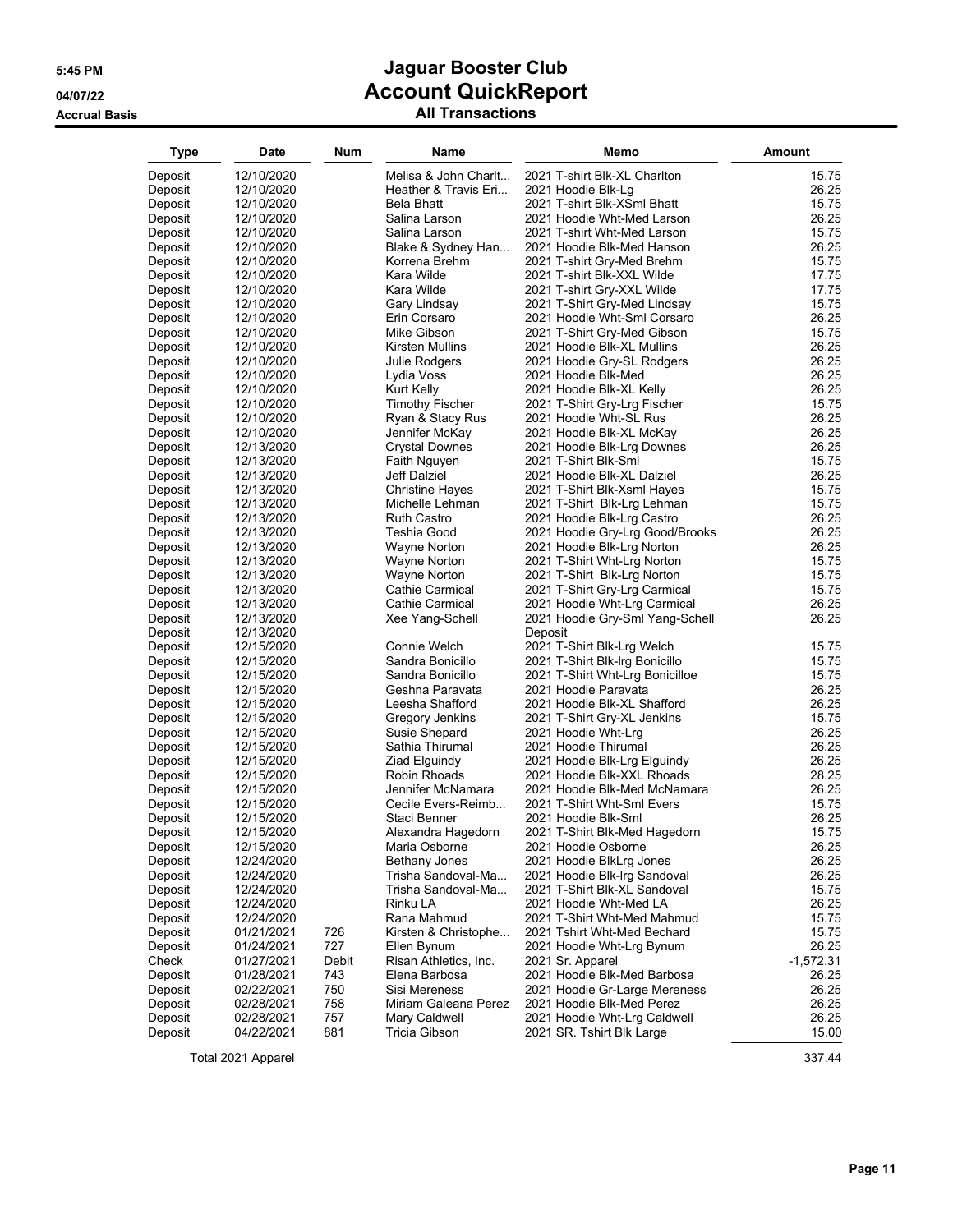| Type               | Date                     | Num  | Name                                       | Memo                                                   | Amount          |
|--------------------|--------------------------|------|--------------------------------------------|--------------------------------------------------------|-----------------|
|                    | 2021 Buy a Senior Flock  |      |                                            |                                                        |                 |
| Deposit            | 11/02/2020               |      | Veronica Clayton                           | 2021 Flock a Sr. Clyaton                               | 50.00           |
| Deposit            | 11/02/2020               |      | Michaela Kelly                             | 2021 Sr. Flock Kelly, Michaela                         | 50.00           |
| Deposit            | 11/03/2020               |      | Larry Kaiser                               | 2021 SR Flock Kaiser                                   | 50.00           |
| Deposit            | 11/05/2020               |      | Tamara Arnold                              | 2021 Sr. Flock Arnold                                  | 50.00           |
| Deposit            | 11/09/2020               |      | Nancy Thielen                              | 2021 Sr. Flock Thielen                                 | 50.00           |
| Deposit            | 11/09/2020               |      | Kara Wilde                                 | 2021 Sr. Flock Wilde                                   | 50.00           |
| Deposit            | 11/09/2020               |      | Megan Madsen                               | 2021 Sr. Flock Madsen                                  | 50.00           |
| Deposit<br>Deposit | 11/09/2020<br>11/09/2020 |      | Blake & Sydney Han<br>Jeff & Shelly Egbert | 2021 Sr. Flock Hanson, Sydney<br>2021 Sr. Flock Egbert | 50.00<br>50.00  |
| Deposit            | 11/09/2020               |      | Codie Ramirez                              | 2021 Sr. Flock Ramirez                                 | 50.00           |
| Deposit            | 11/09/2020               |      | Mary Caldwell                              | 2021 Sr. Flock Caldwell                                | 50.00           |
| Deposit            | 11/09/2020               |      | <b>Kelly Gross</b>                         | 2021 Sr. Flock Gross                                   | 50.00           |
| Deposit            | 11/09/2020               |      | Bela Bhatt                                 | 2021 Sr. Flock Bhatt                                   | 50.00           |
| Deposit            | 11/09/2020               |      | Elaine Walloch                             | 2021 Sr. Flock Walloch                                 | 50.00           |
| Deposit            | 11/09/2020               |      | Bunsong Pumma                              | 2021 Sr. Flock 2 Pumma                                 | 100.00          |
| Deposit            | 11/09/2020               |      | Bethany Jones                              | 2021 Sr. Flock Jones, Bethany                          | 50.00           |
| Deposit            | 11/09/2020               |      | Amy Flores                                 | 2021 Sr. Flock Flores, AMy                             | 50.00           |
| Deposit            | 11/09/2020               |      | Trisha Sandoval-Ma                         | 2021 Sr. Flock Marlin                                  | 50.00           |
| Deposit            | 11/09/2020               |      | Cathie Carmical                            | 2021 Sr. Flock Carmical                                | 50.00           |
| Deposit            | 11/10/2020               |      | Lourdes Valenzuela                         | 2021 Sr. Flock Valenzuela                              | 50.00           |
| Deposit            | 11/10/2020               |      | Wendy Woerner                              | 2021 Sr. Flock Woerner                                 | 50.00           |
| Deposit            | 11/10/2020               |      | Anna McClatchey                            | 2021 Sr. Flock McClatchey                              | 50.00           |
| Deposit            | 11/10/2020               |      | John Gagliardi                             | 2021 (4) Sr. Flock Gagliardi                           | 200.00          |
| Deposit            | 11/10/2020               |      | <b>Hilary Britton</b>                      | 2021 Sr. Flock Britton                                 | 50.00           |
| Deposit            | 11/10/2020<br>11/10/2020 |      | Lisa Hoggan<br>Tammi Gerchow               | 2021 Sr. Flock Hoggan<br>2021 Sr. Flock Gerchow        | 50.00<br>50.00  |
| Deposit<br>Deposit | 11/10/2020               |      | Ritu Dhawan                                | 2021 Sr. Flock Dhawan                                  | 50.00           |
| Check              | 11/10/2020               | 5788 | Karli Geller-Reimbur                       | 2021 SR. Flocking Supplies                             | $-823.72$       |
| Deposit            | 11/10/2020               |      | Dawn Fettig                                | 2021 Sr. Flock Fettig                                  | 50.00           |
| Deposit            | 11/10/2020               |      | Cindi Nielsen                              | 2021 Sr. Flock Nielsen                                 | 50.00           |
| Deposit            | 11/10/2020               |      | Mary Ann Lemons                            | 2021 Sr. Flock Rodgers                                 | 50.00           |
| Deposit            | 11/10/2020               |      | Michelle Lehman                            | 2021 Sr. Flock Lehman                                  | 50.00           |
| Deposit            | 11/11/2020               |      | Ryan & Shelley Ram                         | 2021 Sr. Flock Ramcke                                  | 50.00           |
| Deposit            | 11/11/2020               |      | Christy Zbiegien                           | 2021 Sr. Flock Zbiegien                                | 50.00           |
| Deposit            | 11/11/2020               |      | Karli Geller                               | 2021 Sr. Flock Geller                                  | 50.00           |
| Deposit            | 11/12/2020               |      | <b>Tina Summerford</b>                     | 2021 Sr. Flock Summerford                              | 100.00          |
| Deposit            | 11/12/2020               |      | Kimmui Yong                                | 2021 Sr. Flock Yong                                    | 50.00           |
| Deposit            | 11/12/2020               |      | Nana Gollihugh                             | 2021 Sr. Flock Golihugh                                | 50.00           |
| Deposit<br>Deposit | 11/12/2020<br>11/12/2020 |      | Sujatha Anand<br>Kareliz Matrinez Ra       | 2021 Sr. Flock Anand<br>2021 Sr. Flock Ramcharan       | 50.00<br>50.00  |
| Deposit            | 11/12/2020               |      | Laura Jensen                               | 2021 Sr. Flock Jensen                                  | 50.00           |
| Deposit            | 11/12/2020               |      | Irina Borsuk                               | 2021 Sr. Flock Borsuk                                  | 50.00           |
| Deposit            | 11/12/2020               |      | Jeana Schroeder                            | 2021 Sr. Flock Schroeder                               | 50.00           |
| Deposit            | 11/12/2020               |      | Tess & Wyatt Davis                         | 2021 Sr. Flock Davis                                   | 50.00           |
| Deposit            | 11/12/2020               |      | Tara Bills                                 | 2021 Sr. Flock Bills                                   | 50.00           |
| Deposit            | 11/12/2020               |      | Maurita Colburn                            | 2021 Sr. Flock Colburn                                 | 50.00           |
| Deposit            | 11/12/2020               |      | Susie Shepard                              | 2021 Sr. Flock Shepard                                 | 50.00           |
| Deposit            | 11/15/2020               |      | Colin Hill                                 | 2021 Sr. Flock Hill                                    | 50.00           |
| Deposit            | 11/15/2020               |      | Susan Griner                               | 2021 Sr. Flock Griner                                  | 50.00           |
| Deposit            | 11/15/2020               |      | Keli Carr                                  | 2021 Sr. Flock Carr                                    | 50.00           |
| Deposit            | 11/15/2020               |      | Xee Yang-Schell                            | 2021 Sr. Flock Yang-Schell                             | 50.00           |
| Deposit            | 11/15/2020               |      | Allison Nguyen                             | 2021 Sr. Flock Nguyen                                  | 50.00           |
| Deposit            | 11/15/2020               |      | Teshia Brooks-Reim                         | 2021 Sr. Flock Brooks                                  | 50.00           |
| Deposit            | 11/15/2020               |      | Sheri Quinton                              | 2021 Sr. Flock Quinton                                 | 50.00           |
| Deposit            | 11/15/2020               |      | Kirsten & Christophe                       | 2021 Sr. Flock Bechard                                 | 50.00           |
| Deposit            | 11/15/2020               |      | Silvia Boulger<br>Cynthia Cook             | 2021 Sr. Flock Boulger                                 | 50.00           |
| Deposit<br>Deposit | 11/15/2020<br>11/15/2020 |      | Sindhu Koirala                             | 2021 Sr. Flock Cook<br>2021 4 Sr. Flock Koirala        | 50.00<br>200.00 |
| Deposit            | 11/15/2020               |      | Bettina Thompson                           | 2021 Sr. Flock Thompson                                | 50.00           |
| Deposit            | 11/15/2020               |      | <b>Christine Hayes</b>                     | 2021 Sr. Flock Hayes                                   | 50.00           |
| Deposit            | 11/15/2020               |      | Lisa & John Villasenor                     | 2021 Sr. Flock Villasenor                              | 50.00           |
| Deposit            | 11/16/2020               |      | Shana Wickline                             | 2021 Sr. Flock                                         | 50.00           |
| Deposit            | 11/17/2020               |      | <b>Christine Lamb</b>                      | 2021 Sr. Flock Lamb                                    | 50.00           |
| Deposit            | 11/17/2020               |      | Krista Clark                               | 2021 Sr. Flock Clark                                   | 50.00           |
| Deposit            | 11/17/2020               |      | Jane Urey                                  | 2021 Sr. Flock Urey                                    | 50.00           |
| Deposit            | 11/18/2020               |      | Erin Ingersoll                             | 2021 Sr. Flock Ingersoll                               | 50.00           |
| Deposit            | 11/18/2020               |      | <b>Spring McManus</b>                      | 2021 Sr. Flock McManus                                 | 50.00           |
| Deposit            | 11/18/2020               |      | Gary Lindsay                               | 2021 Sr. Flock Lindsay                                 | 50.00           |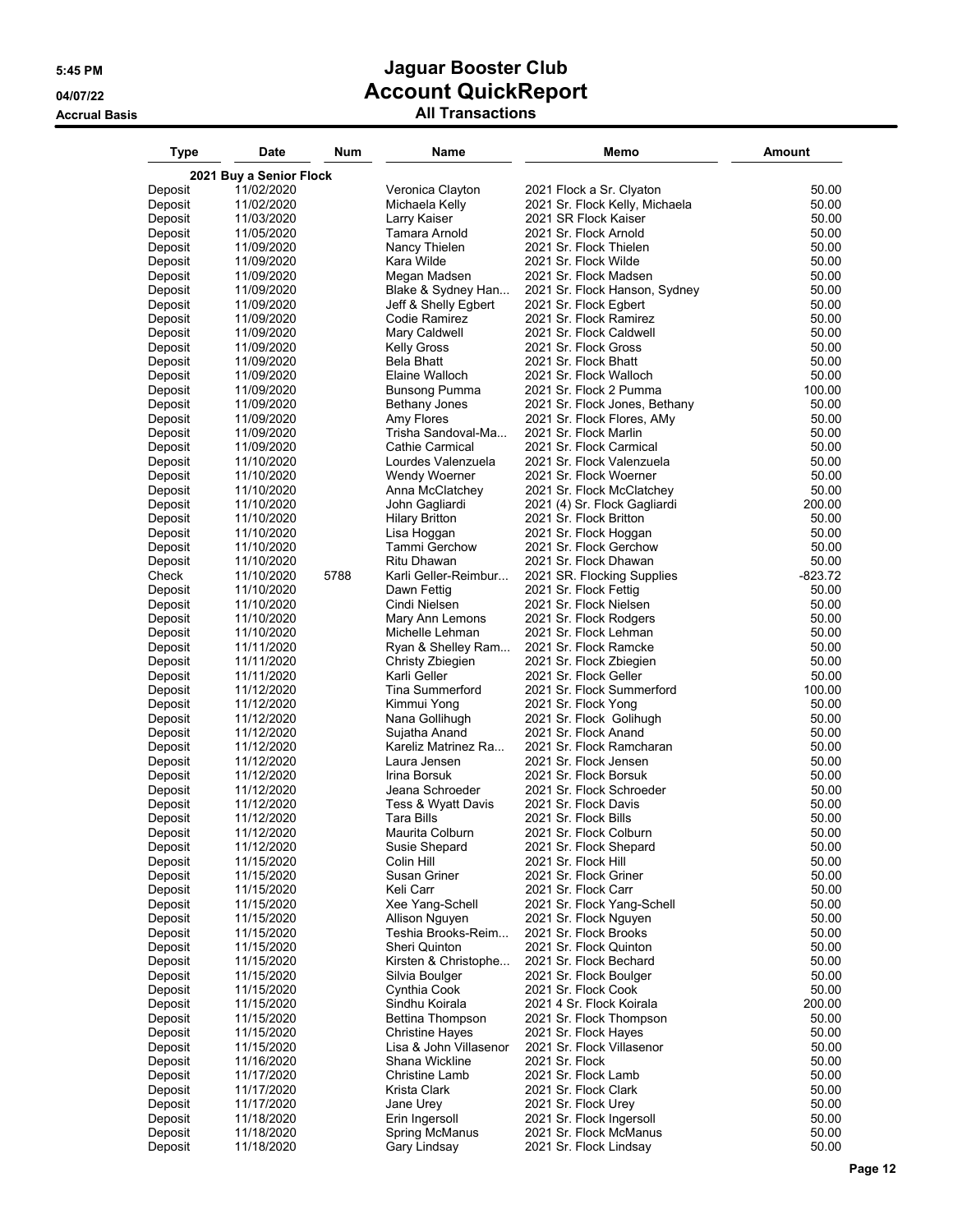### **Accrual Basis All Transactions**

| Type               | <b>Date</b>              | <b>Num</b> | Name                                  | Memo                                                | Amount         |
|--------------------|--------------------------|------------|---------------------------------------|-----------------------------------------------------|----------------|
| Deposit            | 11/18/2020               |            | Alicia Goff                           | 2021 SR. Flock Goff-for Mesa S                      | 50.00          |
| Deposit            | 11/18/2020               |            | <b>Tammy Wyatt</b>                    | 2021 Sr. Flock Wyatt                                | 50.00          |
| Deposit            | 11/18/2020               |            | Lisa Johnson                          | 2021 Sr. Flock Johnson                              | 50.00          |
| Deposit            | 11/18/2020               |            | <b>Brian Jones</b>                    | 2021 Sr. Flock Jones, Brian                         | 50.00          |
| Deposit            | 11/19/2020               |            | Joy Rosenbach                         | 2021 Sr. Flock Rosenback                            | 50.00          |
| Deposit            | 11/19/2020               |            | Joy Rosenbach                         | 2021 Sr. Flock Rosenback                            | 50.00          |
| Deposit            | 11/19/2020               |            | Jennifer Mattos                       | 2021 Sr. Flock Mattos                               | 50.00          |
| Deposit            | 11/19/2020               |            | Darlene Oclaray                       | 2021 Sr. Flock Oclaray                              | 50.00          |
| Deposit            | 11/19/2020               |            | Melanie Myers                         | 2021 Sr. Flock Myers                                | 50.00          |
| Deposit            | 11/20/2020               |            | Prabha Srinivasan                     | 2021 SR. Flock Srinivasan                           | 50.00          |
| Deposit            | 11/20/2020               |            | Alicia Goff                           | 2021 SR. Flock Goff-Koli Faaiu                      | 50.00          |
| Deposit            | 11/20/2020               |            | Alicia Goff                           | 2021 Sr. Flock Goff-for Sam Lok                     | 50.00          |
| Deposit            | 11/23/2020               |            | Lisa & John Villasenor                | 2021 Sr. Flock Villasenor                           | 50.00          |
| Deposit            | 11/23/2020               |            | Sandra Bonicillo                      | 2021 Sr. Flock Bonicillo                            | 100.00         |
| Deposit            | 11/23/2020<br>11/23/2020 |            | Lynn Bockenstedt<br>Paul Zanassi      | 2021 Sr. Flock Bockensted<br>2021 Sr. Flock Zanassi | 50.00<br>50.00 |
| Deposit<br>Deposit | 11/23/2020               |            | Leah Bender                           | 2021 Sr. Flock Bender                               | 50.00          |
| Deposit            | 11/24/2020               |            | Jong-Son Bingham                      | 2021 Sr. Flock Bingham                              | 50.00          |
| Check              | 12/02/2020               | 5792       | Karli Geller-Reimbur                  | 2021 Sr Flocking Supplies                           | $-329.85$      |
| Deposit            | 12/06/2020               |            | Joanne Burkett                        | 2021 Sr. 2 Flock Burkett                            | 100.00         |
| Deposit            | 12/06/2020               |            | Erin Corsaro                          | 2021 Sr. Flock Corsaro                              | 50.00          |
| Deposit            | 12/07/2020               |            | Tracy Miller                          | 2021 Sr. Flock                                      | 50.00          |
| Deposit            | 12/08/2020               |            | Amy Karn                              | 2021 Sr. Flock Karn                                 | 50.00          |
| Deposit            | 12/08/2020               | 1042       | Ryan & Stacy Rus                      | 2021 Sr. Flocking Rus                               | 50.00          |
| Deposit            | 12/10/2020               |            | Heather & Travis Eri                  | 2021 Sr. Flock Erickson                             | 50.00          |
| Deposit            | 12/10/2020               |            | Salina Larson                         | 2021 Sr. Flock Larson                               | 50.00          |
| Deposit            | 12/10/2020               |            | Lisa Pizzuto Whittaker                | 2021 Sr. Flock Whittaker                            | 50.00          |
| Deposit            | 12/10/2020               |            | Harpal Masoun                         | 2021 Sr. Flock Masoun                               | 50.00          |
| Deposit            | 12/10/2020               |            | Jennifer McKay                        | 2021 Sr. Flock McKay                                | 50.00          |
| Check              | 12/11/2020               | 5797       | Karli Geller-Reimbur                  | 2021 Sr. Flock Supplies                             | $-582.24$      |
| Deposit            | 12/13/2020               |            | Wayne Norton                          | 2021 Sr. Flock Norton                               | 50.00          |
| Deposit            | 12/13/2020               |            | Irina Borsuk                          | 2021 Sr. Flock Borsuk                               | 50.00          |
| Deposit            | 12/14/2020<br>12/24/2020 |            | Sushil Bogati<br>Kat Hack             | 2021 Sr. Flock<br>2021 Sr. Flock Hack               | 50.00<br>50.00 |
| Deposit<br>Deposit | 01/06/2021               |            | Kirsten Mullins                       | 2021 Sr. Flock Mullins                              | 50.00          |
| Deposit            | 01/12/2021               | 723        | Mandy Baek                            | 2021 Sr. Flock Baek                                 | 50.00          |
| Deposit            | 01/13/2021               | 727        | Candice Petersen                      | 2021 Sr. Flock Petersen                             | 50.00          |
| Deposit            | 01/14/2021               | 725        | Stephen McKinley                      | 2021 Sr. Flock McKinley                             | 50.00          |
| Deposit            | 01/24/2021               | 728        | Diane Chrismer Patt                   | 2021 Sr. Flock Patton                               | 50.00          |
| Deposit            | 01/24/2021               | 733        | Adrienne Schlosser-                   | 2021 Sr. Flock Hall                                 | 50.00          |
| Deposit            | 01/25/2021               | 736        | Suzanne Bachler                       | 2021 Sr. Flock Bachler                              | 50.00          |
| Deposit            | 01/25/2021               | 738        | Wendy Wood                            | 2021 Sr. Flock Wood                                 | 50.00          |
| Deposit            | 01/25/2021               | 739        | Cheryl Denise Brandt                  | 2021 Sr. Flock Brandt                               | 50.00          |
| Deposit            | 01/25/2021               | 740        | Lisa Chapman                          | 2021 Sr. Flock Chapman                              | 50.00          |
| Deposit            | 01/26/2021               | 741        | Paramjeet Baidwan                     | 2021 Sr. Flock Baidwan                              | 50.00          |
| Deposit            | 01/27/2021               | 742        | Melynie Elvidge                       | 2021 Sr. Flock Elvidge                              | 50.00          |
| Deposit            | 01/31/2021               | 744        | Charlene Ward                         | 2021 SR. Flock Ward                                 | 50.00          |
| Deposit            | 01/31/2021               | 745        | Lisa Hendricksom                      | 2021 SR. (3) Flock Hendricksom                      | 150.00         |
| Deposit<br>Deposit | 01/31/2021<br>02/04/2021 | 746<br>747 | Haydee Spencer<br>Srinivas Pothukuchi | 2021 SR. Flock Spencer<br>2021 Sr. Flock Pothukuchi | 50.00<br>50.00 |
| Deposit            | 02/10/2021               | 748        | Melanie Monson                        | 2021 Sr. flock Monson                               | 50.00          |
| Deposit            | 02/22/2021               | 751        | Carolyn Blythe Aull                   | 2021 Sr. Flock Aull                                 | 50.00          |
| Deposit            | 02/22/2021               | 750        | Sisi Mereness                         | 2021 Sr. Flock Mereness                             | 50.00          |
| Deposit            | 02/28/2021               | 758        | Miriam Galeana Perez                  | 2021 Sr. Flock Perez                                | 50.00          |
| Deposit            | 02/28/2021               | 756        | <b>Wendy Byerly</b>                   | 2021 Sr. Flock Byerly                               | 50.00          |
| Deposit            | 03/01/2021               | 761        | Sophia Sowariraj                      | 2021 Sr. Flock Sowariraj                            | 50.00          |
| Deposit            | 03/01/2021               | 760        | Prabhu Jayaraman                      | 2021 Sr. Flock Jayaraman                            | 50.00          |
| Deposit            | 03/18/2021               | 812        | Senthil Kumar Muniy                   | 2021 Sr. Flock Kumar Muniyandi                      | 50.00          |
| Deposit            | 03/21/2021               | 813        | Sophia Sowariraj                      | 2021 SR Flock XXX Purchased                         | 50.00          |
| Deposit            | 03/21/2021               |            | Sophia Sowariraj                      | 2021 SR Flock XXX Purchased                         | $-50.00$       |
| Deposit            | 03/23/2021               | 816        | Susan Robinson                        | 2021 Sr. Flock                                      | 50.00          |
| Check              | 03/31/2021               | Refund     | Deanna Roland                         | 2021 Sr. Flock Refund                               | $-50.00$       |
| Deposit            | 04/01/2021               | 825        | Danielle Kopatich                     | 2021 Sr. Flock Kopatich                             | 50.00          |
| Deposit            | 04/01/2021               | 827        | Stephanie Simmons                     | 2021 Sr. Flock Simmons                              | 50.00          |
| Deposit            | 04/01/2021               | 826        | Michelle Moody                        | 2021 Sr. Flock Moody                                | 50.00          |

Total 2021 Buy a Senior Flock 5,164.19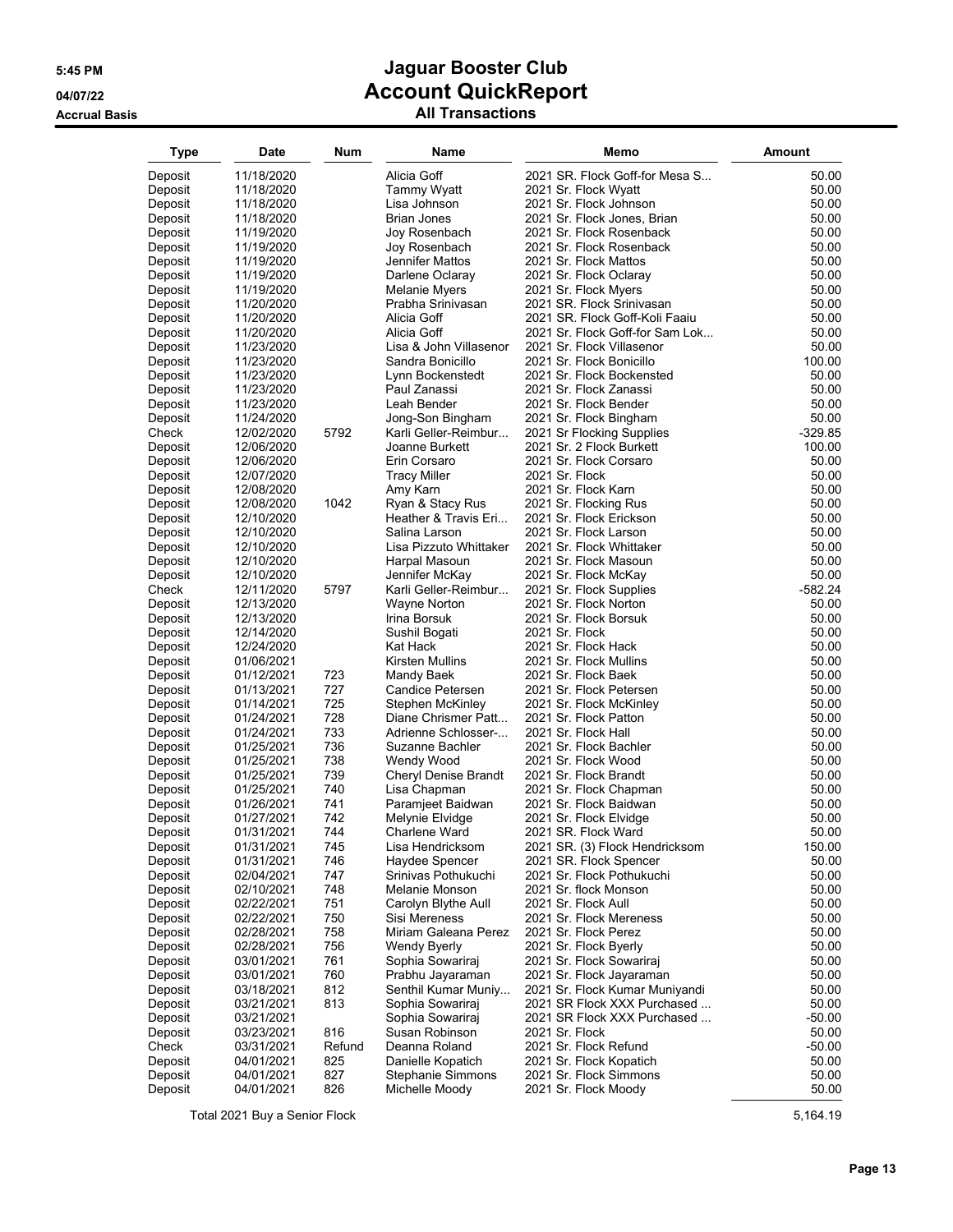| 2021 Grad Night<br>Bill<br>05/06/2021<br>$417 - 2$<br><b>Grad Nights</b><br>2021 SR. Grad Night Deposit<br>$-1,000.00$<br>912<br>Deposit<br>05/12/2021<br>Veronica Clayton<br>2021 GN Ticket Nolan Clayton<br>150.00<br>913<br>Candice Petersen<br>150.00<br>05/12/2021<br>2021 GN Ticket-Logan Vezzetti<br>Deposit<br>914<br>05/12/2021<br>Jeff & Shelly Egbert<br>2021 GN Ticket Averi Egbert<br>150.00<br>Deposit<br>915<br>05/12/2021<br>Kendra Gunhold<br>2021 GN Ticket Abigail Gunhold<br>150.00<br>Deposit<br>916<br>05/12/2021<br>Shawn McManus<br>150.00<br>Deposit<br>2021 GN Ticket Portia McManus<br>05/13/2021<br>917<br>150.00<br>Deposit<br>Wendy Wood<br>2021 GN Tick Wood, Matt<br>934<br>05/16/2021<br>Lisa Hendricksom<br>2021 GN Tick Hedrickson, Lauren<br>150.00<br>Deposit<br>938<br>Michael Wilde<br>150.00<br>Deposit<br>05/16/2021<br>2021 GN Tick Wilde, Arianna<br>951<br>Deposit<br>05/17/2021<br>Megan Madsen<br>2021 GN Tick Madsen, Riley<br>150.00<br>952<br>05/17/2021<br>Tomomi Siemers<br>2021 GN Ticket Siemers, Kyle<br>150.00<br>Deposit<br>954<br>05/18/2021<br>Staci Steffy<br>2021 GN Ticket Steffy, Kaitlyn<br>150.00<br>Deposit<br>955<br>05/18/2021<br>150.00<br>Deposit<br>Elizabeth Guy<br>2021 GN Tick Guy, Audrey<br>957<br>05/18/2021<br>2021 GN Ticket Moody, Mark<br>150.00<br>Deposit<br>Michelle Moody<br>961<br>05/18/2021<br>2021 GN Ticket Chapman, Ethan<br>150.00<br>Deposit<br>Lisa Chapman<br>962<br>05/18/2021<br>Traci Groby<br>2021 GN Ticket Groby, Joshua<br>150.00<br>Deposit<br>963<br>Karli Geller<br>05/18/2021<br>2021 GN Ticket Geller, Kai<br>150.00<br>Deposit<br>964<br>05/18/2021<br>John Gagliardi<br>2021 GN Ticket Gagliardi<br>150.00<br>Deposit<br>967<br>05/18/2021<br>Korrena Brehm<br>2021 GN Tick Brehm, Alex<br>150.00<br>Deposit<br>969<br>05/19/2021<br>Bettina Thompson<br>2021 GN Tick Thompson, Joseph<br>150.00<br>Deposit<br>969<br>05/19/2021<br>Bettina Thompson<br>150.00<br>Deposit<br>2021 GN Tick Thompson, MIchael<br>970<br>05/19/2021<br>Kayla Pham<br>2021 GN Tick Pham, Matthew<br>150.00<br>Deposit<br>971<br>Susie Shepard<br>150.00<br>Deposit<br>05/19/2021<br>2021 GN Tick Shepard, Jackson<br>972<br>05/19/2021<br>Mandy Baek<br>2021 GN Tick BAek, Spencer<br>150.00<br>Deposit<br>973<br>05/19/2021<br>Karoline Simmons<br>2021 GN Tick Simmons, Sydney<br>150.00<br>Deposit<br>974<br>05/20/2021<br>Melynie Elvidge<br>2021 GN Tick Elvidge, Meg<br>150.00<br>Deposit<br>975<br>05/20/2021<br>Trisha Sandoval-Ma<br>2021 GN Tick Sandoval, Michael<br>150.00<br>Deposit<br>976<br>05/20/2021<br>Dawn Fettig<br>2021 GN Tick Fettig, Emily<br>150.00<br>Deposit<br>977<br>05/20/2021<br>Blake & Sydney Han<br>2021 GN Tick Hanson, Samantha<br>150.00<br>Deposit<br>978<br>Miriam Galeana Perez<br>05/20/2021<br>2021 GN Tick Yanez, Alexander<br>150.00<br>Deposit<br>979<br>05/20/2021<br>Amy Karn<br>2021 GN Tick Karn, Maxwell<br>150.00<br>Deposit<br>980<br>05/20/2021<br>Danielle Kopatich<br>150.00<br>Deposit<br>2021 GN Tick Kopatich, Jack<br>981<br>05/20/2021<br>Tess & Wyatt Davis<br>2021 GN Tick davis, Boon<br>150.00<br>Deposit<br>982<br>05/20/2021<br>Linda Smith<br>2021 GN Tick Richerson, Jordan<br>150.00<br>Deposit<br>983<br>05/20/2021<br>Jennifer Kirkland<br>2021 GN Tick Tincher, Abby<br>150.00<br>Deposit<br>984<br>05/23/2021<br><b>Christine Lamb</b><br>2021 GN Tick Lamb, Emily<br>150.00<br>Deposit<br>985<br>05/23/2021<br>Janine Schmoll<br>2021 GN Tick Schmoll, Mesa<br>150.00<br>Deposit<br>986<br>05/23/2021<br>Kerri Renfro<br>150.00<br>Deposit<br>2021 GN Tick Schwindt, Christian<br>987<br>05/23/2021<br>Rochelle Hill<br>2021 GN Tick Hill, Kaitlyn<br>150.00<br>Deposit<br>988<br>05/23/2021<br>Laura Jensen<br>150.00<br>Deposit<br>2021 GN Tick Jensen, Dylan<br>989<br>05/23/2021<br>Amanda Hagedorn<br>2021 GN Tick Hagedorn, Amanda<br>150.00<br>Deposit<br>05/23/2021<br>990<br>Jeana Schroeder<br>2021 GN Tick Schroeder, Ella<br>150.00<br>Deposit<br>993<br>05/23/2021<br>Alena Dahm<br>2021 GN Tick Evelyn, Denney<br>150.00<br>Deposit<br>994<br>05/24/2021<br>Nicole Gill<br>2021 GN Tick Gill, Christian<br>150.00<br>Deposit<br>05/24/2021<br>996<br>Troy Olson & Jeanni<br>2021 GN Tick Olson, Timothy<br>150.00<br>Deposit<br>997<br>05/24/2021<br>Codie Ramirez<br>2021 GN Tick Ramirez, KelliAnn<br>150.00<br>Deposit<br>998<br>Wendi Haigh<br>2021 GN Tick Haigh, Lucas<br>05/24/2021<br>150.00<br>Deposit<br>999<br>Deposit<br>05/24/2021<br>Cathie Carmical<br>2021 GN Tick Carmical, Kane<br>150.00<br>1001<br>Deposit<br>05/24/2021<br>Anna McClatchey<br>2021 GN Tick McClatchey, Katie<br>150.00<br>05/24/2021<br>1002<br>Tim Rahmes<br>2021 GN Tick Rahmes, TJ<br>150.00<br>Deposit<br>1003<br>150.00<br>Deposit<br>05/24/2021<br>Christina Van Ruiten<br>2021 GN Tick Van Ruiten, Taylor<br>1004<br>150.00<br>Deposit<br>05/24/2021<br><b>Heather Smith</b><br>2021 GN Tick Smith, Jonah<br>1005<br>150.00<br>05/24/2021<br>Sumiyo Baxter<br>2021 GN Tick Baxter, Ken<br>Deposit<br>1006<br>150.00<br>05/24/2021<br>Sarah Fujita<br>Deposit<br>2021 GN Tick Fujita, Sarah<br>1007<br>Deposit<br>05/25/2021<br>Sandra Bonicillo<br>2021 GN Tick Bonicillo, Mateo<br>150.00<br>1007<br>05/25/2021<br>Sandra Bonicillo<br>2021 GN Tick Bonicillo, Antonio<br>150.00<br>Deposit<br>1008<br>05/25/2021<br>Tricia Gibson<br>150.00<br>Deposit<br>2021 GN Tick Gibson, Ryan<br>1009<br>Deposit<br>05/25/2021<br>Oksana Kyrychenko<br>2021 GN Tick Pecherytsia, Mariia<br>150.00<br>Deposit<br>05/25/2021<br>1010<br>Julie & Mark Elewell<br>2021 GN Tick Elwell, Matthew<br>150.00<br>1011<br>Deposit<br>05/25/2021<br><b>Shirley Galinato</b><br>2021 GN Tick Galinato, Jaden<br>150.00<br>1012<br>Deposit<br>05/25/2021<br><b>Beth Kovich</b><br>2021 GN Tick Kovich, Sarah<br>150.00<br>1013<br>Deposit<br>05/25/2021<br>Michele Detert<br>2021 GN Tick Detert, Gavin<br>150.00<br>1014<br>Deposit<br>05/25/2021<br>Melanie Monson<br>2021 GN Tick Monson, Taylor<br>150.00<br>1015<br>Deposit<br>05/25/2021<br>Manpreet Gill<br>2021 GN Tick Shergill, Kabir<br>150.00<br>1016<br>Deposit<br>05/25/2021<br>Angela Merrill<br>2021 GN Tick Merrill, Caleb<br>150.00<br>1019<br>Deposit<br>05/25/2021<br>Paul Zanassi<br>2021 GN Tick Zanassi, Carli<br>150.00<br>1020<br>Deposit<br>05/25/2021<br>Julia & Michael Griffin<br>2021 GN Tick Griffin, Peyton<br>150.00 | Type    | <b>Date</b> | Num  | Name          | Memo                         | <b>Amount</b> |
|---------------------------------------------------------------------------------------------------------------------------------------------------------------------------------------------------------------------------------------------------------------------------------------------------------------------------------------------------------------------------------------------------------------------------------------------------------------------------------------------------------------------------------------------------------------------------------------------------------------------------------------------------------------------------------------------------------------------------------------------------------------------------------------------------------------------------------------------------------------------------------------------------------------------------------------------------------------------------------------------------------------------------------------------------------------------------------------------------------------------------------------------------------------------------------------------------------------------------------------------------------------------------------------------------------------------------------------------------------------------------------------------------------------------------------------------------------------------------------------------------------------------------------------------------------------------------------------------------------------------------------------------------------------------------------------------------------------------------------------------------------------------------------------------------------------------------------------------------------------------------------------------------------------------------------------------------------------------------------------------------------------------------------------------------------------------------------------------------------------------------------------------------------------------------------------------------------------------------------------------------------------------------------------------------------------------------------------------------------------------------------------------------------------------------------------------------------------------------------------------------------------------------------------------------------------------------------------------------------------------------------------------------------------------------------------------------------------------------------------------------------------------------------------------------------------------------------------------------------------------------------------------------------------------------------------------------------------------------------------------------------------------------------------------------------------------------------------------------------------------------------------------------------------------------------------------------------------------------------------------------------------------------------------------------------------------------------------------------------------------------------------------------------------------------------------------------------------------------------------------------------------------------------------------------------------------------------------------------------------------------------------------------------------------------------------------------------------------------------------------------------------------------------------------------------------------------------------------------------------------------------------------------------------------------------------------------------------------------------------------------------------------------------------------------------------------------------------------------------------------------------------------------------------------------------------------------------------------------------------------------------------------------------------------------------------------------------------------------------------------------------------------------------------------------------------------------------------------------------------------------------------------------------------------------------------------------------------------------------------------------------------------------------------------------------------------------------------------------------------------------------------------------------------------------------------------------------------------------------------------------------------------------------------------------------------------------------------------------------------------------------------------------------------------------------------------------------------------------------------------------------------------------------------------------------------------------------------------------------------------------------------------------------------------------------------------------------------------------------------------------------------------------------------------------------------------------------------------------------------------------------------------------------------------------------------------------------------------------------------------------------------------------------------------------------------------------------------------------------------------------------------------------------------------------------------------------------------------------------------------------------------------------------------------------------------------------------------------------------------------------------------------------------------------------------------------------------------------------------------------------------------------------------------------------------------------------------------------------------------------------------------------------------------------------------------------------------------------------------------------------------------------------------------------------------------------------------------|---------|-------------|------|---------------|------------------------------|---------------|
|                                                                                                                                                                                                                                                                                                                                                                                                                                                                                                                                                                                                                                                                                                                                                                                                                                                                                                                                                                                                                                                                                                                                                                                                                                                                                                                                                                                                                                                                                                                                                                                                                                                                                                                                                                                                                                                                                                                                                                                                                                                                                                                                                                                                                                                                                                                                                                                                                                                                                                                                                                                                                                                                                                                                                                                                                                                                                                                                                                                                                                                                                                                                                                                                                                                                                                                                                                                                                                                                                                                                                                                                                                                                                                                                                                                                                                                                                                                                                                                                                                                                                                                                                                                                                                                                                                                                                                                                                                                                                                                                                                                                                                                                                                                                                                                                                                                                                                                                                                                                                                                                                                                                                                                                                                                                                                                                                                                                                                                                                                                                                                                                                                                                                                                                                                                                                                                                                                                                                                                                                                                                                                                                                                                                                                                                                                                                                                                                                                                               |         |             |      |               |                              |               |
|                                                                                                                                                                                                                                                                                                                                                                                                                                                                                                                                                                                                                                                                                                                                                                                                                                                                                                                                                                                                                                                                                                                                                                                                                                                                                                                                                                                                                                                                                                                                                                                                                                                                                                                                                                                                                                                                                                                                                                                                                                                                                                                                                                                                                                                                                                                                                                                                                                                                                                                                                                                                                                                                                                                                                                                                                                                                                                                                                                                                                                                                                                                                                                                                                                                                                                                                                                                                                                                                                                                                                                                                                                                                                                                                                                                                                                                                                                                                                                                                                                                                                                                                                                                                                                                                                                                                                                                                                                                                                                                                                                                                                                                                                                                                                                                                                                                                                                                                                                                                                                                                                                                                                                                                                                                                                                                                                                                                                                                                                                                                                                                                                                                                                                                                                                                                                                                                                                                                                                                                                                                                                                                                                                                                                                                                                                                                                                                                                                                               |         |             |      |               |                              |               |
|                                                                                                                                                                                                                                                                                                                                                                                                                                                                                                                                                                                                                                                                                                                                                                                                                                                                                                                                                                                                                                                                                                                                                                                                                                                                                                                                                                                                                                                                                                                                                                                                                                                                                                                                                                                                                                                                                                                                                                                                                                                                                                                                                                                                                                                                                                                                                                                                                                                                                                                                                                                                                                                                                                                                                                                                                                                                                                                                                                                                                                                                                                                                                                                                                                                                                                                                                                                                                                                                                                                                                                                                                                                                                                                                                                                                                                                                                                                                                                                                                                                                                                                                                                                                                                                                                                                                                                                                                                                                                                                                                                                                                                                                                                                                                                                                                                                                                                                                                                                                                                                                                                                                                                                                                                                                                                                                                                                                                                                                                                                                                                                                                                                                                                                                                                                                                                                                                                                                                                                                                                                                                                                                                                                                                                                                                                                                                                                                                                                               |         |             |      |               |                              |               |
|                                                                                                                                                                                                                                                                                                                                                                                                                                                                                                                                                                                                                                                                                                                                                                                                                                                                                                                                                                                                                                                                                                                                                                                                                                                                                                                                                                                                                                                                                                                                                                                                                                                                                                                                                                                                                                                                                                                                                                                                                                                                                                                                                                                                                                                                                                                                                                                                                                                                                                                                                                                                                                                                                                                                                                                                                                                                                                                                                                                                                                                                                                                                                                                                                                                                                                                                                                                                                                                                                                                                                                                                                                                                                                                                                                                                                                                                                                                                                                                                                                                                                                                                                                                                                                                                                                                                                                                                                                                                                                                                                                                                                                                                                                                                                                                                                                                                                                                                                                                                                                                                                                                                                                                                                                                                                                                                                                                                                                                                                                                                                                                                                                                                                                                                                                                                                                                                                                                                                                                                                                                                                                                                                                                                                                                                                                                                                                                                                                                               |         |             |      |               |                              |               |
|                                                                                                                                                                                                                                                                                                                                                                                                                                                                                                                                                                                                                                                                                                                                                                                                                                                                                                                                                                                                                                                                                                                                                                                                                                                                                                                                                                                                                                                                                                                                                                                                                                                                                                                                                                                                                                                                                                                                                                                                                                                                                                                                                                                                                                                                                                                                                                                                                                                                                                                                                                                                                                                                                                                                                                                                                                                                                                                                                                                                                                                                                                                                                                                                                                                                                                                                                                                                                                                                                                                                                                                                                                                                                                                                                                                                                                                                                                                                                                                                                                                                                                                                                                                                                                                                                                                                                                                                                                                                                                                                                                                                                                                                                                                                                                                                                                                                                                                                                                                                                                                                                                                                                                                                                                                                                                                                                                                                                                                                                                                                                                                                                                                                                                                                                                                                                                                                                                                                                                                                                                                                                                                                                                                                                                                                                                                                                                                                                                                               |         |             |      |               |                              |               |
|                                                                                                                                                                                                                                                                                                                                                                                                                                                                                                                                                                                                                                                                                                                                                                                                                                                                                                                                                                                                                                                                                                                                                                                                                                                                                                                                                                                                                                                                                                                                                                                                                                                                                                                                                                                                                                                                                                                                                                                                                                                                                                                                                                                                                                                                                                                                                                                                                                                                                                                                                                                                                                                                                                                                                                                                                                                                                                                                                                                                                                                                                                                                                                                                                                                                                                                                                                                                                                                                                                                                                                                                                                                                                                                                                                                                                                                                                                                                                                                                                                                                                                                                                                                                                                                                                                                                                                                                                                                                                                                                                                                                                                                                                                                                                                                                                                                                                                                                                                                                                                                                                                                                                                                                                                                                                                                                                                                                                                                                                                                                                                                                                                                                                                                                                                                                                                                                                                                                                                                                                                                                                                                                                                                                                                                                                                                                                                                                                                                               |         |             |      |               |                              |               |
|                                                                                                                                                                                                                                                                                                                                                                                                                                                                                                                                                                                                                                                                                                                                                                                                                                                                                                                                                                                                                                                                                                                                                                                                                                                                                                                                                                                                                                                                                                                                                                                                                                                                                                                                                                                                                                                                                                                                                                                                                                                                                                                                                                                                                                                                                                                                                                                                                                                                                                                                                                                                                                                                                                                                                                                                                                                                                                                                                                                                                                                                                                                                                                                                                                                                                                                                                                                                                                                                                                                                                                                                                                                                                                                                                                                                                                                                                                                                                                                                                                                                                                                                                                                                                                                                                                                                                                                                                                                                                                                                                                                                                                                                                                                                                                                                                                                                                                                                                                                                                                                                                                                                                                                                                                                                                                                                                                                                                                                                                                                                                                                                                                                                                                                                                                                                                                                                                                                                                                                                                                                                                                                                                                                                                                                                                                                                                                                                                                                               |         |             |      |               |                              |               |
|                                                                                                                                                                                                                                                                                                                                                                                                                                                                                                                                                                                                                                                                                                                                                                                                                                                                                                                                                                                                                                                                                                                                                                                                                                                                                                                                                                                                                                                                                                                                                                                                                                                                                                                                                                                                                                                                                                                                                                                                                                                                                                                                                                                                                                                                                                                                                                                                                                                                                                                                                                                                                                                                                                                                                                                                                                                                                                                                                                                                                                                                                                                                                                                                                                                                                                                                                                                                                                                                                                                                                                                                                                                                                                                                                                                                                                                                                                                                                                                                                                                                                                                                                                                                                                                                                                                                                                                                                                                                                                                                                                                                                                                                                                                                                                                                                                                                                                                                                                                                                                                                                                                                                                                                                                                                                                                                                                                                                                                                                                                                                                                                                                                                                                                                                                                                                                                                                                                                                                                                                                                                                                                                                                                                                                                                                                                                                                                                                                                               |         |             |      |               |                              |               |
|                                                                                                                                                                                                                                                                                                                                                                                                                                                                                                                                                                                                                                                                                                                                                                                                                                                                                                                                                                                                                                                                                                                                                                                                                                                                                                                                                                                                                                                                                                                                                                                                                                                                                                                                                                                                                                                                                                                                                                                                                                                                                                                                                                                                                                                                                                                                                                                                                                                                                                                                                                                                                                                                                                                                                                                                                                                                                                                                                                                                                                                                                                                                                                                                                                                                                                                                                                                                                                                                                                                                                                                                                                                                                                                                                                                                                                                                                                                                                                                                                                                                                                                                                                                                                                                                                                                                                                                                                                                                                                                                                                                                                                                                                                                                                                                                                                                                                                                                                                                                                                                                                                                                                                                                                                                                                                                                                                                                                                                                                                                                                                                                                                                                                                                                                                                                                                                                                                                                                                                                                                                                                                                                                                                                                                                                                                                                                                                                                                                               |         |             |      |               |                              |               |
|                                                                                                                                                                                                                                                                                                                                                                                                                                                                                                                                                                                                                                                                                                                                                                                                                                                                                                                                                                                                                                                                                                                                                                                                                                                                                                                                                                                                                                                                                                                                                                                                                                                                                                                                                                                                                                                                                                                                                                                                                                                                                                                                                                                                                                                                                                                                                                                                                                                                                                                                                                                                                                                                                                                                                                                                                                                                                                                                                                                                                                                                                                                                                                                                                                                                                                                                                                                                                                                                                                                                                                                                                                                                                                                                                                                                                                                                                                                                                                                                                                                                                                                                                                                                                                                                                                                                                                                                                                                                                                                                                                                                                                                                                                                                                                                                                                                                                                                                                                                                                                                                                                                                                                                                                                                                                                                                                                                                                                                                                                                                                                                                                                                                                                                                                                                                                                                                                                                                                                                                                                                                                                                                                                                                                                                                                                                                                                                                                                                               |         |             |      |               |                              |               |
|                                                                                                                                                                                                                                                                                                                                                                                                                                                                                                                                                                                                                                                                                                                                                                                                                                                                                                                                                                                                                                                                                                                                                                                                                                                                                                                                                                                                                                                                                                                                                                                                                                                                                                                                                                                                                                                                                                                                                                                                                                                                                                                                                                                                                                                                                                                                                                                                                                                                                                                                                                                                                                                                                                                                                                                                                                                                                                                                                                                                                                                                                                                                                                                                                                                                                                                                                                                                                                                                                                                                                                                                                                                                                                                                                                                                                                                                                                                                                                                                                                                                                                                                                                                                                                                                                                                                                                                                                                                                                                                                                                                                                                                                                                                                                                                                                                                                                                                                                                                                                                                                                                                                                                                                                                                                                                                                                                                                                                                                                                                                                                                                                                                                                                                                                                                                                                                                                                                                                                                                                                                                                                                                                                                                                                                                                                                                                                                                                                                               |         |             |      |               |                              |               |
|                                                                                                                                                                                                                                                                                                                                                                                                                                                                                                                                                                                                                                                                                                                                                                                                                                                                                                                                                                                                                                                                                                                                                                                                                                                                                                                                                                                                                                                                                                                                                                                                                                                                                                                                                                                                                                                                                                                                                                                                                                                                                                                                                                                                                                                                                                                                                                                                                                                                                                                                                                                                                                                                                                                                                                                                                                                                                                                                                                                                                                                                                                                                                                                                                                                                                                                                                                                                                                                                                                                                                                                                                                                                                                                                                                                                                                                                                                                                                                                                                                                                                                                                                                                                                                                                                                                                                                                                                                                                                                                                                                                                                                                                                                                                                                                                                                                                                                                                                                                                                                                                                                                                                                                                                                                                                                                                                                                                                                                                                                                                                                                                                                                                                                                                                                                                                                                                                                                                                                                                                                                                                                                                                                                                                                                                                                                                                                                                                                                               |         |             |      |               |                              |               |
|                                                                                                                                                                                                                                                                                                                                                                                                                                                                                                                                                                                                                                                                                                                                                                                                                                                                                                                                                                                                                                                                                                                                                                                                                                                                                                                                                                                                                                                                                                                                                                                                                                                                                                                                                                                                                                                                                                                                                                                                                                                                                                                                                                                                                                                                                                                                                                                                                                                                                                                                                                                                                                                                                                                                                                                                                                                                                                                                                                                                                                                                                                                                                                                                                                                                                                                                                                                                                                                                                                                                                                                                                                                                                                                                                                                                                                                                                                                                                                                                                                                                                                                                                                                                                                                                                                                                                                                                                                                                                                                                                                                                                                                                                                                                                                                                                                                                                                                                                                                                                                                                                                                                                                                                                                                                                                                                                                                                                                                                                                                                                                                                                                                                                                                                                                                                                                                                                                                                                                                                                                                                                                                                                                                                                                                                                                                                                                                                                                                               |         |             |      |               |                              |               |
|                                                                                                                                                                                                                                                                                                                                                                                                                                                                                                                                                                                                                                                                                                                                                                                                                                                                                                                                                                                                                                                                                                                                                                                                                                                                                                                                                                                                                                                                                                                                                                                                                                                                                                                                                                                                                                                                                                                                                                                                                                                                                                                                                                                                                                                                                                                                                                                                                                                                                                                                                                                                                                                                                                                                                                                                                                                                                                                                                                                                                                                                                                                                                                                                                                                                                                                                                                                                                                                                                                                                                                                                                                                                                                                                                                                                                                                                                                                                                                                                                                                                                                                                                                                                                                                                                                                                                                                                                                                                                                                                                                                                                                                                                                                                                                                                                                                                                                                                                                                                                                                                                                                                                                                                                                                                                                                                                                                                                                                                                                                                                                                                                                                                                                                                                                                                                                                                                                                                                                                                                                                                                                                                                                                                                                                                                                                                                                                                                                                               |         |             |      |               |                              |               |
|                                                                                                                                                                                                                                                                                                                                                                                                                                                                                                                                                                                                                                                                                                                                                                                                                                                                                                                                                                                                                                                                                                                                                                                                                                                                                                                                                                                                                                                                                                                                                                                                                                                                                                                                                                                                                                                                                                                                                                                                                                                                                                                                                                                                                                                                                                                                                                                                                                                                                                                                                                                                                                                                                                                                                                                                                                                                                                                                                                                                                                                                                                                                                                                                                                                                                                                                                                                                                                                                                                                                                                                                                                                                                                                                                                                                                                                                                                                                                                                                                                                                                                                                                                                                                                                                                                                                                                                                                                                                                                                                                                                                                                                                                                                                                                                                                                                                                                                                                                                                                                                                                                                                                                                                                                                                                                                                                                                                                                                                                                                                                                                                                                                                                                                                                                                                                                                                                                                                                                                                                                                                                                                                                                                                                                                                                                                                                                                                                                                               |         |             |      |               |                              |               |
|                                                                                                                                                                                                                                                                                                                                                                                                                                                                                                                                                                                                                                                                                                                                                                                                                                                                                                                                                                                                                                                                                                                                                                                                                                                                                                                                                                                                                                                                                                                                                                                                                                                                                                                                                                                                                                                                                                                                                                                                                                                                                                                                                                                                                                                                                                                                                                                                                                                                                                                                                                                                                                                                                                                                                                                                                                                                                                                                                                                                                                                                                                                                                                                                                                                                                                                                                                                                                                                                                                                                                                                                                                                                                                                                                                                                                                                                                                                                                                                                                                                                                                                                                                                                                                                                                                                                                                                                                                                                                                                                                                                                                                                                                                                                                                                                                                                                                                                                                                                                                                                                                                                                                                                                                                                                                                                                                                                                                                                                                                                                                                                                                                                                                                                                                                                                                                                                                                                                                                                                                                                                                                                                                                                                                                                                                                                                                                                                                                                               |         |             |      |               |                              |               |
|                                                                                                                                                                                                                                                                                                                                                                                                                                                                                                                                                                                                                                                                                                                                                                                                                                                                                                                                                                                                                                                                                                                                                                                                                                                                                                                                                                                                                                                                                                                                                                                                                                                                                                                                                                                                                                                                                                                                                                                                                                                                                                                                                                                                                                                                                                                                                                                                                                                                                                                                                                                                                                                                                                                                                                                                                                                                                                                                                                                                                                                                                                                                                                                                                                                                                                                                                                                                                                                                                                                                                                                                                                                                                                                                                                                                                                                                                                                                                                                                                                                                                                                                                                                                                                                                                                                                                                                                                                                                                                                                                                                                                                                                                                                                                                                                                                                                                                                                                                                                                                                                                                                                                                                                                                                                                                                                                                                                                                                                                                                                                                                                                                                                                                                                                                                                                                                                                                                                                                                                                                                                                                                                                                                                                                                                                                                                                                                                                                                               |         |             |      |               |                              |               |
|                                                                                                                                                                                                                                                                                                                                                                                                                                                                                                                                                                                                                                                                                                                                                                                                                                                                                                                                                                                                                                                                                                                                                                                                                                                                                                                                                                                                                                                                                                                                                                                                                                                                                                                                                                                                                                                                                                                                                                                                                                                                                                                                                                                                                                                                                                                                                                                                                                                                                                                                                                                                                                                                                                                                                                                                                                                                                                                                                                                                                                                                                                                                                                                                                                                                                                                                                                                                                                                                                                                                                                                                                                                                                                                                                                                                                                                                                                                                                                                                                                                                                                                                                                                                                                                                                                                                                                                                                                                                                                                                                                                                                                                                                                                                                                                                                                                                                                                                                                                                                                                                                                                                                                                                                                                                                                                                                                                                                                                                                                                                                                                                                                                                                                                                                                                                                                                                                                                                                                                                                                                                                                                                                                                                                                                                                                                                                                                                                                                               |         |             |      |               |                              |               |
|                                                                                                                                                                                                                                                                                                                                                                                                                                                                                                                                                                                                                                                                                                                                                                                                                                                                                                                                                                                                                                                                                                                                                                                                                                                                                                                                                                                                                                                                                                                                                                                                                                                                                                                                                                                                                                                                                                                                                                                                                                                                                                                                                                                                                                                                                                                                                                                                                                                                                                                                                                                                                                                                                                                                                                                                                                                                                                                                                                                                                                                                                                                                                                                                                                                                                                                                                                                                                                                                                                                                                                                                                                                                                                                                                                                                                                                                                                                                                                                                                                                                                                                                                                                                                                                                                                                                                                                                                                                                                                                                                                                                                                                                                                                                                                                                                                                                                                                                                                                                                                                                                                                                                                                                                                                                                                                                                                                                                                                                                                                                                                                                                                                                                                                                                                                                                                                                                                                                                                                                                                                                                                                                                                                                                                                                                                                                                                                                                                                               |         |             |      |               |                              |               |
|                                                                                                                                                                                                                                                                                                                                                                                                                                                                                                                                                                                                                                                                                                                                                                                                                                                                                                                                                                                                                                                                                                                                                                                                                                                                                                                                                                                                                                                                                                                                                                                                                                                                                                                                                                                                                                                                                                                                                                                                                                                                                                                                                                                                                                                                                                                                                                                                                                                                                                                                                                                                                                                                                                                                                                                                                                                                                                                                                                                                                                                                                                                                                                                                                                                                                                                                                                                                                                                                                                                                                                                                                                                                                                                                                                                                                                                                                                                                                                                                                                                                                                                                                                                                                                                                                                                                                                                                                                                                                                                                                                                                                                                                                                                                                                                                                                                                                                                                                                                                                                                                                                                                                                                                                                                                                                                                                                                                                                                                                                                                                                                                                                                                                                                                                                                                                                                                                                                                                                                                                                                                                                                                                                                                                                                                                                                                                                                                                                                               |         |             |      |               |                              |               |
|                                                                                                                                                                                                                                                                                                                                                                                                                                                                                                                                                                                                                                                                                                                                                                                                                                                                                                                                                                                                                                                                                                                                                                                                                                                                                                                                                                                                                                                                                                                                                                                                                                                                                                                                                                                                                                                                                                                                                                                                                                                                                                                                                                                                                                                                                                                                                                                                                                                                                                                                                                                                                                                                                                                                                                                                                                                                                                                                                                                                                                                                                                                                                                                                                                                                                                                                                                                                                                                                                                                                                                                                                                                                                                                                                                                                                                                                                                                                                                                                                                                                                                                                                                                                                                                                                                                                                                                                                                                                                                                                                                                                                                                                                                                                                                                                                                                                                                                                                                                                                                                                                                                                                                                                                                                                                                                                                                                                                                                                                                                                                                                                                                                                                                                                                                                                                                                                                                                                                                                                                                                                                                                                                                                                                                                                                                                                                                                                                                                               |         |             |      |               |                              |               |
|                                                                                                                                                                                                                                                                                                                                                                                                                                                                                                                                                                                                                                                                                                                                                                                                                                                                                                                                                                                                                                                                                                                                                                                                                                                                                                                                                                                                                                                                                                                                                                                                                                                                                                                                                                                                                                                                                                                                                                                                                                                                                                                                                                                                                                                                                                                                                                                                                                                                                                                                                                                                                                                                                                                                                                                                                                                                                                                                                                                                                                                                                                                                                                                                                                                                                                                                                                                                                                                                                                                                                                                                                                                                                                                                                                                                                                                                                                                                                                                                                                                                                                                                                                                                                                                                                                                                                                                                                                                                                                                                                                                                                                                                                                                                                                                                                                                                                                                                                                                                                                                                                                                                                                                                                                                                                                                                                                                                                                                                                                                                                                                                                                                                                                                                                                                                                                                                                                                                                                                                                                                                                                                                                                                                                                                                                                                                                                                                                                                               |         |             |      |               |                              |               |
|                                                                                                                                                                                                                                                                                                                                                                                                                                                                                                                                                                                                                                                                                                                                                                                                                                                                                                                                                                                                                                                                                                                                                                                                                                                                                                                                                                                                                                                                                                                                                                                                                                                                                                                                                                                                                                                                                                                                                                                                                                                                                                                                                                                                                                                                                                                                                                                                                                                                                                                                                                                                                                                                                                                                                                                                                                                                                                                                                                                                                                                                                                                                                                                                                                                                                                                                                                                                                                                                                                                                                                                                                                                                                                                                                                                                                                                                                                                                                                                                                                                                                                                                                                                                                                                                                                                                                                                                                                                                                                                                                                                                                                                                                                                                                                                                                                                                                                                                                                                                                                                                                                                                                                                                                                                                                                                                                                                                                                                                                                                                                                                                                                                                                                                                                                                                                                                                                                                                                                                                                                                                                                                                                                                                                                                                                                                                                                                                                                                               |         |             |      |               |                              |               |
|                                                                                                                                                                                                                                                                                                                                                                                                                                                                                                                                                                                                                                                                                                                                                                                                                                                                                                                                                                                                                                                                                                                                                                                                                                                                                                                                                                                                                                                                                                                                                                                                                                                                                                                                                                                                                                                                                                                                                                                                                                                                                                                                                                                                                                                                                                                                                                                                                                                                                                                                                                                                                                                                                                                                                                                                                                                                                                                                                                                                                                                                                                                                                                                                                                                                                                                                                                                                                                                                                                                                                                                                                                                                                                                                                                                                                                                                                                                                                                                                                                                                                                                                                                                                                                                                                                                                                                                                                                                                                                                                                                                                                                                                                                                                                                                                                                                                                                                                                                                                                                                                                                                                                                                                                                                                                                                                                                                                                                                                                                                                                                                                                                                                                                                                                                                                                                                                                                                                                                                                                                                                                                                                                                                                                                                                                                                                                                                                                                                               |         |             |      |               |                              |               |
|                                                                                                                                                                                                                                                                                                                                                                                                                                                                                                                                                                                                                                                                                                                                                                                                                                                                                                                                                                                                                                                                                                                                                                                                                                                                                                                                                                                                                                                                                                                                                                                                                                                                                                                                                                                                                                                                                                                                                                                                                                                                                                                                                                                                                                                                                                                                                                                                                                                                                                                                                                                                                                                                                                                                                                                                                                                                                                                                                                                                                                                                                                                                                                                                                                                                                                                                                                                                                                                                                                                                                                                                                                                                                                                                                                                                                                                                                                                                                                                                                                                                                                                                                                                                                                                                                                                                                                                                                                                                                                                                                                                                                                                                                                                                                                                                                                                                                                                                                                                                                                                                                                                                                                                                                                                                                                                                                                                                                                                                                                                                                                                                                                                                                                                                                                                                                                                                                                                                                                                                                                                                                                                                                                                                                                                                                                                                                                                                                                                               |         |             |      |               |                              |               |
|                                                                                                                                                                                                                                                                                                                                                                                                                                                                                                                                                                                                                                                                                                                                                                                                                                                                                                                                                                                                                                                                                                                                                                                                                                                                                                                                                                                                                                                                                                                                                                                                                                                                                                                                                                                                                                                                                                                                                                                                                                                                                                                                                                                                                                                                                                                                                                                                                                                                                                                                                                                                                                                                                                                                                                                                                                                                                                                                                                                                                                                                                                                                                                                                                                                                                                                                                                                                                                                                                                                                                                                                                                                                                                                                                                                                                                                                                                                                                                                                                                                                                                                                                                                                                                                                                                                                                                                                                                                                                                                                                                                                                                                                                                                                                                                                                                                                                                                                                                                                                                                                                                                                                                                                                                                                                                                                                                                                                                                                                                                                                                                                                                                                                                                                                                                                                                                                                                                                                                                                                                                                                                                                                                                                                                                                                                                                                                                                                                                               |         |             |      |               |                              |               |
|                                                                                                                                                                                                                                                                                                                                                                                                                                                                                                                                                                                                                                                                                                                                                                                                                                                                                                                                                                                                                                                                                                                                                                                                                                                                                                                                                                                                                                                                                                                                                                                                                                                                                                                                                                                                                                                                                                                                                                                                                                                                                                                                                                                                                                                                                                                                                                                                                                                                                                                                                                                                                                                                                                                                                                                                                                                                                                                                                                                                                                                                                                                                                                                                                                                                                                                                                                                                                                                                                                                                                                                                                                                                                                                                                                                                                                                                                                                                                                                                                                                                                                                                                                                                                                                                                                                                                                                                                                                                                                                                                                                                                                                                                                                                                                                                                                                                                                                                                                                                                                                                                                                                                                                                                                                                                                                                                                                                                                                                                                                                                                                                                                                                                                                                                                                                                                                                                                                                                                                                                                                                                                                                                                                                                                                                                                                                                                                                                                                               |         |             |      |               |                              |               |
|                                                                                                                                                                                                                                                                                                                                                                                                                                                                                                                                                                                                                                                                                                                                                                                                                                                                                                                                                                                                                                                                                                                                                                                                                                                                                                                                                                                                                                                                                                                                                                                                                                                                                                                                                                                                                                                                                                                                                                                                                                                                                                                                                                                                                                                                                                                                                                                                                                                                                                                                                                                                                                                                                                                                                                                                                                                                                                                                                                                                                                                                                                                                                                                                                                                                                                                                                                                                                                                                                                                                                                                                                                                                                                                                                                                                                                                                                                                                                                                                                                                                                                                                                                                                                                                                                                                                                                                                                                                                                                                                                                                                                                                                                                                                                                                                                                                                                                                                                                                                                                                                                                                                                                                                                                                                                                                                                                                                                                                                                                                                                                                                                                                                                                                                                                                                                                                                                                                                                                                                                                                                                                                                                                                                                                                                                                                                                                                                                                                               |         |             |      |               |                              |               |
|                                                                                                                                                                                                                                                                                                                                                                                                                                                                                                                                                                                                                                                                                                                                                                                                                                                                                                                                                                                                                                                                                                                                                                                                                                                                                                                                                                                                                                                                                                                                                                                                                                                                                                                                                                                                                                                                                                                                                                                                                                                                                                                                                                                                                                                                                                                                                                                                                                                                                                                                                                                                                                                                                                                                                                                                                                                                                                                                                                                                                                                                                                                                                                                                                                                                                                                                                                                                                                                                                                                                                                                                                                                                                                                                                                                                                                                                                                                                                                                                                                                                                                                                                                                                                                                                                                                                                                                                                                                                                                                                                                                                                                                                                                                                                                                                                                                                                                                                                                                                                                                                                                                                                                                                                                                                                                                                                                                                                                                                                                                                                                                                                                                                                                                                                                                                                                                                                                                                                                                                                                                                                                                                                                                                                                                                                                                                                                                                                                                               |         |             |      |               |                              |               |
|                                                                                                                                                                                                                                                                                                                                                                                                                                                                                                                                                                                                                                                                                                                                                                                                                                                                                                                                                                                                                                                                                                                                                                                                                                                                                                                                                                                                                                                                                                                                                                                                                                                                                                                                                                                                                                                                                                                                                                                                                                                                                                                                                                                                                                                                                                                                                                                                                                                                                                                                                                                                                                                                                                                                                                                                                                                                                                                                                                                                                                                                                                                                                                                                                                                                                                                                                                                                                                                                                                                                                                                                                                                                                                                                                                                                                                                                                                                                                                                                                                                                                                                                                                                                                                                                                                                                                                                                                                                                                                                                                                                                                                                                                                                                                                                                                                                                                                                                                                                                                                                                                                                                                                                                                                                                                                                                                                                                                                                                                                                                                                                                                                                                                                                                                                                                                                                                                                                                                                                                                                                                                                                                                                                                                                                                                                                                                                                                                                                               |         |             |      |               |                              |               |
|                                                                                                                                                                                                                                                                                                                                                                                                                                                                                                                                                                                                                                                                                                                                                                                                                                                                                                                                                                                                                                                                                                                                                                                                                                                                                                                                                                                                                                                                                                                                                                                                                                                                                                                                                                                                                                                                                                                                                                                                                                                                                                                                                                                                                                                                                                                                                                                                                                                                                                                                                                                                                                                                                                                                                                                                                                                                                                                                                                                                                                                                                                                                                                                                                                                                                                                                                                                                                                                                                                                                                                                                                                                                                                                                                                                                                                                                                                                                                                                                                                                                                                                                                                                                                                                                                                                                                                                                                                                                                                                                                                                                                                                                                                                                                                                                                                                                                                                                                                                                                                                                                                                                                                                                                                                                                                                                                                                                                                                                                                                                                                                                                                                                                                                                                                                                                                                                                                                                                                                                                                                                                                                                                                                                                                                                                                                                                                                                                                                               |         |             |      |               |                              |               |
|                                                                                                                                                                                                                                                                                                                                                                                                                                                                                                                                                                                                                                                                                                                                                                                                                                                                                                                                                                                                                                                                                                                                                                                                                                                                                                                                                                                                                                                                                                                                                                                                                                                                                                                                                                                                                                                                                                                                                                                                                                                                                                                                                                                                                                                                                                                                                                                                                                                                                                                                                                                                                                                                                                                                                                                                                                                                                                                                                                                                                                                                                                                                                                                                                                                                                                                                                                                                                                                                                                                                                                                                                                                                                                                                                                                                                                                                                                                                                                                                                                                                                                                                                                                                                                                                                                                                                                                                                                                                                                                                                                                                                                                                                                                                                                                                                                                                                                                                                                                                                                                                                                                                                                                                                                                                                                                                                                                                                                                                                                                                                                                                                                                                                                                                                                                                                                                                                                                                                                                                                                                                                                                                                                                                                                                                                                                                                                                                                                                               |         |             |      |               |                              |               |
|                                                                                                                                                                                                                                                                                                                                                                                                                                                                                                                                                                                                                                                                                                                                                                                                                                                                                                                                                                                                                                                                                                                                                                                                                                                                                                                                                                                                                                                                                                                                                                                                                                                                                                                                                                                                                                                                                                                                                                                                                                                                                                                                                                                                                                                                                                                                                                                                                                                                                                                                                                                                                                                                                                                                                                                                                                                                                                                                                                                                                                                                                                                                                                                                                                                                                                                                                                                                                                                                                                                                                                                                                                                                                                                                                                                                                                                                                                                                                                                                                                                                                                                                                                                                                                                                                                                                                                                                                                                                                                                                                                                                                                                                                                                                                                                                                                                                                                                                                                                                                                                                                                                                                                                                                                                                                                                                                                                                                                                                                                                                                                                                                                                                                                                                                                                                                                                                                                                                                                                                                                                                                                                                                                                                                                                                                                                                                                                                                                                               |         |             |      |               |                              |               |
|                                                                                                                                                                                                                                                                                                                                                                                                                                                                                                                                                                                                                                                                                                                                                                                                                                                                                                                                                                                                                                                                                                                                                                                                                                                                                                                                                                                                                                                                                                                                                                                                                                                                                                                                                                                                                                                                                                                                                                                                                                                                                                                                                                                                                                                                                                                                                                                                                                                                                                                                                                                                                                                                                                                                                                                                                                                                                                                                                                                                                                                                                                                                                                                                                                                                                                                                                                                                                                                                                                                                                                                                                                                                                                                                                                                                                                                                                                                                                                                                                                                                                                                                                                                                                                                                                                                                                                                                                                                                                                                                                                                                                                                                                                                                                                                                                                                                                                                                                                                                                                                                                                                                                                                                                                                                                                                                                                                                                                                                                                                                                                                                                                                                                                                                                                                                                                                                                                                                                                                                                                                                                                                                                                                                                                                                                                                                                                                                                                                               |         |             |      |               |                              |               |
|                                                                                                                                                                                                                                                                                                                                                                                                                                                                                                                                                                                                                                                                                                                                                                                                                                                                                                                                                                                                                                                                                                                                                                                                                                                                                                                                                                                                                                                                                                                                                                                                                                                                                                                                                                                                                                                                                                                                                                                                                                                                                                                                                                                                                                                                                                                                                                                                                                                                                                                                                                                                                                                                                                                                                                                                                                                                                                                                                                                                                                                                                                                                                                                                                                                                                                                                                                                                                                                                                                                                                                                                                                                                                                                                                                                                                                                                                                                                                                                                                                                                                                                                                                                                                                                                                                                                                                                                                                                                                                                                                                                                                                                                                                                                                                                                                                                                                                                                                                                                                                                                                                                                                                                                                                                                                                                                                                                                                                                                                                                                                                                                                                                                                                                                                                                                                                                                                                                                                                                                                                                                                                                                                                                                                                                                                                                                                                                                                                                               |         |             |      |               |                              |               |
|                                                                                                                                                                                                                                                                                                                                                                                                                                                                                                                                                                                                                                                                                                                                                                                                                                                                                                                                                                                                                                                                                                                                                                                                                                                                                                                                                                                                                                                                                                                                                                                                                                                                                                                                                                                                                                                                                                                                                                                                                                                                                                                                                                                                                                                                                                                                                                                                                                                                                                                                                                                                                                                                                                                                                                                                                                                                                                                                                                                                                                                                                                                                                                                                                                                                                                                                                                                                                                                                                                                                                                                                                                                                                                                                                                                                                                                                                                                                                                                                                                                                                                                                                                                                                                                                                                                                                                                                                                                                                                                                                                                                                                                                                                                                                                                                                                                                                                                                                                                                                                                                                                                                                                                                                                                                                                                                                                                                                                                                                                                                                                                                                                                                                                                                                                                                                                                                                                                                                                                                                                                                                                                                                                                                                                                                                                                                                                                                                                                               |         |             |      |               |                              |               |
|                                                                                                                                                                                                                                                                                                                                                                                                                                                                                                                                                                                                                                                                                                                                                                                                                                                                                                                                                                                                                                                                                                                                                                                                                                                                                                                                                                                                                                                                                                                                                                                                                                                                                                                                                                                                                                                                                                                                                                                                                                                                                                                                                                                                                                                                                                                                                                                                                                                                                                                                                                                                                                                                                                                                                                                                                                                                                                                                                                                                                                                                                                                                                                                                                                                                                                                                                                                                                                                                                                                                                                                                                                                                                                                                                                                                                                                                                                                                                                                                                                                                                                                                                                                                                                                                                                                                                                                                                                                                                                                                                                                                                                                                                                                                                                                                                                                                                                                                                                                                                                                                                                                                                                                                                                                                                                                                                                                                                                                                                                                                                                                                                                                                                                                                                                                                                                                                                                                                                                                                                                                                                                                                                                                                                                                                                                                                                                                                                                                               |         |             |      |               |                              |               |
|                                                                                                                                                                                                                                                                                                                                                                                                                                                                                                                                                                                                                                                                                                                                                                                                                                                                                                                                                                                                                                                                                                                                                                                                                                                                                                                                                                                                                                                                                                                                                                                                                                                                                                                                                                                                                                                                                                                                                                                                                                                                                                                                                                                                                                                                                                                                                                                                                                                                                                                                                                                                                                                                                                                                                                                                                                                                                                                                                                                                                                                                                                                                                                                                                                                                                                                                                                                                                                                                                                                                                                                                                                                                                                                                                                                                                                                                                                                                                                                                                                                                                                                                                                                                                                                                                                                                                                                                                                                                                                                                                                                                                                                                                                                                                                                                                                                                                                                                                                                                                                                                                                                                                                                                                                                                                                                                                                                                                                                                                                                                                                                                                                                                                                                                                                                                                                                                                                                                                                                                                                                                                                                                                                                                                                                                                                                                                                                                                                                               |         |             |      |               |                              |               |
|                                                                                                                                                                                                                                                                                                                                                                                                                                                                                                                                                                                                                                                                                                                                                                                                                                                                                                                                                                                                                                                                                                                                                                                                                                                                                                                                                                                                                                                                                                                                                                                                                                                                                                                                                                                                                                                                                                                                                                                                                                                                                                                                                                                                                                                                                                                                                                                                                                                                                                                                                                                                                                                                                                                                                                                                                                                                                                                                                                                                                                                                                                                                                                                                                                                                                                                                                                                                                                                                                                                                                                                                                                                                                                                                                                                                                                                                                                                                                                                                                                                                                                                                                                                                                                                                                                                                                                                                                                                                                                                                                                                                                                                                                                                                                                                                                                                                                                                                                                                                                                                                                                                                                                                                                                                                                                                                                                                                                                                                                                                                                                                                                                                                                                                                                                                                                                                                                                                                                                                                                                                                                                                                                                                                                                                                                                                                                                                                                                                               |         |             |      |               |                              |               |
|                                                                                                                                                                                                                                                                                                                                                                                                                                                                                                                                                                                                                                                                                                                                                                                                                                                                                                                                                                                                                                                                                                                                                                                                                                                                                                                                                                                                                                                                                                                                                                                                                                                                                                                                                                                                                                                                                                                                                                                                                                                                                                                                                                                                                                                                                                                                                                                                                                                                                                                                                                                                                                                                                                                                                                                                                                                                                                                                                                                                                                                                                                                                                                                                                                                                                                                                                                                                                                                                                                                                                                                                                                                                                                                                                                                                                                                                                                                                                                                                                                                                                                                                                                                                                                                                                                                                                                                                                                                                                                                                                                                                                                                                                                                                                                                                                                                                                                                                                                                                                                                                                                                                                                                                                                                                                                                                                                                                                                                                                                                                                                                                                                                                                                                                                                                                                                                                                                                                                                                                                                                                                                                                                                                                                                                                                                                                                                                                                                                               |         |             |      |               |                              |               |
|                                                                                                                                                                                                                                                                                                                                                                                                                                                                                                                                                                                                                                                                                                                                                                                                                                                                                                                                                                                                                                                                                                                                                                                                                                                                                                                                                                                                                                                                                                                                                                                                                                                                                                                                                                                                                                                                                                                                                                                                                                                                                                                                                                                                                                                                                                                                                                                                                                                                                                                                                                                                                                                                                                                                                                                                                                                                                                                                                                                                                                                                                                                                                                                                                                                                                                                                                                                                                                                                                                                                                                                                                                                                                                                                                                                                                                                                                                                                                                                                                                                                                                                                                                                                                                                                                                                                                                                                                                                                                                                                                                                                                                                                                                                                                                                                                                                                                                                                                                                                                                                                                                                                                                                                                                                                                                                                                                                                                                                                                                                                                                                                                                                                                                                                                                                                                                                                                                                                                                                                                                                                                                                                                                                                                                                                                                                                                                                                                                                               |         |             |      |               |                              |               |
|                                                                                                                                                                                                                                                                                                                                                                                                                                                                                                                                                                                                                                                                                                                                                                                                                                                                                                                                                                                                                                                                                                                                                                                                                                                                                                                                                                                                                                                                                                                                                                                                                                                                                                                                                                                                                                                                                                                                                                                                                                                                                                                                                                                                                                                                                                                                                                                                                                                                                                                                                                                                                                                                                                                                                                                                                                                                                                                                                                                                                                                                                                                                                                                                                                                                                                                                                                                                                                                                                                                                                                                                                                                                                                                                                                                                                                                                                                                                                                                                                                                                                                                                                                                                                                                                                                                                                                                                                                                                                                                                                                                                                                                                                                                                                                                                                                                                                                                                                                                                                                                                                                                                                                                                                                                                                                                                                                                                                                                                                                                                                                                                                                                                                                                                                                                                                                                                                                                                                                                                                                                                                                                                                                                                                                                                                                                                                                                                                                                               |         |             |      |               |                              |               |
|                                                                                                                                                                                                                                                                                                                                                                                                                                                                                                                                                                                                                                                                                                                                                                                                                                                                                                                                                                                                                                                                                                                                                                                                                                                                                                                                                                                                                                                                                                                                                                                                                                                                                                                                                                                                                                                                                                                                                                                                                                                                                                                                                                                                                                                                                                                                                                                                                                                                                                                                                                                                                                                                                                                                                                                                                                                                                                                                                                                                                                                                                                                                                                                                                                                                                                                                                                                                                                                                                                                                                                                                                                                                                                                                                                                                                                                                                                                                                                                                                                                                                                                                                                                                                                                                                                                                                                                                                                                                                                                                                                                                                                                                                                                                                                                                                                                                                                                                                                                                                                                                                                                                                                                                                                                                                                                                                                                                                                                                                                                                                                                                                                                                                                                                                                                                                                                                                                                                                                                                                                                                                                                                                                                                                                                                                                                                                                                                                                                               |         |             |      |               |                              |               |
|                                                                                                                                                                                                                                                                                                                                                                                                                                                                                                                                                                                                                                                                                                                                                                                                                                                                                                                                                                                                                                                                                                                                                                                                                                                                                                                                                                                                                                                                                                                                                                                                                                                                                                                                                                                                                                                                                                                                                                                                                                                                                                                                                                                                                                                                                                                                                                                                                                                                                                                                                                                                                                                                                                                                                                                                                                                                                                                                                                                                                                                                                                                                                                                                                                                                                                                                                                                                                                                                                                                                                                                                                                                                                                                                                                                                                                                                                                                                                                                                                                                                                                                                                                                                                                                                                                                                                                                                                                                                                                                                                                                                                                                                                                                                                                                                                                                                                                                                                                                                                                                                                                                                                                                                                                                                                                                                                                                                                                                                                                                                                                                                                                                                                                                                                                                                                                                                                                                                                                                                                                                                                                                                                                                                                                                                                                                                                                                                                                                               |         |             |      |               |                              |               |
|                                                                                                                                                                                                                                                                                                                                                                                                                                                                                                                                                                                                                                                                                                                                                                                                                                                                                                                                                                                                                                                                                                                                                                                                                                                                                                                                                                                                                                                                                                                                                                                                                                                                                                                                                                                                                                                                                                                                                                                                                                                                                                                                                                                                                                                                                                                                                                                                                                                                                                                                                                                                                                                                                                                                                                                                                                                                                                                                                                                                                                                                                                                                                                                                                                                                                                                                                                                                                                                                                                                                                                                                                                                                                                                                                                                                                                                                                                                                                                                                                                                                                                                                                                                                                                                                                                                                                                                                                                                                                                                                                                                                                                                                                                                                                                                                                                                                                                                                                                                                                                                                                                                                                                                                                                                                                                                                                                                                                                                                                                                                                                                                                                                                                                                                                                                                                                                                                                                                                                                                                                                                                                                                                                                                                                                                                                                                                                                                                                                               |         |             |      |               |                              |               |
|                                                                                                                                                                                                                                                                                                                                                                                                                                                                                                                                                                                                                                                                                                                                                                                                                                                                                                                                                                                                                                                                                                                                                                                                                                                                                                                                                                                                                                                                                                                                                                                                                                                                                                                                                                                                                                                                                                                                                                                                                                                                                                                                                                                                                                                                                                                                                                                                                                                                                                                                                                                                                                                                                                                                                                                                                                                                                                                                                                                                                                                                                                                                                                                                                                                                                                                                                                                                                                                                                                                                                                                                                                                                                                                                                                                                                                                                                                                                                                                                                                                                                                                                                                                                                                                                                                                                                                                                                                                                                                                                                                                                                                                                                                                                                                                                                                                                                                                                                                                                                                                                                                                                                                                                                                                                                                                                                                                                                                                                                                                                                                                                                                                                                                                                                                                                                                                                                                                                                                                                                                                                                                                                                                                                                                                                                                                                                                                                                                                               |         |             |      |               |                              |               |
|                                                                                                                                                                                                                                                                                                                                                                                                                                                                                                                                                                                                                                                                                                                                                                                                                                                                                                                                                                                                                                                                                                                                                                                                                                                                                                                                                                                                                                                                                                                                                                                                                                                                                                                                                                                                                                                                                                                                                                                                                                                                                                                                                                                                                                                                                                                                                                                                                                                                                                                                                                                                                                                                                                                                                                                                                                                                                                                                                                                                                                                                                                                                                                                                                                                                                                                                                                                                                                                                                                                                                                                                                                                                                                                                                                                                                                                                                                                                                                                                                                                                                                                                                                                                                                                                                                                                                                                                                                                                                                                                                                                                                                                                                                                                                                                                                                                                                                                                                                                                                                                                                                                                                                                                                                                                                                                                                                                                                                                                                                                                                                                                                                                                                                                                                                                                                                                                                                                                                                                                                                                                                                                                                                                                                                                                                                                                                                                                                                                               |         |             |      |               |                              |               |
|                                                                                                                                                                                                                                                                                                                                                                                                                                                                                                                                                                                                                                                                                                                                                                                                                                                                                                                                                                                                                                                                                                                                                                                                                                                                                                                                                                                                                                                                                                                                                                                                                                                                                                                                                                                                                                                                                                                                                                                                                                                                                                                                                                                                                                                                                                                                                                                                                                                                                                                                                                                                                                                                                                                                                                                                                                                                                                                                                                                                                                                                                                                                                                                                                                                                                                                                                                                                                                                                                                                                                                                                                                                                                                                                                                                                                                                                                                                                                                                                                                                                                                                                                                                                                                                                                                                                                                                                                                                                                                                                                                                                                                                                                                                                                                                                                                                                                                                                                                                                                                                                                                                                                                                                                                                                                                                                                                                                                                                                                                                                                                                                                                                                                                                                                                                                                                                                                                                                                                                                                                                                                                                                                                                                                                                                                                                                                                                                                                                               |         |             |      |               |                              |               |
|                                                                                                                                                                                                                                                                                                                                                                                                                                                                                                                                                                                                                                                                                                                                                                                                                                                                                                                                                                                                                                                                                                                                                                                                                                                                                                                                                                                                                                                                                                                                                                                                                                                                                                                                                                                                                                                                                                                                                                                                                                                                                                                                                                                                                                                                                                                                                                                                                                                                                                                                                                                                                                                                                                                                                                                                                                                                                                                                                                                                                                                                                                                                                                                                                                                                                                                                                                                                                                                                                                                                                                                                                                                                                                                                                                                                                                                                                                                                                                                                                                                                                                                                                                                                                                                                                                                                                                                                                                                                                                                                                                                                                                                                                                                                                                                                                                                                                                                                                                                                                                                                                                                                                                                                                                                                                                                                                                                                                                                                                                                                                                                                                                                                                                                                                                                                                                                                                                                                                                                                                                                                                                                                                                                                                                                                                                                                                                                                                                                               |         |             |      |               |                              |               |
|                                                                                                                                                                                                                                                                                                                                                                                                                                                                                                                                                                                                                                                                                                                                                                                                                                                                                                                                                                                                                                                                                                                                                                                                                                                                                                                                                                                                                                                                                                                                                                                                                                                                                                                                                                                                                                                                                                                                                                                                                                                                                                                                                                                                                                                                                                                                                                                                                                                                                                                                                                                                                                                                                                                                                                                                                                                                                                                                                                                                                                                                                                                                                                                                                                                                                                                                                                                                                                                                                                                                                                                                                                                                                                                                                                                                                                                                                                                                                                                                                                                                                                                                                                                                                                                                                                                                                                                                                                                                                                                                                                                                                                                                                                                                                                                                                                                                                                                                                                                                                                                                                                                                                                                                                                                                                                                                                                                                                                                                                                                                                                                                                                                                                                                                                                                                                                                                                                                                                                                                                                                                                                                                                                                                                                                                                                                                                                                                                                                               |         |             |      |               |                              |               |
|                                                                                                                                                                                                                                                                                                                                                                                                                                                                                                                                                                                                                                                                                                                                                                                                                                                                                                                                                                                                                                                                                                                                                                                                                                                                                                                                                                                                                                                                                                                                                                                                                                                                                                                                                                                                                                                                                                                                                                                                                                                                                                                                                                                                                                                                                                                                                                                                                                                                                                                                                                                                                                                                                                                                                                                                                                                                                                                                                                                                                                                                                                                                                                                                                                                                                                                                                                                                                                                                                                                                                                                                                                                                                                                                                                                                                                                                                                                                                                                                                                                                                                                                                                                                                                                                                                                                                                                                                                                                                                                                                                                                                                                                                                                                                                                                                                                                                                                                                                                                                                                                                                                                                                                                                                                                                                                                                                                                                                                                                                                                                                                                                                                                                                                                                                                                                                                                                                                                                                                                                                                                                                                                                                                                                                                                                                                                                                                                                                                               |         |             |      |               |                              |               |
|                                                                                                                                                                                                                                                                                                                                                                                                                                                                                                                                                                                                                                                                                                                                                                                                                                                                                                                                                                                                                                                                                                                                                                                                                                                                                                                                                                                                                                                                                                                                                                                                                                                                                                                                                                                                                                                                                                                                                                                                                                                                                                                                                                                                                                                                                                                                                                                                                                                                                                                                                                                                                                                                                                                                                                                                                                                                                                                                                                                                                                                                                                                                                                                                                                                                                                                                                                                                                                                                                                                                                                                                                                                                                                                                                                                                                                                                                                                                                                                                                                                                                                                                                                                                                                                                                                                                                                                                                                                                                                                                                                                                                                                                                                                                                                                                                                                                                                                                                                                                                                                                                                                                                                                                                                                                                                                                                                                                                                                                                                                                                                                                                                                                                                                                                                                                                                                                                                                                                                                                                                                                                                                                                                                                                                                                                                                                                                                                                                                               |         |             |      |               |                              |               |
|                                                                                                                                                                                                                                                                                                                                                                                                                                                                                                                                                                                                                                                                                                                                                                                                                                                                                                                                                                                                                                                                                                                                                                                                                                                                                                                                                                                                                                                                                                                                                                                                                                                                                                                                                                                                                                                                                                                                                                                                                                                                                                                                                                                                                                                                                                                                                                                                                                                                                                                                                                                                                                                                                                                                                                                                                                                                                                                                                                                                                                                                                                                                                                                                                                                                                                                                                                                                                                                                                                                                                                                                                                                                                                                                                                                                                                                                                                                                                                                                                                                                                                                                                                                                                                                                                                                                                                                                                                                                                                                                                                                                                                                                                                                                                                                                                                                                                                                                                                                                                                                                                                                                                                                                                                                                                                                                                                                                                                                                                                                                                                                                                                                                                                                                                                                                                                                                                                                                                                                                                                                                                                                                                                                                                                                                                                                                                                                                                                                               |         |             |      |               |                              |               |
|                                                                                                                                                                                                                                                                                                                                                                                                                                                                                                                                                                                                                                                                                                                                                                                                                                                                                                                                                                                                                                                                                                                                                                                                                                                                                                                                                                                                                                                                                                                                                                                                                                                                                                                                                                                                                                                                                                                                                                                                                                                                                                                                                                                                                                                                                                                                                                                                                                                                                                                                                                                                                                                                                                                                                                                                                                                                                                                                                                                                                                                                                                                                                                                                                                                                                                                                                                                                                                                                                                                                                                                                                                                                                                                                                                                                                                                                                                                                                                                                                                                                                                                                                                                                                                                                                                                                                                                                                                                                                                                                                                                                                                                                                                                                                                                                                                                                                                                                                                                                                                                                                                                                                                                                                                                                                                                                                                                                                                                                                                                                                                                                                                                                                                                                                                                                                                                                                                                                                                                                                                                                                                                                                                                                                                                                                                                                                                                                                                                               |         |             |      |               |                              |               |
|                                                                                                                                                                                                                                                                                                                                                                                                                                                                                                                                                                                                                                                                                                                                                                                                                                                                                                                                                                                                                                                                                                                                                                                                                                                                                                                                                                                                                                                                                                                                                                                                                                                                                                                                                                                                                                                                                                                                                                                                                                                                                                                                                                                                                                                                                                                                                                                                                                                                                                                                                                                                                                                                                                                                                                                                                                                                                                                                                                                                                                                                                                                                                                                                                                                                                                                                                                                                                                                                                                                                                                                                                                                                                                                                                                                                                                                                                                                                                                                                                                                                                                                                                                                                                                                                                                                                                                                                                                                                                                                                                                                                                                                                                                                                                                                                                                                                                                                                                                                                                                                                                                                                                                                                                                                                                                                                                                                                                                                                                                                                                                                                                                                                                                                                                                                                                                                                                                                                                                                                                                                                                                                                                                                                                                                                                                                                                                                                                                                               |         |             |      |               |                              |               |
|                                                                                                                                                                                                                                                                                                                                                                                                                                                                                                                                                                                                                                                                                                                                                                                                                                                                                                                                                                                                                                                                                                                                                                                                                                                                                                                                                                                                                                                                                                                                                                                                                                                                                                                                                                                                                                                                                                                                                                                                                                                                                                                                                                                                                                                                                                                                                                                                                                                                                                                                                                                                                                                                                                                                                                                                                                                                                                                                                                                                                                                                                                                                                                                                                                                                                                                                                                                                                                                                                                                                                                                                                                                                                                                                                                                                                                                                                                                                                                                                                                                                                                                                                                                                                                                                                                                                                                                                                                                                                                                                                                                                                                                                                                                                                                                                                                                                                                                                                                                                                                                                                                                                                                                                                                                                                                                                                                                                                                                                                                                                                                                                                                                                                                                                                                                                                                                                                                                                                                                                                                                                                                                                                                                                                                                                                                                                                                                                                                                               |         |             |      |               |                              |               |
|                                                                                                                                                                                                                                                                                                                                                                                                                                                                                                                                                                                                                                                                                                                                                                                                                                                                                                                                                                                                                                                                                                                                                                                                                                                                                                                                                                                                                                                                                                                                                                                                                                                                                                                                                                                                                                                                                                                                                                                                                                                                                                                                                                                                                                                                                                                                                                                                                                                                                                                                                                                                                                                                                                                                                                                                                                                                                                                                                                                                                                                                                                                                                                                                                                                                                                                                                                                                                                                                                                                                                                                                                                                                                                                                                                                                                                                                                                                                                                                                                                                                                                                                                                                                                                                                                                                                                                                                                                                                                                                                                                                                                                                                                                                                                                                                                                                                                                                                                                                                                                                                                                                                                                                                                                                                                                                                                                                                                                                                                                                                                                                                                                                                                                                                                                                                                                                                                                                                                                                                                                                                                                                                                                                                                                                                                                                                                                                                                                                               |         |             |      |               |                              |               |
|                                                                                                                                                                                                                                                                                                                                                                                                                                                                                                                                                                                                                                                                                                                                                                                                                                                                                                                                                                                                                                                                                                                                                                                                                                                                                                                                                                                                                                                                                                                                                                                                                                                                                                                                                                                                                                                                                                                                                                                                                                                                                                                                                                                                                                                                                                                                                                                                                                                                                                                                                                                                                                                                                                                                                                                                                                                                                                                                                                                                                                                                                                                                                                                                                                                                                                                                                                                                                                                                                                                                                                                                                                                                                                                                                                                                                                                                                                                                                                                                                                                                                                                                                                                                                                                                                                                                                                                                                                                                                                                                                                                                                                                                                                                                                                                                                                                                                                                                                                                                                                                                                                                                                                                                                                                                                                                                                                                                                                                                                                                                                                                                                                                                                                                                                                                                                                                                                                                                                                                                                                                                                                                                                                                                                                                                                                                                                                                                                                                               |         |             |      |               |                              |               |
|                                                                                                                                                                                                                                                                                                                                                                                                                                                                                                                                                                                                                                                                                                                                                                                                                                                                                                                                                                                                                                                                                                                                                                                                                                                                                                                                                                                                                                                                                                                                                                                                                                                                                                                                                                                                                                                                                                                                                                                                                                                                                                                                                                                                                                                                                                                                                                                                                                                                                                                                                                                                                                                                                                                                                                                                                                                                                                                                                                                                                                                                                                                                                                                                                                                                                                                                                                                                                                                                                                                                                                                                                                                                                                                                                                                                                                                                                                                                                                                                                                                                                                                                                                                                                                                                                                                                                                                                                                                                                                                                                                                                                                                                                                                                                                                                                                                                                                                                                                                                                                                                                                                                                                                                                                                                                                                                                                                                                                                                                                                                                                                                                                                                                                                                                                                                                                                                                                                                                                                                                                                                                                                                                                                                                                                                                                                                                                                                                                                               |         |             |      |               |                              |               |
|                                                                                                                                                                                                                                                                                                                                                                                                                                                                                                                                                                                                                                                                                                                                                                                                                                                                                                                                                                                                                                                                                                                                                                                                                                                                                                                                                                                                                                                                                                                                                                                                                                                                                                                                                                                                                                                                                                                                                                                                                                                                                                                                                                                                                                                                                                                                                                                                                                                                                                                                                                                                                                                                                                                                                                                                                                                                                                                                                                                                                                                                                                                                                                                                                                                                                                                                                                                                                                                                                                                                                                                                                                                                                                                                                                                                                                                                                                                                                                                                                                                                                                                                                                                                                                                                                                                                                                                                                                                                                                                                                                                                                                                                                                                                                                                                                                                                                                                                                                                                                                                                                                                                                                                                                                                                                                                                                                                                                                                                                                                                                                                                                                                                                                                                                                                                                                                                                                                                                                                                                                                                                                                                                                                                                                                                                                                                                                                                                                                               |         |             |      |               |                              |               |
|                                                                                                                                                                                                                                                                                                                                                                                                                                                                                                                                                                                                                                                                                                                                                                                                                                                                                                                                                                                                                                                                                                                                                                                                                                                                                                                                                                                                                                                                                                                                                                                                                                                                                                                                                                                                                                                                                                                                                                                                                                                                                                                                                                                                                                                                                                                                                                                                                                                                                                                                                                                                                                                                                                                                                                                                                                                                                                                                                                                                                                                                                                                                                                                                                                                                                                                                                                                                                                                                                                                                                                                                                                                                                                                                                                                                                                                                                                                                                                                                                                                                                                                                                                                                                                                                                                                                                                                                                                                                                                                                                                                                                                                                                                                                                                                                                                                                                                                                                                                                                                                                                                                                                                                                                                                                                                                                                                                                                                                                                                                                                                                                                                                                                                                                                                                                                                                                                                                                                                                                                                                                                                                                                                                                                                                                                                                                                                                                                                                               |         |             |      |               |                              |               |
|                                                                                                                                                                                                                                                                                                                                                                                                                                                                                                                                                                                                                                                                                                                                                                                                                                                                                                                                                                                                                                                                                                                                                                                                                                                                                                                                                                                                                                                                                                                                                                                                                                                                                                                                                                                                                                                                                                                                                                                                                                                                                                                                                                                                                                                                                                                                                                                                                                                                                                                                                                                                                                                                                                                                                                                                                                                                                                                                                                                                                                                                                                                                                                                                                                                                                                                                                                                                                                                                                                                                                                                                                                                                                                                                                                                                                                                                                                                                                                                                                                                                                                                                                                                                                                                                                                                                                                                                                                                                                                                                                                                                                                                                                                                                                                                                                                                                                                                                                                                                                                                                                                                                                                                                                                                                                                                                                                                                                                                                                                                                                                                                                                                                                                                                                                                                                                                                                                                                                                                                                                                                                                                                                                                                                                                                                                                                                                                                                                                               | Deposit | 05/25/2021  | 1021 | Harpal Masoun | 2021 GN Tick Masoun, Mandeep | 150.00        |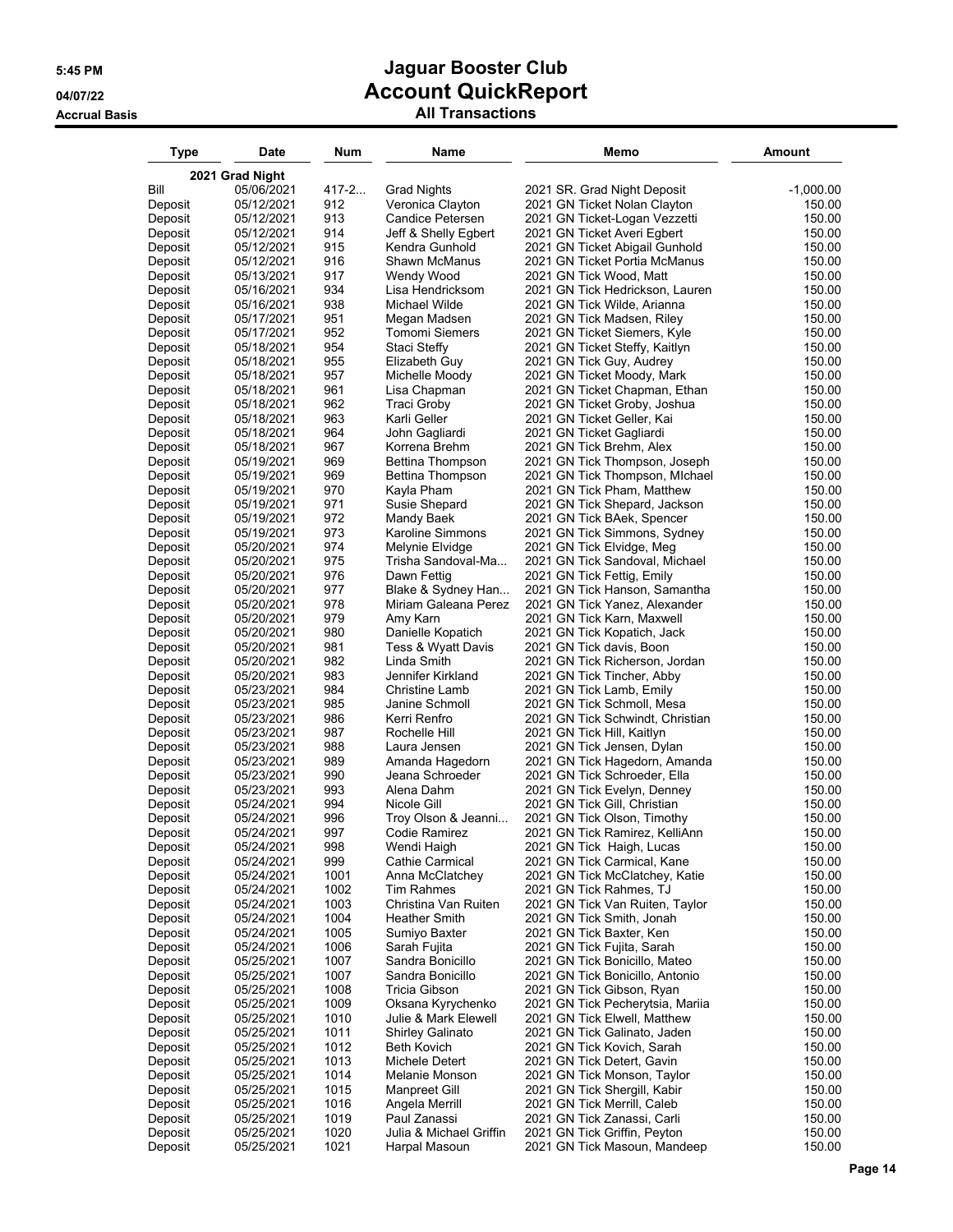| Type               | Date                     | <b>Num</b>   | Name                     | Memo                                                    | <b>Amount</b>    |
|--------------------|--------------------------|--------------|--------------------------|---------------------------------------------------------|------------------|
| Deposit            | 05/25/2021               | 1022         | Nichol & Jeffrey Dal     | 2021 GN Tick Dalziel, Parker                            | 150.00           |
| Deposit            | 05/25/2021               | 1023         | Jennifer Caudle          | 2021 GN Tick Caudle, Logan                              | 150.00           |
| Deposit            | 05/25/2021               | 1024         | Tammi Gerchow            | 2021 GN Tick Gerchow, Kennadi                           | 150.00           |
| Deposit            | 05/25/2021               | 1025         | John Maragliano          | 2021 GN Tick Maragliano, Gio                            | 150.00           |
| Deposit            | 05/25/2021               | 1026         | Prabha Srinivasan        | 2021 GN Tick Srinivasan, Prabha                         | 150.00           |
| Deposit            | 05/25/2021               | 1027         | Devyn Nielsen            | 2021 GN Tick Nielsen, Devyn                             | 150.00           |
| Deposit            | 05/25/2021               | 1028         | Rick & Tamara Rieger     | 2021 GN Tick Rieger, Karly                              | 150.00           |
| Deposit            | 05/25/2021               | 1029         | Michael Dean             | 2021 GN Tick Dean, Delanie                              | 150.00           |
| Deposit            | 05/25/2021               | 1030         | Nancy Thielen            | 2021 GN Tick Zastrow, Lauren                            | 150.00           |
| Deposit            | 05/25/2021               | 1031         | <b>Kelton Watts</b>      | 2021 GN Tick Watts, Kelton                              | 150.00           |
| Deposit            | 05/25/2021               | 1032         | Salina Larson            | 2021 GN Tick Larson, Avery                              | 150.00           |
| Deposit            | 05/25/2021               | 1033         | Sara Jones               | 2021 GN Tick Jones, Lily                                | 150.00           |
| Deposit            | 05/25/2021               | 1034         | Anita Emonts             | 2021 GN Tick Emonts, Kya                                | 150.00           |
| Deposit            | 05/25/2021               | 1035         | Michelle Lehman          | 2021 GN Tick Lehman, Brandon                            | 150.00           |
| Deposit            | 05/25/2021               | 1036         | Leah Bender              | 2021 GN Tick Bender, Brooklyn                           | 150.00           |
| Deposit            | 05/25/2021               | 1036         | Leah Bender              | 2021 GN Tick Bender, Seth                               | 150.00           |
| Deposit            | 05/25/2021               | 1037         | Karolyn & Brian Aucott   | 2021 GN Tick Aucott, Carson                             | 150.00           |
| Deposit            | 05/25/2021               | 1038         | Windy Davidson           | 2021 GN Tick Davidson, Seth                             | 150.00           |
| Deposit            | 05/26/2021               | 1039         | Julie Rodgers            | 2021 GN Tick Rodgers, Noah                              | 150.00           |
| Deposit            | 05/26/2021               | 1040         | Brianna Boulger          | 2021 GN Tick Boulger, Bri                               | 150.00           |
| Deposit            | 05/26/2021               | 1041         | <b>Kelly Gross</b>       | 2021 GN Tick Gross, Blaine                              | 150.00           |
| Deposit            | 05/26/2021               | 1042         | Teshia Brooks-Reim       | 2021 GN Tick Cavin, Zachery                             | 150.00           |
| Deposit            | 05/26/2021               | 1043         | Mary Norton              | 2021 GN Tick Norton, Cole                               | 150.00           |
| Deposit            | 05/26/2021               | 1044         | Sheri Quinton            | 2021 GN Tick Quinton, Dayn                              | 150.00           |
| Deposit            | 05/26/2021               | 1045         | Gina Fugua               | 2021 GN Tick Fuqua, Ainsley                             | 150.00           |
| Deposit            | 05/26/2021               | 1046         | Erin Corsaro             | 2021 GN Tick Corsaro, Bella                             | 150.00           |
| Deposit            | 05/26/2021               | 1047         | Susan Robinson           | 2021 GN Tick Robinson, Nicholas                         | 150.00           |
| Deposit            | 05/26/2021               | 1047         | Susan Robinson           | 2021 GN Tick Robinson, Alexan                           | 150.00           |
| Deposit            | 05/26/2021               | 1048         | Jong-Son Bingham         | 2021 GN Tick Bingham, Maya                              | 150.00           |
| Deposit            | 05/26/2021               | 1049         | Gwendolyne Kolar         | 2021 GN Tick Aubertin-Kolar, E                          | 150.00           |
| Deposit            | 05/26/2021               | 1050         | Sameera Naguka           | 2021 GN Tick Naguka, Sameera                            | 150.00           |
| Deposit            | 05/26/2021               | 1051         | <b>Hilary Britton</b>    | 2021 GN Tick Britton, Nathan                            | 150.00           |
| Deposit            | 05/26/2021               | 1052         | Heather & Travis Eri     | 2021 GN Tick Erickson, Trevin                           | 150.00           |
| Bill               | 05/26/2021               | 1st 25       | <b>Grad Nights</b>       | 2021 GN 1st Payment (25% of b                           | $-5,310.00$      |
| Deposit            | 05/27/2021               | 1055         | Chloe Koh                | 2021 GN Tick Koh, Chloe                                 | 150.00           |
| Deposit            | 05/27/2021               | 1056         | Hanna Koh                | 2021 GN Tick Koh, Hanna                                 | 150.00           |
| Deposit            | 05/27/2021               | 1063         | Thao Nguyen              | 2021 GN Tick Pham, Terry                                | 150.00           |
| Deposit            | 05/27/2021               | 1066         | Ryan & Shelley Ram       | 2021 GN Tick Ramcke, Riley                              | 150.00           |
| Deposit            | 05/27/2021               | 1067         | Bethany Jones            | 2021 GN Tick Jones, Caleb                               | 150.00           |
| Deposit            | 05/27/2021               | 1068         | Mary Caldwell            | 2021 GN Tick Caldwell, Brenden                          | 150.00           |
| Deposit            | 05/27/2021               | 1071         | Rebecca Moon             | 2021 GN Tick Moon, Ryan                                 | 150.00           |
| Deposit            | 05/27/2021               | 1072         | Donna Gries              | 2021 GN Tick Gries, Elizabeth                           | 150.00           |
| Deposit            | 05/28/2021               | 1073         | Donna Fischer            | 2021 GN Tick Fischer, Jordan                            | 150.00           |
| Deposit            | 05/28/2021               | 1074         | <b>Yvette McKinley</b>   | 2021 GN Tick McKinley, Hannah                           | 150.00           |
| Deposit            | 05/28/2021               | 1075         | <b>Tracy Goodwin</b>     | 2021 GN Tick Goodwin, Nic                               | 150.00           |
| Deposit            | 05/28/2021               | 1076         | Kareliz Matrinez Ra      | 2021 GN Tick Ramcharan, Owen                            | 150.00           |
| Deposit            | 05/28/2021               | 1077         | Kathleen Hack            | 2021 GN Tick Thompson, Macke                            | 150.00           |
| Deposit            | 05/28/2021               | 1078         | Jennifer Endsley         | 2021 GN Tick Endsley, Jackson                           | 150.00           |
| Deposit<br>Deposit | 05/28/2021<br>05/28/2021 | 1080<br>1081 | Rana Mahmud<br>Mina Vora | 2021 GN Tick Mahmud, Laith<br>2021 GN Tick Vora, Joshua | 150.00<br>150.00 |
| Deposit            | 05/28/2021               | 1082         | <b>Ruth Castro</b>       | 2021 GN Tick Pesante Castro, F                          | 150.00           |
| Deposit            | 05/28/2021               | 1083         | Julie Boyd               | 2021 GN Tick Boyd, Ethan                                | 150.00           |
| Deposit            | 05/28/2021               | 1084         | Stephanie Simmons        | 2021 GN Tick Castillo, Eddie                            | 150.00           |
| Deposit            | 05/30/2021               | 1085         | Joy Rosenbach            | 2021 GN Tick Rosenbach, Camr                            | 150.00           |
| Deposit            | 05/30/2021               | 1086         | Cecile Evers-Reimb       | 2021 GN Tick Evers, Graci                               | 150.00           |
| Deposit            | 05/31/2021               | 1087         | Maria Osborne            | 2021 GN Tick Macias, Elizabeth                          | 150.00           |
| Deposit            | 05/31/2021               | 1088         | Alison Pumma-Reim        | 2021 GN Tick Pumma, Ty                                  | 150.00           |
| Deposit            | 05/31/2021               | 1088         | Alison Pumma-Reim        | 2021 GN Tick Notoa, Jayden                              | 150.00           |
| Deposit            | 05/31/2021               | 1089         | Joao Victor Lotfi Bar    | 2021 GN Tick Barrera, John                              | 150.00           |
| Deposit            | 05/31/2021               | 1090         | <b>Christine Haves</b>   | 2021 GN Tick Hayes, Maggie                              | 150.00           |
| Deposit            | 05/31/2021               | 1091         | Darlene Oclaray          | 2021 GN Tick Oclaray, Daeton                            | 150.00           |
| Deposit            | 06/01/2021               | 1092         | Stephanie Elwin          | 2021 GN Tick Meyer, John                                | 150.00           |
| Deposit            | 06/01/2021               | 1093         | Maurita Colburn          | 2021 GN Tick Colburn, Lucas                             | 150.00           |
| Deposit            | 06/01/2021               | 1094         | Ryan & Stacy Rus         | 2021 GN Tick Rus, Camden                                | 150.00           |
| Deposit            | 06/01/2021               | 1095         | Michael & Augusta        | 2021 GN Tick Swenson, Mallory                           | 150.00           |
| Deposit            | 06/01/2021               | 1096         | Anjelo Joseph            | 2021 GN Tick Joseph, Ansel                              | 150.00           |
| Deposit            | 06/01/2021               | 1097         | Annie Foltz              | 2021 GN Tick Foltz, Emmi                                | 150.00           |
| Deposit            | 06/01/2021               | 1098         | Prarima Sharma           | 2021 GN Tick Chawla, Aishwarya                          | 150.00           |
| Deposit            | 06/01/2021               | 1099         | Lisa & John Villasenor   | 2021 GN Tick Villasenor, Jake                           | 150.00           |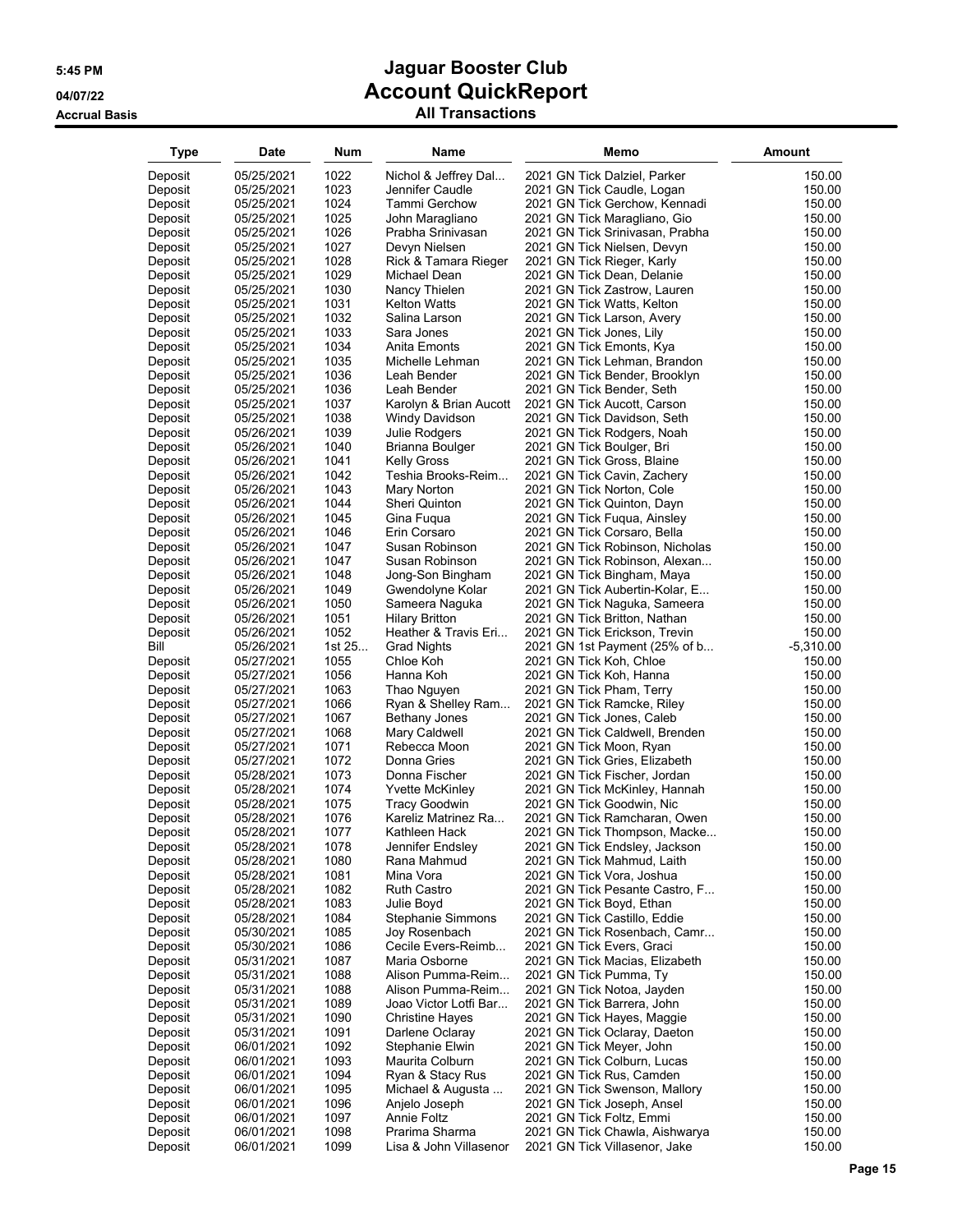| <b>All Transactions</b> |  |
|-------------------------|--|
|-------------------------|--|

| Type       | Date       | Num     | Name                    | Memo                             | <b>Amount</b> |
|------------|------------|---------|-------------------------|----------------------------------|---------------|
| Deposit    | 06/02/2021 | 1100    | Kirsten & Christophe    | 2021 GN Tick Behard, Carson      | 150.00        |
| Deposit    | 06/02/2021 | 1101    | Amy Cai                 | 2021 GN Tick Cai, Amy            | 150.00        |
| Deposit    | 06/02/2021 | 1102    | Lisa Pizzuto Whittaker  | 2021 GN Tick Whittaker, Brock    | 150.00        |
| Deposit    | 06/02/2021 | 1103    | Sisi Mereness           | 2021 GN Tick Mereness, JT        | 150.00        |
| Deposit    | 06/02/2021 | 1104    | Taj Sukhija             | 2021 GN Tick Sukhija, Meher      | 150.00        |
| Check      | 06/02/2021 | Debit   | Facebook                | 2021 GN Tick Boost               | $-20.00$      |
| Check      | 06/02/2021 | Debit   | <b>Bellair Charters</b> | 2021 GN Bus Deposit              | $-2,141.00$   |
| Bill       | 06/02/2021 | 2nd $2$ | <b>Grad Nights</b>      | 2021 GN 2nd Payment (25% of      | $-5,310.00$   |
| Deposit    | 06/03/2021 | 1105    | Staci Benner            | 2021 GN Tick Leahu, Isabella     | 150.00        |
| Deposit    | 06/03/2021 | 1106    | Soloman & Sue Kim       | 2021 GN Tick Kim, Josephine      | 150.00        |
| Deposit    | 06/03/2021 | 1107    | Asha Vakharia           | 2021 GN Tick Vakharia, Kush      | 150.00        |
| Deposit    | 06/03/2021 | 1108    | Melisa & John Charlt    | 2021 GN Tick Charlton, Jack      | 150.00        |
| Deposit    | 06/06/2021 | 1112    | Gary Lindsay            | 2021 GN Tick Lindsay, Rebekah    | 150.00        |
| Deposit    | 06/06/2021 | 1114    | Devivaraprasad Sun      | 2021 GN Tick Sunkari, Devivara   | 150.00        |
| Deposit    | 06/07/2021 | 1117    | Robin Rhoads            | 2021 GN Tick Hunter, Eukariah    | 150.00        |
| Deposit    | 06/07/2021 | 1119    | Ritchelle Isip          | 2021 GN Tick Isip, Raymond       | 150.00        |
| Deposit    | 06/07/2021 | 1122    | Baboucarr Joof          | 2021 GN Tick Joof, Baboucarr     | 150.00        |
| Deposit    | 06/07/2021 | 1123    | Jane Urey               | 2021 GN Tick Urey, Max           | 150.00        |
| Deposit    | 06/07/2021 | 1125    | Miles Pruit             | 2021 GN Tick Pruitt, Miles       | 150.00        |
| Deposit    | 06/07/2021 | 1126    | Craig Ward              | 2021 GN Tick Ward, Samantha      | 150.00        |
| Deposit    | 06/07/2021 | 1128    | Jesus Alex Herrejon     | 2021 GN Tick Herrejon, Jesus     | 150.00        |
| Deposit    | 06/07/2021 | 1129    | Connie Welch            | 2021 GN Tick Welch, Gavin        | 150.00        |
| Deposit    | 06/07/2021 | 1131    | Tung Tran               | 2021 GN Tick Tran, Boahan        | 150.00        |
| Deposit    | 06/07/2021 | 1132    | Leah Skelly             | 2021 GN Tick Skelly, Leah        | 150.00        |
| Deposit    | 06/08/2021 | 1133    | Josh Lamken             | 2021 GN Tick Lamken, Joshua      | 150.00        |
| Deposit    | 06/08/2021 | 1134    | Laith Mahmud            | 2021 GN Tick Mahmud, Laith       | 150.00        |
| Deposit    | 06/08/2021 | 1135    | Juliana Patro           | 2021 GN Tick Patro, Juliana      | 150.00        |
| Deposit    | 06/08/2021 | 1136    | Kimberly Tryhorn        | 2021 GN Tick Nunes, Jack         | 150.00        |
| Deposit    | 06/08/2021 | 1137    | Kyra Mickey             | 2021 GN Tick Mickey, Krya        | 150.00        |
| Deposit    | 06/08/2021 | 1139    | Colin Hill              | 2021 GN Tick Hill, Charlotte RE  | 150.00        |
| Deposit    | 06/08/2021 |         | Manpreet Gill           | 2021 GN Refund Sherfill, Kabir   | $-150.00$     |
| Bill       | 06/09/2021 | Final   | <b>Grad Nights</b>      | 2021 GN Final 50% of 140 Tickets | -10,618.00    |
| Bill       | 06/09/2021 |         | Grad Nights             |                                  | 0.00          |
| Deposit    | 06/10/2021 | 1141    | Tyler Kheang            | 2021 GN Tick Kheang, Tyler       | 150.00        |
| Deposit    | 06/10/2021 | 1142    | Thanh Do                | 2021 GN Tick Carlos, Tyler       | 150.00        |
| Deposit    | 06/10/2021 | 1143    | Isaac Kheang            | 2021 GN Tick Kheang, Isaac       | 150.00        |
| Deposit    | 06/10/2021 | 1144    | Caleb Hatch             | 2021 GN Tick Hatch, Caleb        | 150.00        |
| Deposit    | 06/10/2021 | 1145    | Bela Bhatt              | 2021 GN Tick Bhatt, Sanskruti    | 150.00        |
| Deposit    | 06/10/2021 | 1147    | Bren Bockenstedt        | 2021 GN Tick Lockenstedt, Bren   | 160.00        |
| Deposit    | 06/10/2021 | 1148    | Shilpa Churi            | 2021 GN Tick Shuri, Saachi       | 160.00        |
| Deposit    | 06/10/2021 | 1149    | James Laird             | 2021 GN Tick Laird, James        | 160.00        |
| Deposit    | 06/10/2021 | 1150    | Nini Teoh               | 2021 GN Tick Tran, Quinn         | 160.00        |
| Deposit    | 06/10/2021 | 1151    | Carol Nerby             | 2021 GN Tick Nerby, Jessica      | 160.00        |
| Deposit    | 06/10/2021 | 1152    | Desiree Navarro         | 2021 GN Tick Navarro, Desiree    | 160.00        |
| Deposit    | 06/11/2021 | 1153    | George Pledger          | 2021 GN Tick Pledger, Maria      | 160.00        |
| Deposit    | 06/11/2021 | 1154    | Rana Nabulsi            | 2021 GN Tick Shami, Delila       | 160.00        |
| Deposit    | 06/11/2021 | 1155    | Shannon Osthimer        | 2021 GN Tick Osthimer, Gillian   | 160.00        |
| Deposit    | 06/11/2021 | 1156    | Darcey Clark            | 2021 GN Tick Dickey, Dylan       | 160.00        |
| Deposit    | 06/11/2021 | 1157    | Kendra Regis            | 2021 GN Tick Regis, Kendra       | 160.00        |
| Deposit    | 06/11/2021 | 1158    | Hui Zhang               | 2021 GN Tick Hsueh, Kayce        | 160.00        |
| Check      | 06/11/2021 | Debit   | <b>Bellair Charters</b> | 2021 GN Buses                    | $-2,141.00$   |
| Deposit    | 06/11/2021 | 1159    | Kellie Redding          | 2021 GN Tick Redding, Harry      | 160.00        |
| Deposit    | 06/14/2021 | 1160    | Lisa Hoggan             | 2021 GN Tick Hoggan, Donovan     | 160.00        |
| Deposit    | 06/14/2021 | 1161    | Thuan Pham              | 2021 GN Tick Tran, Sydney        | 160.00        |
| Deposit    | 06/14/2021 | 1162    | Amie Mauldin            | 2021 GN Tick Kubat, Avery        | 160.00        |
| Deposit    | 06/14/2021 | 1163    | Rachele Valadez         | 2021 GN Tick Valadez, Teagan     | 160.00        |
| Deposit    | 06/14/2021 | 1164    | Robert Smith            | 2021 GN Tick Smith, Kaleen       | 160.00        |
| Deposit    | 06/14/2021 | 1165    | Evelyn Suguitan         | 2021 GN Tick Suguitan, Matt      | 160.00        |
| Deposit    | 06/14/2021 | 1166    | Madison Roland          | 2021 GN Tick Roland, Madison     | 160.00        |
| Deposit    | 06/14/2021 | 1167    | Sarah Leet              | 2021 GN Tick Leet, Maverick      | 160.00        |
| Deposit    | 06/14/2021 | 1168    | <b>Esther Njoroge</b>   | 2021 GN Tick Njoroge, Chiru      | 160.00        |
| Deposit    | 06/14/2021 | 1169    | Gregory Jenkins         | 2021 GN Tick Jenkins, Christop   | 160.00        |
| Deposit    | 06/14/2021 | 1170    | <b>Elizabeth Myers</b>  | 2021 GN Tick Myers, Ellie        | 160.00        |
| General Jo | 06/14/2021 | 53      | Grace Hoy               | 2021 GN Tick Hoy, Grace          | 160.00        |
| Deposit    | 06/15/2021 | 1174    | Ubah Hersi              | 2021 GN Tick Springer, Abdullah  | 160.00        |
| Deposit    | 06/15/2021 | 1175    | Dawniele Neese          | 2021 GN Tick Rosford, Easton     | 160.00        |
| Deposit    | 06/15/2021 | 1176    | <b>Pakir Somisetty</b>  | 2021 GN Tick Somisetty, Alekya   | 160.00        |
| Deposit    | 06/15/2021 | 1177    | Tiffany Sabin           | 2021 GN Tick Davis, Jaden        | 160.00        |
| Deposit    | 06/15/2021 | 1178    | Ekam Baidwan            | 2021 GN Tick Baidwan, Ekam       | 160.00        |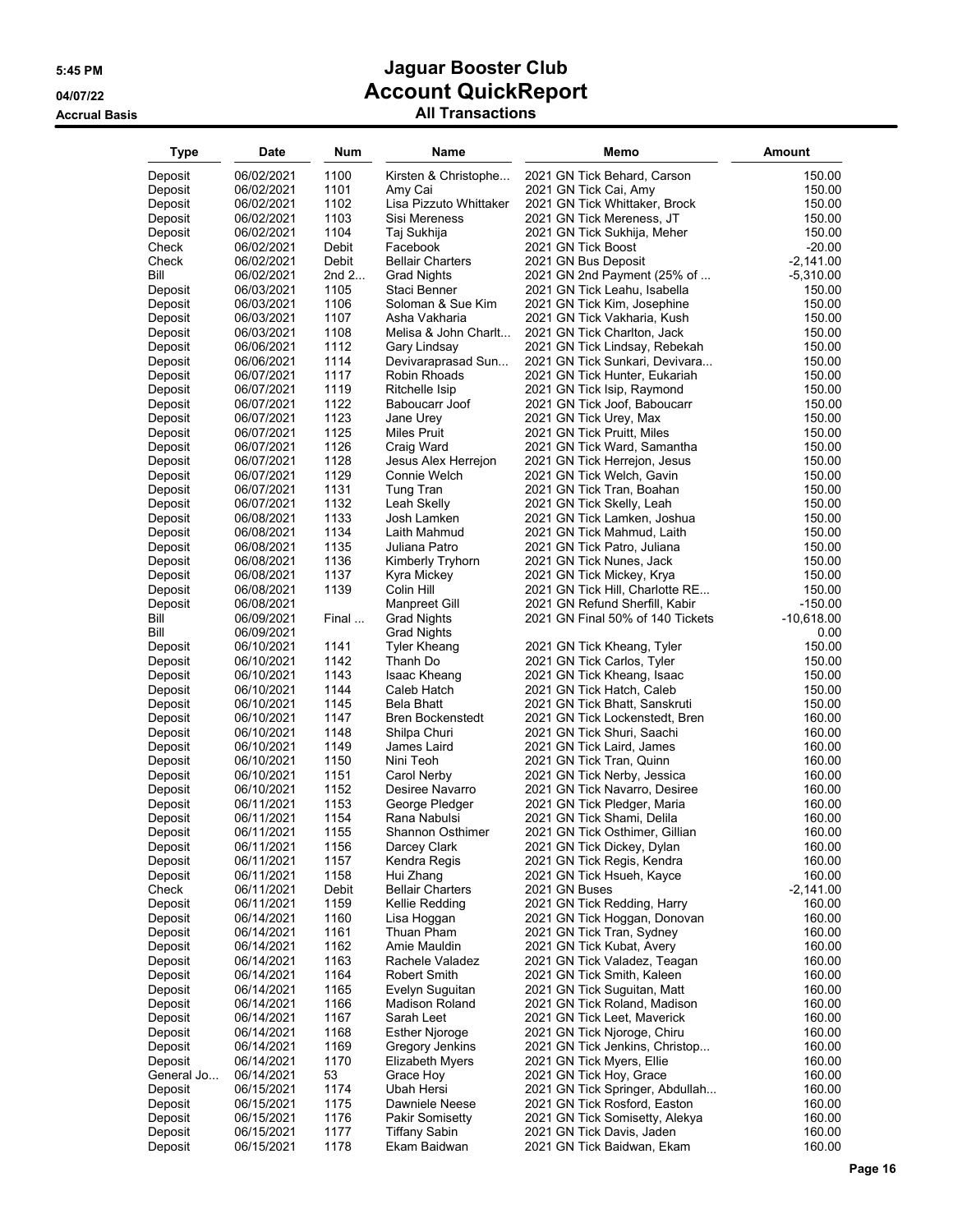| All Transactions |  |
|------------------|--|
|------------------|--|

| <b>Type</b>     | Date                          | Num   | Name                               | Memo                              | <b>Amount</b> |
|-----------------|-------------------------------|-------|------------------------------------|-----------------------------------|---------------|
| Deposit         | 06/15/2021                    | 1179  | Manpreet Dhaliwal                  | 2021 GN Tick Dhaliwal, Japneet    | 160.00        |
| Deposit         | 06/15/2021                    | 1180  | Angela Narciso                     | 2021 GN Tick Narciso, Angela      | 160.00        |
| Deposit         | 06/15/2021                    | 1181  | Gaby Arizmendi                     | 2021 GN Tick Arizmendi, Gaby      | 160.00        |
|                 |                               | 1182  | Yesenia Partida-Gar                | 2021 GN Tick Partida, Yesenia     | 160.00        |
| Deposit         | 06/15/2021<br>06/15/2021      | 1183  |                                    |                                   | 160.00        |
| Deposit<br>Bill | 06/15/2021                    | 417-2 | Nathaniel Ly<br><b>Grad Nights</b> | 2021 GN Tick Ly, Nathaniel        | $-9,530.40$   |
|                 |                               | 1185  |                                    | 2021 GN 60 Seniors @ \$158.84     | 160.00        |
| Deposit         | 06/16/2021                    |       | Christyana Lee                     | 2021 GN Tick Lee, Issac           |               |
| Deposit         | 06/16/2021                    | 1186  | Leesha Shafford                    | 2021 GN Tick Duncan, Em           | 160.00        |
| Deposit         | 06/16/2021                    | 1139  | Colin Hill                         | 2021 GN Tick Ref Hill, Charlotte  | $-150.00$     |
| Deposit         | 06/16/2021                    | 1007  | Sandra Bonicillo                   | 2021 GN Tick Ref Bonicillo, Mateo | $-150.00$     |
| Check           | 06/18/2021                    | 5875  | Becky Moon-Reimb                   | 2021 Sr. GN Food/Snacks           | $-128.49$     |
| Check           | 07/01/2021                    | Debit | <b>Bellair Charters</b>            | 2021 JN Driver Tip                | $-400.00$     |
| Check           | 07/02/2021                    | Debit | Facebook                           | Facebook Boost                    | $-2.87$       |
|                 | Total 2021 Grad Night         |       |                                    |                                   | $-6,081.76$   |
|                 | 2021 Ornament                 |       |                                    |                                   |               |
| Deposit         | 12/02/2020                    |       | Karli Geller                       | 2021 Ornament Geller              | 10.50         |
| Deposit         | 12/02/2020                    |       | Christy Zbiegien                   | 2021 Ornament Zbiegien            | 10.50         |
| Deposit         | 12/02/2020                    |       | Kendra Gunhold                     | 2021 Ornament Gunhold             | 10.50         |
| Deposit         | 12/02/2020                    |       | Jeff & Shelly Egbert               | 2021 Ornament Egbert              | 10.50         |
| Deposit         | 12/02/2020                    |       | Dawn Fettig                        | 2021 Ornament Fettig              | 10.50         |
| Deposit         | 12/03/2020                    |       | Megan Madsen                       | 2021 4 Ornament Madsen            | 42.00         |
| Deposit         | 12/07/2020                    |       | Elizabeth Guy                      | 2021 Ornament Guy                 | 10.50         |
| Deposit         | 12/13/2020                    |       | <b>Jeff Dalziel</b>                | 2021 Ornament Dalziel             | 10.50         |
| Deposit         | 12/15/2020                    |       | Alexandra Hagedorn                 | 2021 Sr. Ornament Hagedorn        | 10.50         |
|                 | Total 2021 Ornament           |       |                                    |                                   | 126.00        |
|                 | 2021 Sr. Blanket              |       |                                    |                                   |               |
| Deposit         | 07/22/2020                    | 6205  | Andrea Harris                      | JN Blanket Harris                 | 75.00         |
| Deposit         | 08/10/2020                    |       | Andrea Harris                      | JN Blanket Harris                 | 75.00         |
| Deposit         | 08/17/2020                    |       | Julie Rodgers                      | <b>JN Blanket Rodgers</b>         | 75.00         |
| Deposit         | 08/17/2020                    |       | <b>Bunsong Pumma</b>               | JN Blanket Pumma                  | 75.00         |
| Deposit         | 08/18/2020                    |       | Charlene Zanassi                   | JN Blanket Zanassi                | 75.00         |
| Deposit         | 08/18/2020                    |       | Sandra Bonicillo                   | JN Blanket Bonicillo              | 75.00         |
| Deposit         | 08/18/2020                    |       | Karli Geller                       | <b>JN Blanket Geller</b>          | 75.00         |
| Deposit         | 08/18/2020                    |       | <b>Heather Smith</b>               | <b>JN Blanket Smith</b>           | 75.00         |
| Deposit         | 08/23/2020                    |       | Rana Mahmud                        | JN Blanket Mahmud                 | 75.00         |
| Deposit         | 08/23/2020                    |       | <b>Kelly Gross</b>                 | <b>JN Blanket</b>                 | 75.00         |
| Deposit         | 08/23/2020                    |       | Anita Emonts                       | <b>JN Blanket Emonts</b>          | 75.00         |
| Deposit         | 08/31/2020                    |       | Megan Madsen                       | <b>JN Blanket Madsen</b>          | 75.00         |
| Deposit         | 11/02/2020                    |       | Staci Steffy                       | 2021 Sr. Blanket Steffy           | 75.00         |
| Deposit         | 12/16/2020                    |       | Jennifer Morris                    | 2021 Sr. Blanket                  | 75.00         |
| Deposit         | 12/16/2020                    |       | Alicia Goff                        | 2021 Sr. Blanket 5-Goff           | 250.00        |
| Deposit         | 12/21/2020                    |       | Alicia Goff                        | 2021 Sr. blanket Goff             | 50.00         |
| Deposit         | 03/21/2021                    | 815   | Kimberly Thomas                    | 2021 Sr. Blanket Thomas           | 75.00         |
| Deposit         | 03/23/2021                    | 819   | Kimberly Thomas                    | 2021 Sr. Balnket Thomas           | 75.00         |
|                 | Total 2021 Sr. Blanket        |       |                                    |                                   | 1,500.00      |
|                 | 2021 Sr. Sticker Online       |       |                                    |                                   |               |
| Deposit         | 08/31/2020                    |       | Megan Madsen                       | 2 JN Stickers Madsen              | 8.00          |
| Deposit         | 12/02/2020                    |       | Linda Smith                        | 2021 Sticker Smith                | 5.00          |
| Deposit         | 12/06/2020                    |       | Julie Rodgers                      | 2021 2 Stickers Rodgers           | 10.00         |
| Deposit         | 12/13/2020                    |       | Jeff Dalziel                       | 2021 NC Decal Dalziel             | 5.00          |
| Deposit         | 12/24/2020                    |       | Rana Mahmud                        | 2021 Sr Decal-Mahmud              | 5.00          |
| Deposit         | 03/14/2021                    | 805   | Laryssa Schwartz                   | 2021 Sr. Sticker Schwartz         | 5.00          |
| Deposit         | 04/04/2021                    | 828   | Amanda Fanaian                     | 2021 Sr. Sticker Fanaian          | 5.00          |
| Deposit         | 04/15/2021                    | 863   | Nana Gollihugh                     | 2021 Sr. Decal                    | 5.00          |
| Deposit         | 05/06/2021                    | 902   | Wendi Haigh                        | Round Sticker                     | 3.00          |
| Deposit         | 05/06/2021                    | 902   | Wendi Haigh                        | <b>NC Decal</b>                   | 5.00          |
|                 |                               |       |                                    |                                   |               |
|                 | Total 2021 Sr. Sticker Online |       |                                    |                                   | 56.00         |
|                 | Total 2021 Sr. Sales          |       |                                    |                                   | 1,101.87      |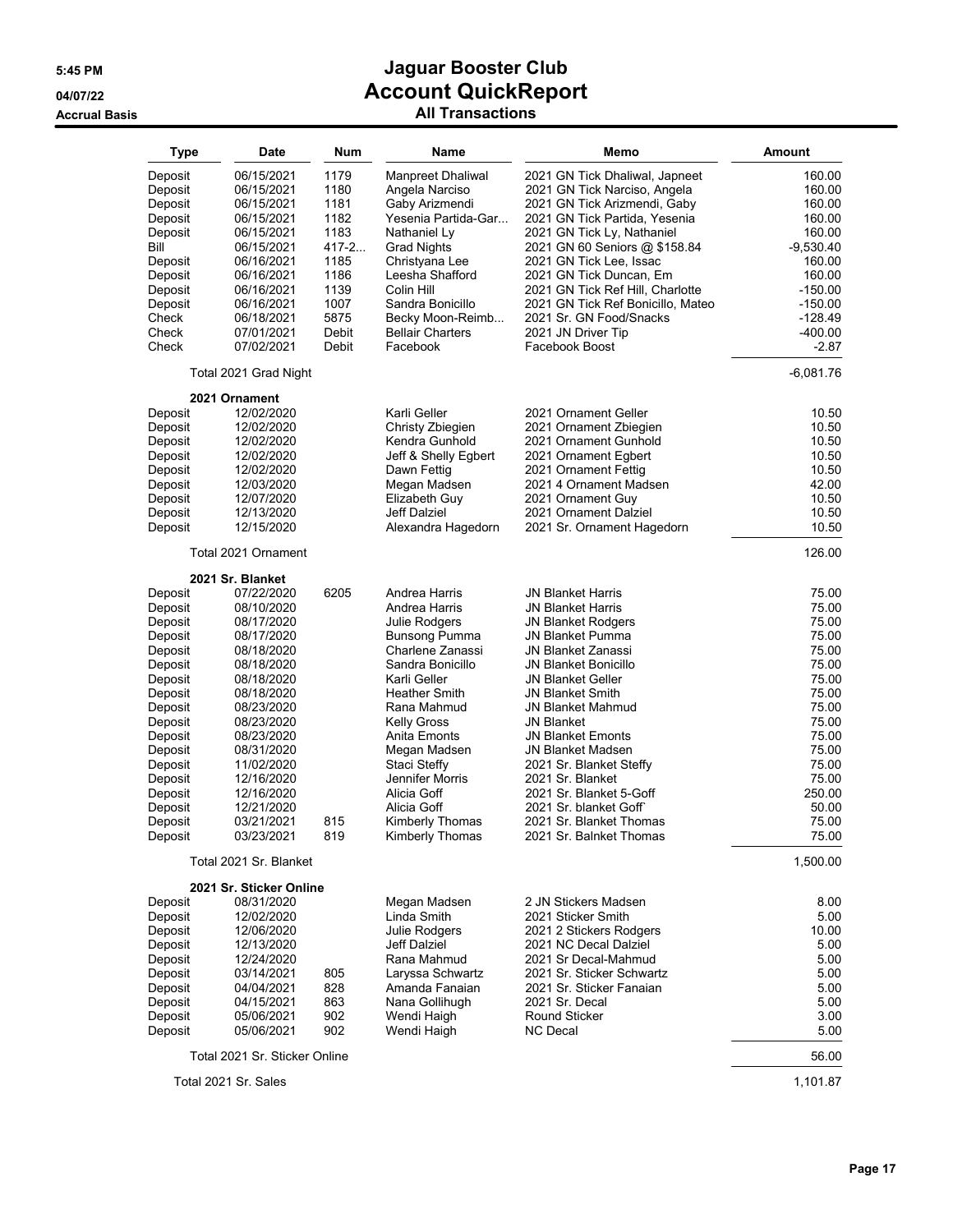| Type                      | Date                                                                    | Num          | <b>Name</b>                                | Memo                                                              | <b>Amount</b>    |
|---------------------------|-------------------------------------------------------------------------|--------------|--------------------------------------------|-------------------------------------------------------------------|------------------|
| Check                     | 2021 Seniors - Other<br>07/22/2021                                      | Debit        | Shutterfly                                 | 2021 Sr. Thank yous                                               | $-61.58$         |
|                           | Total 2021 Seniors - Other                                              |              |                                            |                                                                   | $-61.58$         |
| Total 2021 Seniors        |                                                                         |              |                                            |                                                                   | 2,216.19         |
| 2022 Senior<br>General Jo | <b>2022 Senior Donations</b><br><b>22 Seniors Auction</b><br>04/04/2022 | 59           | Jaquar Booster Club                        | 2022 Auction Disbursement                                         | 245.00           |
|                           |                                                                         |              |                                            |                                                                   |                  |
|                           | <b>Total 22 Seniors Auction</b>                                         |              |                                            |                                                                   | 245.00           |
| Deposit                   | 2022 Senior Donations - Other<br>10/19/2021                             | 3405         | Sabrina Gregory                            | 22 Senior Donation Gregory                                        | 50.00            |
| Deposit                   | 10/19/2021                                                              | 3068         | Danyel Joyner                              | 22 Senior Donation Joyner                                         | 50.00            |
| Deposit                   | 10/19/2021                                                              | 3831         | Justin & Pamela Lan                        | 22 Sr. Donation Lan                                               | 25.00            |
| Deposit                   | 10/19/2021                                                              | 481          | Chris & Melissa Biss                       | 22 Sr. Donation Bissenden                                         | 25.00            |
| Deposit                   | 10/24/2021                                                              | 1499         | Lauren Lewis                               | 22 Sr. Donation Lewis                                             | 50.00            |
| Deposit                   | 10/27/2021                                                              | 1527         | Lori Stevens                               | 22 Sr. Flock Donated Stevens, L                                   | 50.00            |
| Deposit<br>Deposit        | 10/27/2021<br>10/27/2021                                                | 1530<br>1542 | Madhulika Sharma<br>Sabrina Gregory        | 22 Sr. Donation Sharma<br>22 Sr. Flock Donation Gregory           | 50.00<br>50.00   |
| Deposit                   | 03/03/2022                                                              | 9180         | Northshore School F                        | 22 Sr. Donations Northshore Fo                                    | 1,513.00         |
|                           | Total 2022 Senior Donations - Other                                     |              |                                            |                                                                   | 1,863.00         |
|                           | <b>Total 2022 Senior Donations</b>                                      |              |                                            |                                                                   | 2,108.00         |
|                           | 2022 Sr. Gifts/Giveaways                                                |              |                                            |                                                                   |                  |
| Bill                      | 10/08/2021                                                              | BR99         | Hanisha Bakshani-R                         | 22 Sr. Yard Signs                                                 | -2,587.20        |
| Check                     | 10/19/2021                                                              | 5930         | <b>Shannon Cortinas</b>                    | 22 Sr. Treats                                                     | $-126.37$        |
| Bill                      | 11/23/2021                                                              | 11232        | Hanisha Bakshani-R                         | 22 Sr. Apple Pies for Sr. Treats                                  | $-183.77$        |
|                           | Total 2022 Sr. Gifts/Giveaways                                          |              |                                            |                                                                   | $-2,897.34$      |
|                           | 2022 Sr. Sales                                                          |              |                                            |                                                                   |                  |
| Bill                      | 2022 Grad Night<br>10/15/2021                                           | 10152        | Grad Nights                                | 22 SR. Grad Night Deposit                                         | $-1,000.00$      |
| Deposit                   | 12/16/2021                                                              | 1797         | <b>Barb Gabriel</b>                        | 22 Sr. GN Tick Ben Gabriel                                        | 150.00           |
| Deposit                   | 12/16/2021                                                              | 1798         | Andrea Harris                              | 22 Sr. GN Tick Michael Harris                                     | 150.00           |
| Deposit                   | 12/17/2021                                                              | 1799         | Sabrina Gregory                            | 22 SR GN Tick Tyson Gregory                                       | 150.00           |
| Deposit                   | 12/17/2021                                                              | 1801         | Gwen Gabriel                               | 22 SR GN Tick Makenna Gabriel                                     | 150.00           |
| Deposit<br>Deposit        | 12/17/2021<br>12/17/2021                                                | 1803<br>1804 | Kristina Stolte<br>Jon Wilkerson           | 22 Sr. GN Tick Griffin Stolte<br>22 Sr. GN Tick Kessler Wilkerson | 150.00<br>150.00 |
| Bill                      | 12/22/2021                                                              | 417-2        | <b>Grad Nights</b>                         | 22 Sr. 2nd Deposit                                                | $-6,722.98$      |
| Deposit                   | 01/06/2022                                                              | 1840         | Lori Stevens                               | 22 Sr. GN Ticket Sam Stevens                                      | 150.00           |
| Deposit                   | 01/09/2022                                                              | 1853         | Laryssa Schwartz                           | 22 Sr. GN Ticket Conner Schwartz                                  | 150.00           |
| Deposit                   | 01/09/2022                                                              | 1854         | Kate Williams                              | 22 Sr. GN Ticket Adrian Williams                                  | 150.00           |
| Deposit                   | 01/10/2022                                                              | 1855<br>1857 | Amembal Wikram Pai                         | 22 Sr. GN Ticket Vaibhav Pai<br>22 Sr. GN Ticket Hailey Surace    | 150.00<br>150.00 |
| Deposit<br>Deposit        | 01/10/2022<br>01/11/2022                                                | 1858         | Amy Surace<br>Sool-Lim Sarah Ord           | 22 Sr. GN Ticket Aria Gowler                                      | 150.00           |
| Deposit                   | 01/12/2022                                                              | 1861         | Reena Goyal                                | 22 Sr. GN Tick Manan Goyal                                        | 150.00           |
| Deposit                   | 01/12/2022                                                              | 1862         | Karanbir Sidhu                             | 22 Sr. GN Tick Yuvrinder Sidhu                                    | 150.00           |
| Deposit                   | 01/12/2022                                                              | 1863         | Chris Ellis                                | 22 Sr. GN Tick Reagan Ellis                                       | 150.00           |
| Deposit                   | 01/17/2022                                                              | 1864         | Mathew Kuzh Aniyan                         | 22 Sr. GN Tick Philip Mathew                                      | 150.00           |
| Deposit<br>Deposit        | 01/17/2022<br>01/17/2022                                                | 1865<br>1867 | Baskar Kesavulu<br>sarah Fernandez         | 22 Sr. GN Tick Harish Baskar<br>22 Sr. GN Tick Tony Fernandez     | 150.00<br>150.00 |
| Deposit                   | 01/17/2022                                                              | 1869         | Connor Yarbrough                           | 22 Sr. GN Tick Connor Yarbrough                                   | 150.00           |
| Deposit                   | 01/19/2022                                                              | 1876         | Tina Shriner-                              | 22 Sr. GN Tick Keegan Morse                                       | 150.00           |
| Deposit                   | 01/20/2022                                                              | 1878         | Hayden Ramberg                             | 22 Sr. GN Tick Hayden Ramberg                                     | 150.00           |
| Deposit                   | 01/20/2022                                                              | 1879         | <b>Bradley Gochenour</b>                   | 22 Sr. GN Tick Max Gochenour                                      | 150.00           |
| Deposit<br>Deposit        | 01/20/2022<br>01/23/2022                                                | 1879<br>1887 | <b>Bradley Gochenour</b><br>Delia O'Malley | 22 Sr. GN Tick Tylar Pitts<br>22 SR GN Tick Rosie O'Malley-       | 150.00<br>150.00 |
| Deposit                   | 01/23/2022                                                              | 1891         | Herman Polloni                             | 22 Sr. GN Tick Xaviera Polloni                                    | 150.00           |
| Deposit                   | 01/23/2022                                                              | 1894         | Susan Carroll                              | 22 Sr. GN Tick Escher Carroll                                     | 150.00           |
| Deposit                   | 01/23/2022                                                              | 1896         | Tim & Robin Johnson                        | 22 Sr. GN Tick Kord Hohnson                                       | 150.00           |
| Deposit                   | 01/23/2022                                                              | 1899         | Karin Rowles                               | 22 Sr. GN Tick Faith Rowles                                       | 150.00           |
| Deposit<br>Deposit        | 01/24/2022<br>01/24/2022                                                | 1902<br>1903 | Poonam Wayse<br>Gini Scott                 | 22 Sr. GN Tick Wayse, Atharv<br>22 Sr. GN Tick Scott, Jackson     | 150.00<br>150.00 |
| Deposit                   | 01/25/2022                                                              | 1907         | Leah Plaxton                               | 22 SR GN Ticket Willow Mercer                                     | 150.00           |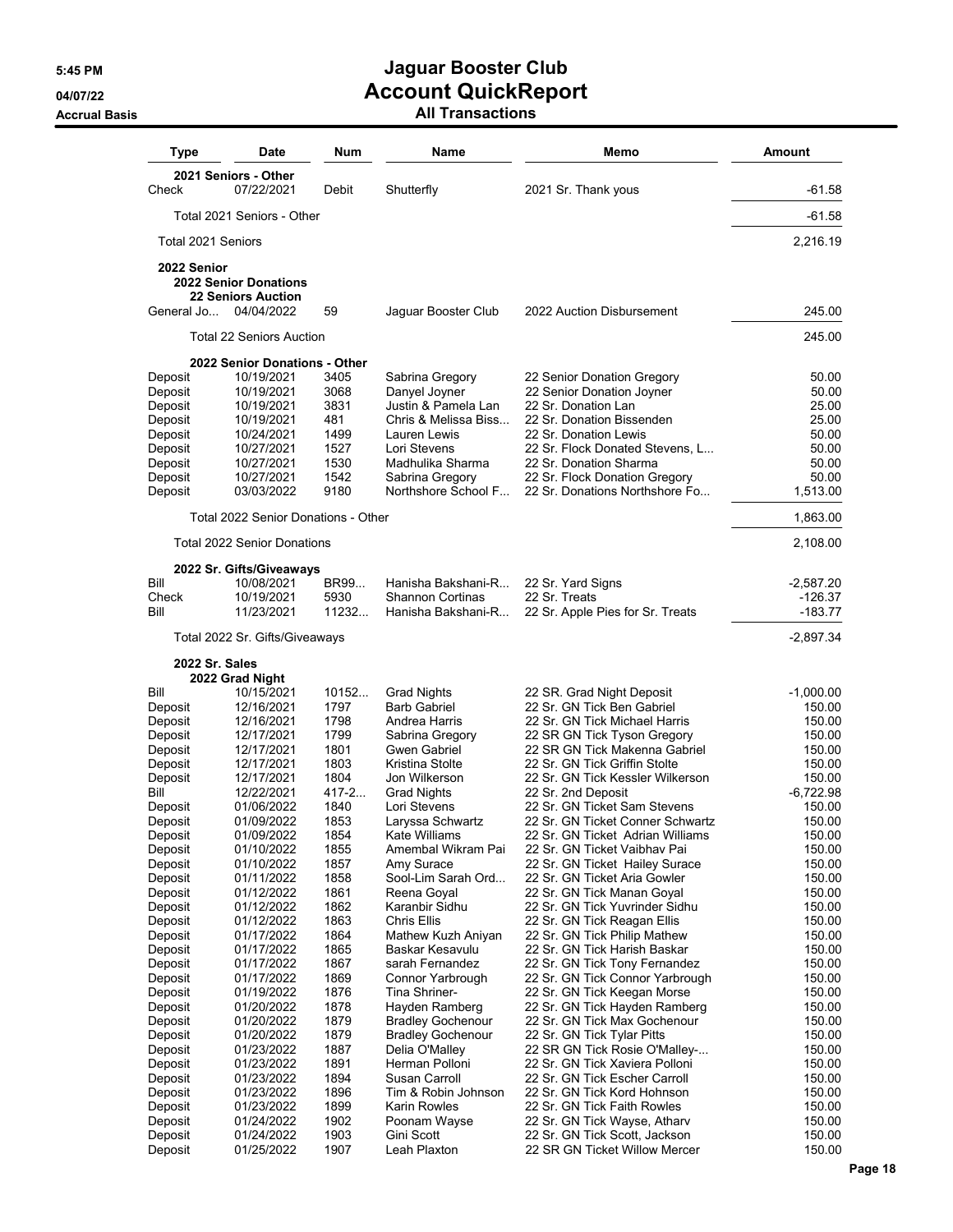| <b>Type</b>        | <b>Date</b>              | Num           | Name                                | Memo                                                    | <b>Amount</b>         |
|--------------------|--------------------------|---------------|-------------------------------------|---------------------------------------------------------|-----------------------|
| Deposit            | 01/26/2022               | 1909          | DiemTrang Nguyen                    | 22 Sr. GN Ticket                                        | 150.00                |
| Deposit            | 02/02/2022               | 1914          | Shannon & Christop                  | 22 Sr. GN Tick Adams, Shane                             | 150.00                |
| Deposit            | 02/06/2022               | 1915          | Violeta Quirino                     | 22 Sr. GN Tick Marco Saenz                              | 150.00                |
| Deposit            | 02/07/2022               | 1918          | Stephanie Hoerlein                  | 22 Sr. GN Tick Howerlein, Hans                          | 150.00                |
| Deposit            | 02/08/2022               | 1921          | Demetra Biros                       | 22 Sr. GN Tick Kosta Biros                              | 150.00                |
| Deposit            | 02/11/2022               | 1932          | Jennifer Anderson                   | 22 GN Tick Anderson, Caitlin                            | 150.00                |
| Deposit            | 02/15/2022               | 1933          | Young & Eun Park                    | 22 Sr. GN Tick Park, Joonho                             | 150.00                |
| Deposit            | 02/15/2022               | 1934          | Korine Haynes                       | 22 Sr. GN Tick Haynes, Ashley                           | 150.00                |
| Deposit            | 02/15/2022               | 1935          | Lara Irish                          | 22 Sr. GN Tick Irish, Benjamin                          | 150.00                |
| Deposit            | 02/15/2022               | 1937          | Deepak Jain                         | 22 Sr. GN Tick Nikhil Jain                              | 150.00                |
| Deposit            | 02/15/2022               | 1939          | Erica Drenckpohl                    | 22 Sr. GN Tick Drenckpohl, Rac                          | 150.00                |
| Deposit            | 02/16/2022               | 1941          | Jennifer Robert                     | 22 Sr. GN Tick Spataro, Olivia                          | 150.00                |
| Bill               | 02/16/2022               | $417 - 2$     | <b>Grad Nights</b>                  | Jag Night 2nd Payment                                   | $-6,722.98$           |
| Deposit            | 02/17/2022<br>02/28/2022 | 1944<br>1957  | Heejin Shin                         | 22 Sr. GN Tick Lee, Eric                                | 150.00<br>150.00      |
| Deposit<br>Deposit | 02/28/2022               | 1958          | Donald Nielsen<br>Kimberlyn Woodard | 22 GN Tick Nielsen, Emma<br>22 GN Tick Woodard, Matthew | 150.00                |
| Deposit            | 02/28/2022               | 1959          | Archana Kunde                       | 22 GN Tick Nitya Kulkarni                               | 150.00                |
| Deposit            | 02/28/2022               | 1960          | Kimberly & Matthew                  | 22 Sr. GN Tick Rosenberry, Con                          | 150.00                |
| Deposit            | 03/02/2022               | 1963          | Rachel Uslan                        | 22 Sr GN Tick Uslan, Sia                                | 150.00                |
| Deposit            | 03/02/2022               | 1964          | Artak Sukhudyan                     | 22 Sr. GN Tick Levon Sukhudyan                          | 150.00                |
| Deposit            | 03/03/2022               | 1968          | Leslie Frank                        | 22 SR GN Tick Hosie Hofstead                            | 150.00                |
| Deposit            | 03/15/2022               | 2056          | Mario Garza                         | 22 Sr. Tick Garza, Alberto                              | 150.00                |
| Deposit            | 03/23/2022               | 2071          | Jessica Kollman                     | 22 Sr GN Tick Kollman, Jake                             | 150.00                |
| Deposit            | 03/28/2022               | 2083          | Laurie Cohen                        | 22 Sr GN Tick Carlie Cohen                              | 150.00                |
| Deposit            | 03/28/2022               | 2084          | Dave L Bakshani                     | 22 Sr. GN Tick                                          | 150.00                |
| Deposit            | 03/30/2022               | 2085          | Karla Beavo                         | 22 Sr. GN Tick Ryan Beavo                               | 150.00                |
| Deposit            | 03/30/2022               | 2086          | Amy S Raschella-Oli                 | 22 Sr. GN Tick Brendan Oliver                           | 150.00                |
| Deposit            | 03/30/2022               | 2089          | Dana Cuthbert                       | 22 Sr. GN Tick Spencer Cuthbert                         | 150.00                |
| Deposit            | 04/04/2022               | 2091          | Amy Lewis                           | 22 Sr. GN Tick Bennett, Brandon                         | 150.00                |
| Deposit<br>Bill    | 04/06/2022<br>04/06/2022 | 2093<br>North | Nathan Drees                        | 22 Sr. GN Tick Nathan Drees                             | 150.00<br>$-6,722.97$ |
|                    |                          |               | <b>Grad Nights</b>                  | 22 Sr. GN 3rd Payment                                   |                       |
|                    | Total 2022 Grad Night    |               |                                     |                                                         | -12,168.93            |
|                    | 2022 Senior Flock        |               |                                     |                                                         |                       |
| Deposit            | 09/28/2021               | 1440          | Andrew & Jennifer B                 | 22 Flock Bromagen, Leah                                 | 50.00                 |
| Deposit            | 10/24/2021               | 1499          | Lauren Lewis                        | 22 Sr. Flock Lewis, Raven                               | 50.00                 |
| Deposit            | 10/24/2021               | 1500          | <b>Stacy Cotton</b>                 | 22 Sr. Flock Harrison                                   | 50.00                 |
| Check              | 10/25/2021<br>10/26/2021 | Debit<br>1510 | Genesis Branding<br>Jennifer Hough  | 22 Sr. Flock Door Tags<br>22 Sr. Flock Charlie Hough    | -420.42<br>50.00      |
| Deposit<br>Deposit | 10/26/2021               | 1511          | Erick & Holly Freligh               | 22 Sr. Flock Faith Freligh                              | 50.00                 |
| Deposit            | 10/26/2021               | 1513          | Cathy Wilkerson                     | 22 Sr. Flock Kessler Wilkerson                          | 50.00                 |
| Deposit            | 10/26/2021               | 1515          | <b>Tommy Parker</b>                 | 22 SR. Flock Sydney Parker                              | 50.00                 |
| Deposit            | 10/26/2021               | 1516          | Barbara Hawksworth                  | 22 Sr. Flock Bryn Hawksworth                            | 50.00                 |
| Deposit            | 10/27/2021               | 1519          | Hanisha Bakshani                    | 22 Sr. Flock Jovan Bakshani                             | 50.00                 |
| Deposit            | 10/27/2021               | 1521          | <b>Barb Gabriel</b>                 | 22 Sr. Flock Ben Garbiel                                | 50.00                 |
| Deposit            | 10/27/2021               | 1523          | Sool-Lim Sarah Ord                  | 22 Sr. Flock Aria Fowler                                | 50.00                 |
| Deposit            | 10/27/2021               | 1526          | Priscilla Smith-Wilson              | 22 Sr. Flock Grace Wilson                               | 50.00                 |
| Deposit            | 10/27/2021               | 1528          | Lori Stevens                        | 22 Sr. Flock Sam Stevens                                | 50.00                 |
| Deposit            | 10/27/2021               | 1529          | Christina Bill                      | 22 Sr. Flock Zander Bill                                | 50.00                 |
| Deposit            | 10/27/2021               | 1531          | Jeanie Gochenour                    | 22 Sr. Flock Max Gochenour                              | 50.00                 |
| Bill               | 10/27/2021               | 10272         | Pamela Lan                          | 22 Sr. Flamingo Supplies                                | -49.22                |
| Deposit            | 10/27/2021               | 1533<br>1535  | Chris Ellis<br>Joe & Julie Boden    | 22 Sr. Flock Donation Ellis<br>22 Sr. Flock Boden, Max  | 50.00<br>50.00        |
| Deposit<br>Deposit | 10/27/2021<br>10/27/2021 | 1537          | Laurie Cohen                        | 22 Sr. Flock Carlie Cohen                               | 50.00                 |
| Deposit            | 10/27/2021               | 1538          | Andrea Harris                       | 22 Sr. Flock Michael Harris                             | 50.00                 |
| Deposit            | 10/27/2021               | 1539          | Sabrina Gregory                     | 22 Sr. Flock Tyson Gregory                              | 50.00                 |
| Deposit            | 10/27/2021               | 1541          | Tim & Robin Johnson                 | 22 Sr. Flock Kord Johnson                               | 50.00                 |
| Deposit            | 10/29/2021               | 1570          | Christa Ramberg                     | 22 Sr. Flock Hayden Ramberg                             | 50.00                 |
| Deposit            | 10/31/2021               | 1572          | Danyel Joyner                       | 22 Sr. Flock Joyner, Tatum                              | 50.00                 |
| Deposit            | 10/31/2021               | 1573          | Melina Handley                      | 22 Sr. FlockBrock Handley                               | 50.00                 |
| Deposit            | 10/31/2021               | 1574          | Jeanie Bookout                      | 22 Sr. Flock Madalyn Bookout                            | 50.00                 |
| Deposit            | 10/31/2021               | 1576          | Alicia Goff                         | 22 Sr. Flock Jaycee Schmoll                             | 50.00                 |
| Deposit            | 10/31/2021               | 1578          | Arianna Surani                      | 22 Sr. Flock ARianna Surani                             | 50.00                 |
| Deposit            | 11/01/2021               | 1579          | Gini Scott                          | 22 Sr. Flock Jackson Scott                              | 50.00                 |
| Deposit            | 11/05/2021               | 1595          | Demetra Biros                       | 22 SR. Flock Biros, Kosta                               | 50.00                 |
| Deposit            | 11/09/2021               | 1614          | Colleen Brink                       | 22 SR. Flock Shayla Brink                               | 50.00                 |
| Deposit<br>Deposit | 11/10/2021<br>11/11/2021 | 1635<br>1681  | Pamela Lan<br>Kristin Erickson      | 22 Sr. Flock<br>22 Sr. Ryan Beavo                       | 50.00<br>50.00        |
|                    |                          |               |                                     |                                                         |                       |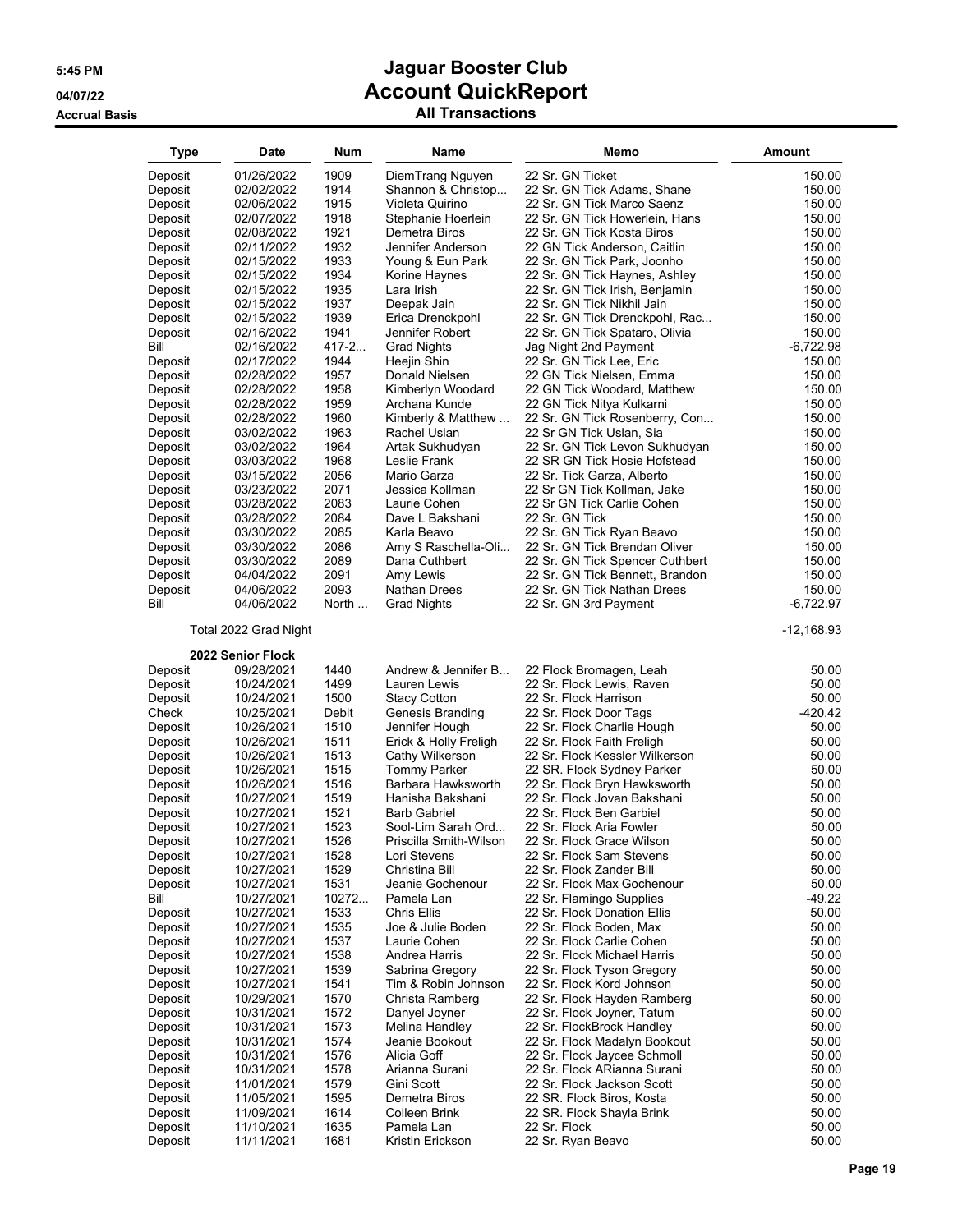| <b>Type</b>        | Date                     | Num           | Name                                            | Memo                                                         | <b>Amount</b>        |
|--------------------|--------------------------|---------------|-------------------------------------------------|--------------------------------------------------------------|----------------------|
| Deposit            | 11/15/2021               | 1709          | <b>Tina Shriner</b>                             | 22 Sr. Flock Keegan Morse                                    | 50.00                |
| Deposit            | 11/17/2021               | 1720          | Joe & Julie Boden                               | 22 Sr. Flock Jamal Omar                                      | 50.00                |
| Deposit            | 11/17/2021               | 1720          | Joe & Julie Boden                               | 22 Sr. Flock Kennedy McGill                                  | 50.00                |
| Deposit            | 11/19/2021               | 1722          | Sarah Lim                                       | 22 Sr. Flock Hannah Lim                                      | 50.00                |
| Deposit            | 11/19/2021               | 1723          | Colleen Brink                                   | 22 Sr. Flock Katelyn Norquist                                | 50.00                |
| Deposit            | 11/19/2021               | 1724          | Shannon & Christop                              | 22 Sr. Flock Shane Adams                                     | 50.00                |
| Deposit            | 11/22/2021               | 1728          | Suzette Hart                                    | 22 Sr. Flock Ian Hart                                        | 50.00                |
| Deposit<br>Deposit | 11/22/2021<br>11/23/2021 | 1729<br>1733  | Susan Carroll<br>Kimberlyn Woodard              | 22 Sr. Flock Escher Carroll<br>22 Sr. Flock Woodard, Matthew | 50.00<br>50.00       |
| Deposit            | 01/05/2022               | 1830          | Delia O'Malley                                  | 22 SR. Flock                                                 | 50.00                |
| Deposit            | 01/09/2022               | 1854          | Kate Williams                                   | 22 Sr. Flock Adrian Williams                                 | 50.00                |
| Deposit            | 01/10/2022               | 1856          | Amembal Wikram Pai                              | 22 Sr. Flock Vaibhav Pai                                     | 50.00                |
| Deposit            | 01/12/2022               | 1860          | Kristina Armstrong                              | 22 Sr. Flock Rylee Armstrong                                 | 50.00                |
| Deposit            | 01/17/2022               | 1866          | Eric Lindamood                                  | 22 Sr. Flock Alexander Lindamood                             | 50.00                |
| Deposit            | 01/17/2022               | 1868          | Shawn Hjort                                     | 22 Sr. Flock Ally Hjort                                      | 50.00                |
| Deposit<br>Deposit | 01/17/2022<br>01/17/2022 | 1870<br>1871  | kristie & Todd McVay<br>Laryssa Schwartz        | 22 Sr. Flock Alec McVay<br>22 Sr. Flock Connor Reece         | 50.00<br>50.00       |
| Deposit            | 01/19/2022               | 1877          | Kristina Stolte-                                | 22 Sr. Flock                                                 | 50.00                |
| Deposit            | 01/23/2022               | 1897          | Teresa Holmberg                                 | 22 Sr. Flock Bryce Holmberg                                  | 50.00                |
| Deposit            | 01/24/2022               | 1905          | <b>Christopher McNully</b>                      | 22 Sr. Flock McNulty, Nate                                   | 50.00                |
| Deposit            | 02/01/2022               | 1912          | Amy Surace                                      | 22 Sr. Flock Surace, Hailey                                  | 50.00                |
| Deposit            | 02/16/2022               | 1943          | Leslie Frank                                    | 22 Sr. Flock                                                 | 50.00                |
| Deposit            | 02/21/2022               | 1950          | Miriam Daniel                                   | 22 Sr. Flock, Daniel, Claire & M                             | 50.00                |
| Deposit            | 03/21/2022               | 2068          | Rebecca Barton                                  | 22 SR. Flock Julia Barton                                    | 50.00                |
| Deposit            | 03/30/2022               | 2088          | Mike Ziegler                                    | 22 Sr. Flock Chloe Ziegler                                   | 50.00                |
|                    | Total 2022 Senior Flock  |               |                                                 |                                                              | 2,380.36             |
|                    | 2022 Sr. Blanket         |               |                                                 |                                                              |                      |
| Check              | 09/10/2021               | Debit<br>1377 | <b>Spectator Blanket</b><br>Andrea Fleming      | 2022 Sr. Blankets 100Qty                                     | $-4,957.70$<br>75.00 |
| Deposit<br>Deposit | 09/11/2021<br>09/13/2021 | 1386          | Rebecca Moon                                    | 22 Sr. Blanket Fleming<br>22 Sr. Blanket Moon, Rebecca       | 75.00                |
| Deposit            | 09/13/2021               | 1391          | Jennifer Turner                                 | 22 Sr. Blanket Turner, Jennifer                              | 75.00                |
| Deposit            | 09/14/2021               | 1402          | Katie & Tony Morrison                           | 22 Sr. Blanket Morrison, Katie                               | 75.00                |
| Deposit            | 09/15/2021               | 1405          | Sarah Lim                                       | 22 Sr. Balnket Sarah Sool-Lim S                              | 75.00                |
| Deposit            | 09/20/2021               | 1410          | <b>Shannon Cortinas</b>                         | 22 Sr. Blainkets Cortinas                                    | 75.00                |
| Deposit            | 09/20/2021               | 1412          | Holly Coleman                                   | 22 Sr. Blanket Coleman                                       | 75.00                |
| Deposit            | 09/20/2021               | 1414          | Suzette Hart                                    | 22 Sr. 2 Blankets Hart                                       | 150.00               |
| Deposit<br>Deposit | 09/20/2021<br>09/20/2021 | 1415<br>1416  | <b>Bradley Gochenour</b><br><b>Barb Gabriel</b> | 22 Sr. Blanket Gochenour<br>22 Sr. Blanket Gabriel           | 75.00<br>75.00       |
| Deposit            | 09/20/2021               | 1420          | Kari McGie                                      | 22 Sr. Blanket McGie                                         | 75.00                |
| Deposit            | 09/20/2021               | 1422          | Loulia Panova                                   | 22 Sr. Blanket Panova                                        | 75.00                |
| Deposit            | 09/20/2021               | 1423          | <b>Meredith Gottlieb</b>                        | 22 Sr. 2 Blankets Gottlieb                                   | 150.00               |
| Deposit            | 09/26/2021               | 1429          | Eric Lindamood                                  | SR 22 Blanket Lindamood                                      | 75.00                |
| Deposit            | 09/26/2021               | 1431          | Elizabeth Banning                               | Sr 22 Blanket 3 Manning                                      | 225.00               |
| Deposit            | 09/26/2021               | 1432          | kristie & Todd McVay                            | SR 22 Blanket McVay                                          | 75.00<br>150.00      |
| Deposit            | 09/26/2021<br>09/26/2021 | 1434<br>1435  | Debra Stark<br>Debra Stark                      | SR 22 Blanket 2 Stark<br>SR 22 Blanket 1 Stark               | 75.00                |
| Deposit<br>Deposit | 09/28/2021               | 1436          | Connie Kwok                                     | 22 SR Blanket Kwok                                           | 75.00                |
| Deposit            | 09/28/2021               | 1438          | amy Cisneroz                                    | 22 SR Blanket Cisneroz                                       | 75.00                |
| Deposit            | 09/28/2021               | 1440          | Andrew & Jennifer B                             | 22 Sr. Blanket Bromagen                                      | 75.00                |
| Deposit            | 09/28/2021               | 1441          | Danyel Joyner                                   | 22 Sr. Blanket Joyner                                        | 75.00                |
| Deposit            | 09/28/2021               | 1443          | Barbara McCauley                                | 22 Sr. Blanket McCauley                                      | 75.00                |
| Deposit            | 10/03/2021               | 1449          | Lisa Brushafer                                  | 22 sr. Blanket Brushafer                                     | 75.00                |
| Deposit<br>Deposit | 10/03/2021<br>10/04/2021 | 1452<br>1453  | Lori Stevens<br>Eric Lindamood                  | 22 Sr Blanket Stevens<br>22 Sr. Blanket Lindamood            | 75.00<br>75.00       |
| Deposit            | 10/04/2021               | 1454          | DiAnna Webber                                   | 22 Sr. 2 Blankets Webber                                     | 150.00               |
| Deposit            | 10/04/2021               | 1455          | DiAnna Webber                                   | 22 Sr. Blanket Webber                                        | 75.00                |
| Deposit            | 10/04/2021               | 1456          | Pamela Green                                    | 22 Sr Blanket Green                                          | 75.00                |
| Deposit            | 10/06/2021               | 1459          | Charkie Curci                                   | 22 Sr. Blanket Curci                                         | 75.00                |
| Deposit            | 10/10/2021               | 1464          | Deborah Garrard                                 | 22 Sr. Blanket Garrard                                       | 75.00                |
| Deposit            | 10/10/2021               | 1465          | Gretchen Slywka                                 | 22 Sr. Blanket Slywka                                        | 75.00                |
| Deposit<br>Deposit | 10/10/2021<br>10/10/2021 | 1467<br>1469  | Katie Hunter<br>Lauren Lewis                    | 22 Sr. Blanket Hunter<br>22 Sr. Blanket Lewis                | 75.00<br>75.00       |
| Deposit            | 10/11/2021               | 1471          | Kimberly & Matthew                              | 22 Sr. Blanket                                               | 75.00                |
| Deposit            | 10/11/2021               | 1472          | Josh Wong                                       | 22 Sr. Blanket Wong                                          | 75.00                |
| Deposit            | 10/11/2021               | 1473          | Kimberlyn Woodard                               | 22 Sr. Blanket 2 Woodard                                     | 150.00               |
| Deposit            | 10/11/2021               | 1474          | Leah Crawford                                   | 22 Sr. Blanket Crawford                                      | 75.00                |
| Deposit            | 10/11/2021               | 1475          | Joseph Schell                                   | 22 Sr. Blanket Schell                                        | 75.00                |